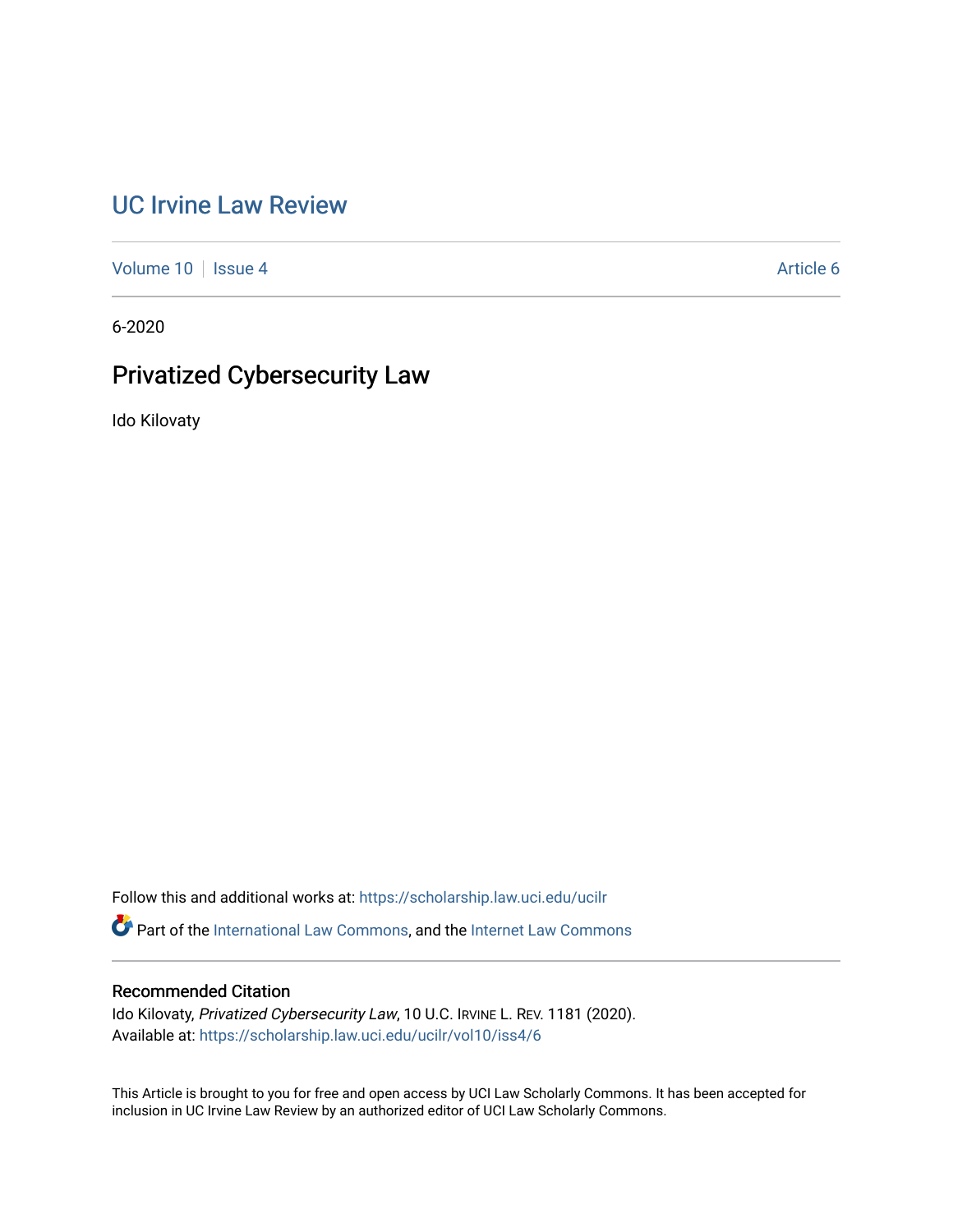# Privatized Cybersecurity Law

# Ido Kilovaty\*

Tech companies have gradually and informally assumed the role of international *lawmakers on global cybersecurity issues. But while it might seem as if the international community and Internet users are the direct beneficiaries of private tech industries' involvement in making law, there are many questions about this endeavor that require a thorough*  examination. The end goal and risks associated with such ventures are largely obscure *and unexplored.*

*This Article provides an analysis of how tech companies are effectively becoming regulators on global cybersecurity, based on states' inability to overcome geopolitical divides on how cyberspace ought to be regulated globally. This Article looks primarily at three separate proposals representing the larger trend of the privatization of cybersecurity law: the Digital Geneva Convention, the Cyber Red Cross, and the Cybersecurity Tech Accord. These, as well as other initiatives, reflect the gradual and uncontested assimilation of private tech companies into the machinery of international lawmaking.*

*This Article argues that state governments, civil society organizations, Internet users, and other stakeholders need to step back and carefully evaluate the dangers of ceding too much*  lawmaking control and authority to the private tech sector. These private actors, while not yet *on an equal footing to states, are increasingly displacing states as they seek to create their own privatized and unaccountable version of cybersecurity law.*

<sup>\*</sup> Frederic Dorwart and Zedalis Family Fund Assistant Professor of Law, University of Tulsa, College of Law; Cybersecurity Policy Fellow, New America; Visiting Faculty Fellow, Center for Global Legal Challenges, Yale Law School; Affiliated Fellow, Information Society Project, Yale Law School. The author wishes to thank the fellows of the Information Society Project at Yale Law School, Oona Hathaway, Claudia Haupt, Tiffany Li, Mason Marks, Frank Pasquale, Bob Spoo, and Ari Ezra Waldman for their feedback and the editors at UC Irvine Law Review for their extraordinary editorial work.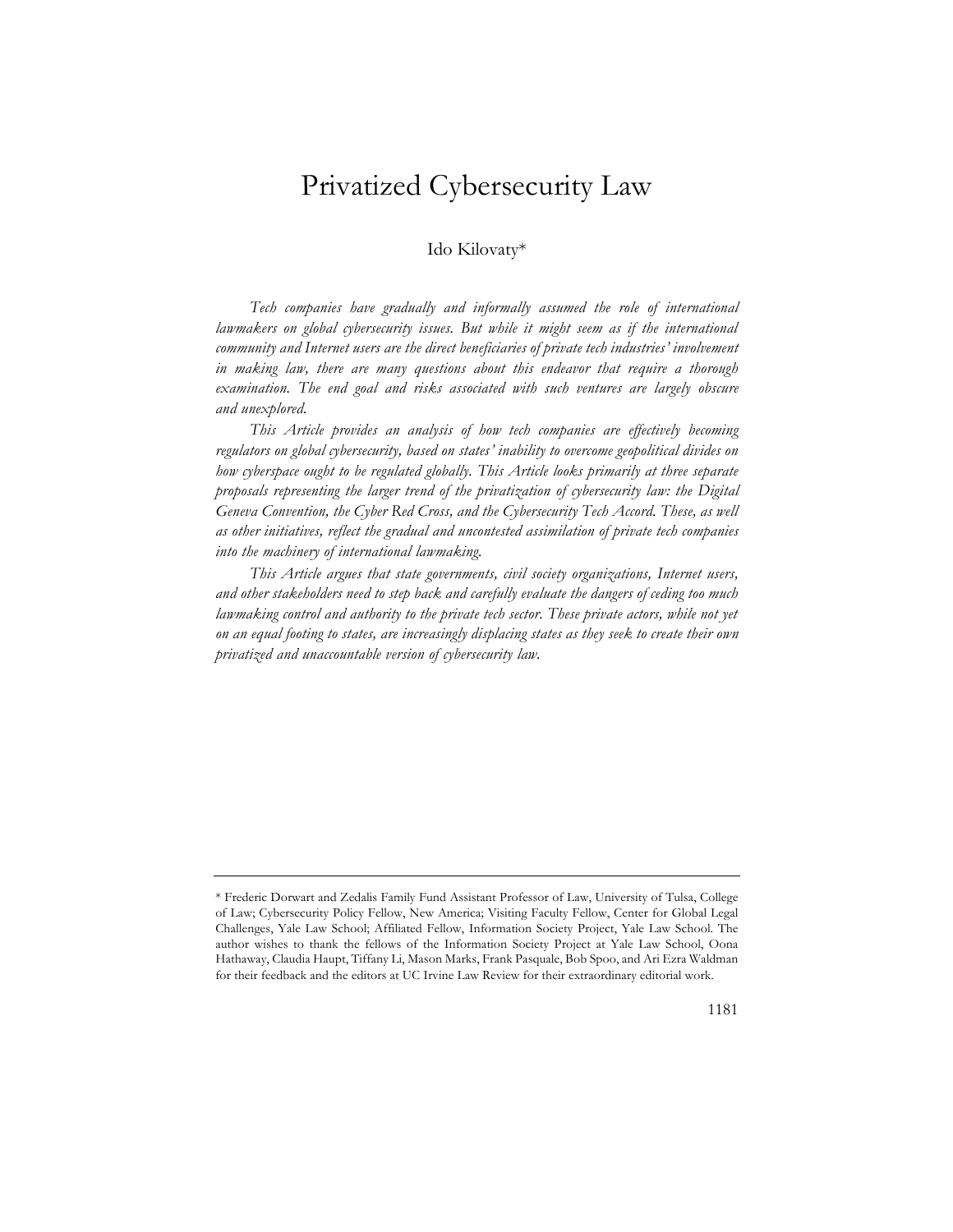| L.   |             |                                                     |  |
|------|-------------|-----------------------------------------------------|--|
|      | $A_{-}$     |                                                     |  |
|      | B.          |                                                     |  |
|      | C.          |                                                     |  |
|      |             | $1 \quad$                                           |  |
|      |             | 2.                                                  |  |
|      |             | 3.                                                  |  |
|      |             | 4 <sub>1</sub>                                      |  |
|      |             | 5.                                                  |  |
|      |             | 6.                                                  |  |
| Π.   |             |                                                     |  |
|      | А.          |                                                     |  |
|      |             | $1_{-}$                                             |  |
|      |             | $2_{1}$                                             |  |
|      |             | 3.                                                  |  |
|      | B.          | From State-Centric to Tech-Centric Legal Order 1209 |  |
|      |             |                                                     |  |
|      |             |                                                     |  |
|      | $C_{\cdot}$ |                                                     |  |
| III. |             |                                                     |  |
|      | A.          |                                                     |  |
|      |             | 1 <sub>1</sub>                                      |  |
|      |             | 2.                                                  |  |
|      |             | 3.                                                  |  |
|      |             | 4.                                                  |  |
|      |             | 5.                                                  |  |
|      | В.          |                                                     |  |
|      |             |                                                     |  |

#### **INTRODUCTION**

The global regulation of cybersecurity is one of the most contentious topics on the international legal plane.1 States, which are perceived as the most suitable entities to regulate cyberspace globally, are largely incapable of reaching a consensus on what such law would look like due to their geopolitical differences.2 In this

<sup>1.</sup> David P. Fidler, *The UN Secretary-General's Call for Regulating Cyberwar Raises More Questions than Answers*, COUNCIL ON FOREIGN REL. (Mar. 15, 2018), https://www.cfr.org/blog/unsecretary-generals-call-regulating-cyberwar-raises-more-questions-answers [https://perma.cc/63XS-429C] ("How these [international law] rules apply in cyberspace has been extensively discussed across the UN and elsewhere for many years, often with controversy overshadowing consensus.").

<sup>2.</sup> JACK GOLDSMITH, CYBERSECURITY TREATIES: A SKEPTICAL VIEW 4 (2011) ("For most cybersecurity issues, it is not clear that a mutually beneficial deal is possible in theory . . . . [T]here are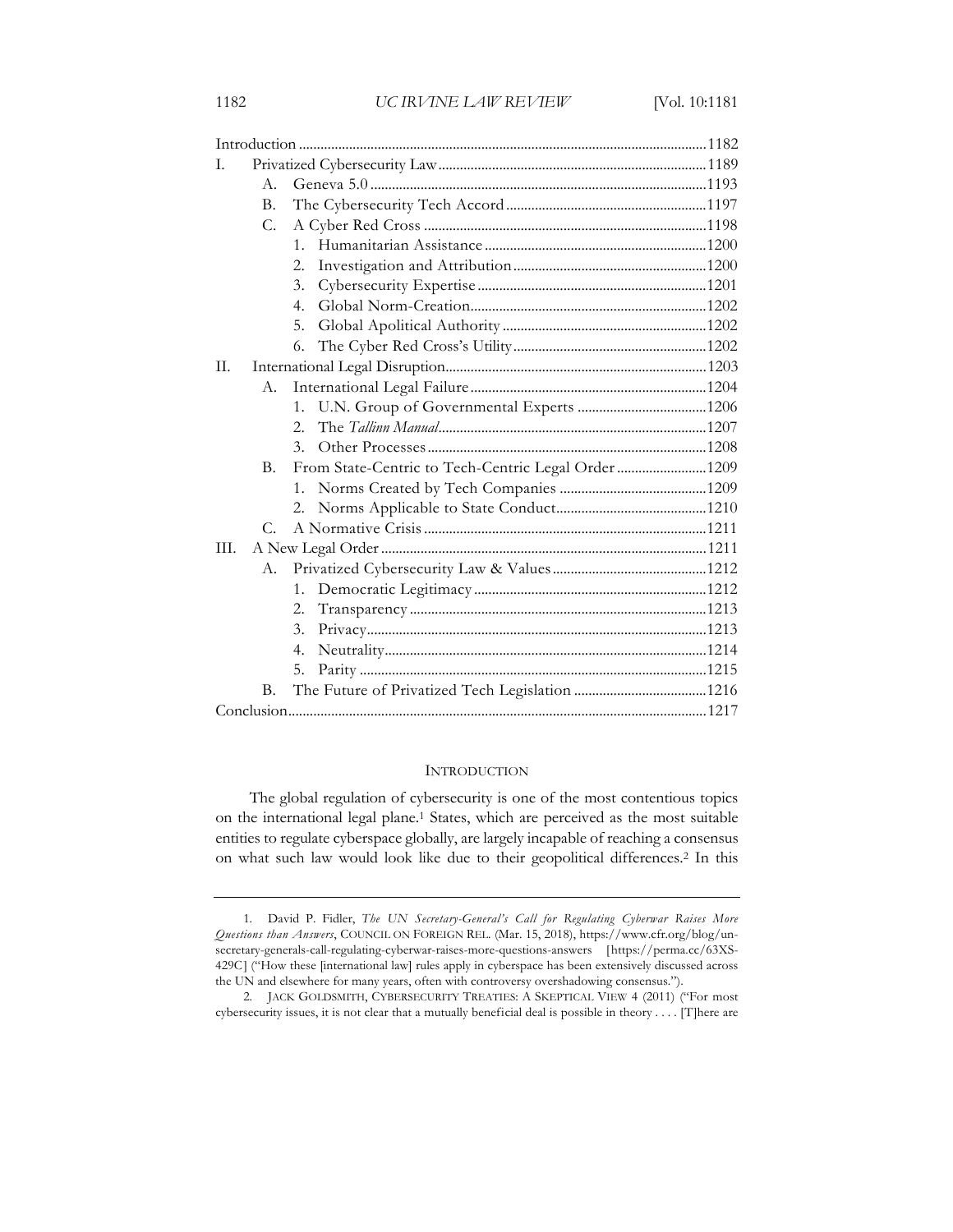structural and normative vacuum, tech companies are seizing the opportunity to create norms and rules for cyber operations, essentially creating a privatized version of cybersecurity law.3

This "governmentalization" of private tech companies is occurring in many contexts that were previously government-regulated.4 For example, many tech companies have recently begun to perform a quasi-judicial function within their platforms.5 Amazon is but one example of a company where judicial functions are privatized through the widely used dispute resolution system between vendors and consumers.6 Facebook's "Supreme Court" is another instance of a tech company deciding to make certain quasi-judicial determinations on content moderation, reflecting the overall trend of governmentalization in tech.7

Tech companies' desire for power through governmentalization is also currently reshaping the international legal regulation of cybersecurity. By international legal regulation of cybersecurity, I mean the international law applicable to cyberspace, as the "fifth domain" of warfare,8 where state governments and non-state actors are acting in offense and defense, and civilians are victimized by cyber operations. In this domain, Microsoft is leading the charge in creating norms that would govern the law applicable to global cybersecurity,<sup>9</sup> a

3. *See* Shin-yi Peng, *"Private" Cybersecurity Standards? Cyberspace Governance, Multistakeholderism, and the (Ir)relevance of the TBT Regime*, 51 CORNELL INT'L L.J. 445, 450 (2018) (arguing that "privatization of governance" is a result of "governments' lack of requisite technical expertise and the flexibility to deal with ever-more complex regulatory tasks").

4. *See* Janosik Herder, *The Power of Platforms*, PUB. SEMINAR (Jan. 25, 2019), https:// publicseminar.org/essays/the-power-of-platforms/ [https://perma.cc/5HT6-NGAB].

5. Frank Pasquale, *Digital Capitalism—How to Tame the Platform Juggernauts*, WISO DIREKT ( June 2018), http://library.fes.de/pdf-files/wiso/14444.pdf [https://perma.cc/49DG-TWE3]; *see also*  Kate Klonick, *The New Governors: The People, Rules, and Processes Governing Online Speech*, 131 HARV. L. REV. 1598, 1617 (2018).

6. Pasquale, *supra* note 5, at 2–3; Jane K. Winn, *The Secession of the Successful: The Rise of Amazon as Private Global Consumer Protection Regulator*, 58 ARIZ. L. REV. 193, 201–03 (2016) (explaining how platforms, Amazon in particular, are governors with respect to dispute resolution between consumers and vendors).

7. Kate Klonick & Thomas Kadri, *How to Make Facebook's Supreme Court Work*, N.Y. TIMES (Nov. 17, 2018), https://www.nytimes.com/2018/11/17/opinion/facebook-supreme-court-speech.html [https://perma.cc/F7VP-CPKT].

8. *War in the Fifth Domain*, ECONOMIST ( July 1, 2010), https://www.economist.com/briefing/ 2010/07/01/war-in-the-fifth-domain [https://perma.cc/C67T-W3JM].

9. Brad Smith, *The Need for a Digital Geneva Convention*, MICROSOFT (Feb. 14, 2017), https://blogs.microsoft.com/on-the-issues/2017/02/14/need-digital-geneva-convention/ [https:// perma.cc/9NN6-7SGM]. For a summary of how Microsoft's endeavors fit in with in the broader

deep and fundamental clashes not only over what practices should be outlawed but also and more broadly over what the problem is."); Rebecca Crootof, *International Cybertorts: Expanding State Accountability in Cyberspace*, 103 CORNELL L. REV. 565, 640–41 (2018) ("For a variety of reasons, however, a constitutive cybersecurity treaty may not be possible, especially if it attempts to regulate state conduct. At the most basic level, there are few cyber-related subjects that permit mutually beneficial deals for states with differing technological capabilities, differing vulnerabilities, and differing beliefs about the appropriate amount of governmental control over the internet or the dangers posed by free speech. Indeed, not only do states desire to regulate different activities in cyberspace, many states see others' proposed norms as being antithetical to their own concerns.").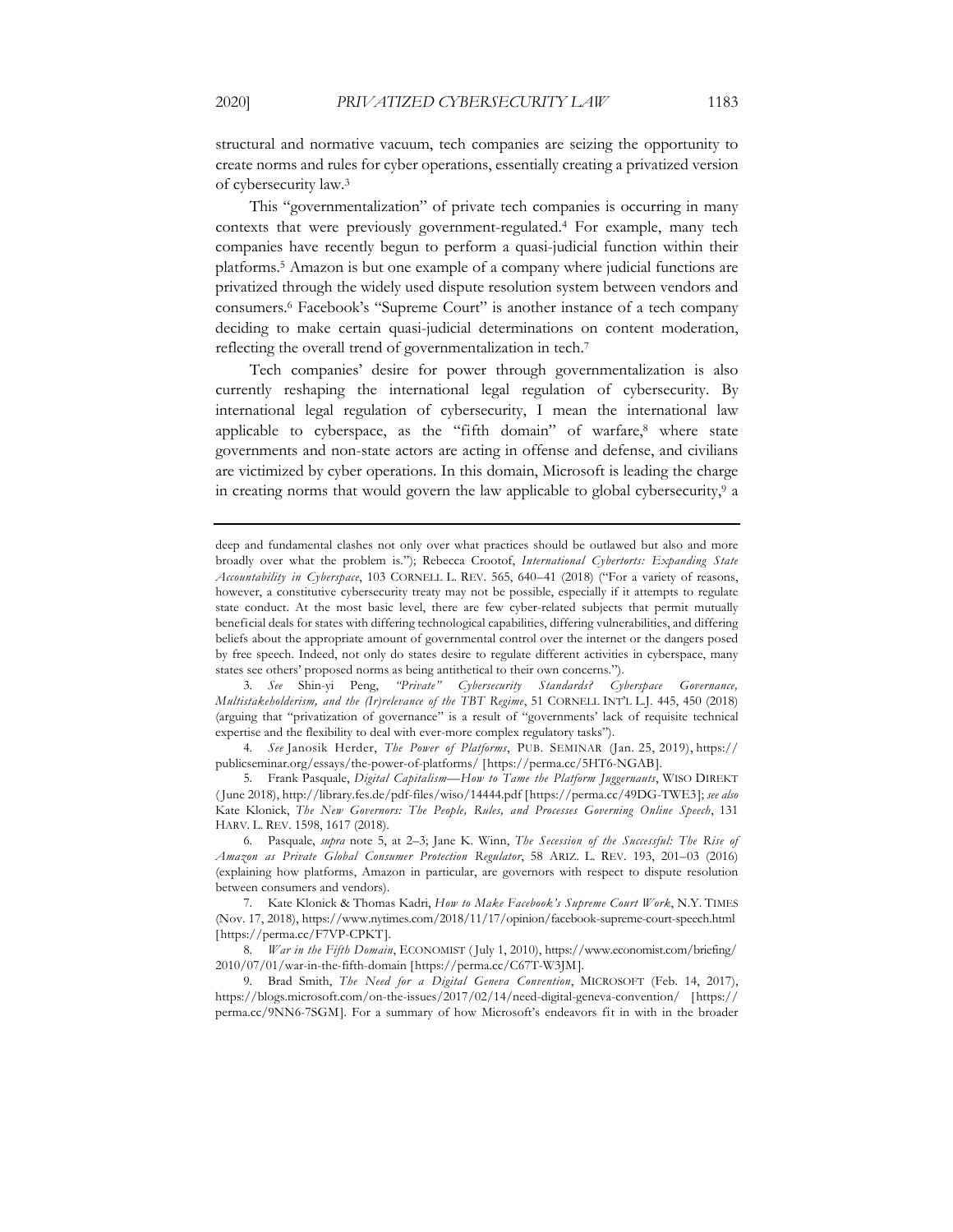phenomenon some refer to as norm entrepreneurship.10 These norms are the binding directives that seek to protect Internet users from state-sponsored cyberattacks and strengthen their cybersecurity protection.<sup>11</sup>

There are many good reasons for Microsoft to take the lead in developing such norms. The primary explanation is that Internet users are vulnerable, and their vulnerability, particularly to state-sponsored activity online, negatively impacts the reputation of and trust in the tech industry.12 After all, Internet users in such cases could see their personal information compromised,13 access to banking and emergency services curtailed,<sup>14</sup> or devices such as vehicles,<sup>15</sup> pacemakers,<sup>16</sup> webcams,<sup>17</sup> and insulin pumps hacked.<sup>18</sup> These are all real and documented

11. Brad Smith, *34 Companies Stand Up for Cybersecurity with Tech Accord*, MICROSOFT (Apr. 17, 2018), https://blogs.microsoft.com/on-the-issues/2018/04/17/34-companies-stand-upfor-cybersecurity-with-a-tech-accord/ [https://perma.cc/FP8T-98PJ] (introducing the four governing principles of the Cybersecurity Tech Accord).

16. Lily Hay Newman, *A New Pacemaker Hack Puts Malware Directly on the Device*, WIRED (Aug. 9, 2018, 12:30 PM), https://www.wired.com/story/pacemaker-hack-malware-black-hat/ [https://perma.cc/EA5Q-NJEV].

17. Lorenzo Franceschi-Bicchierai, *How 1.5 Million Connected Cameras Were Hijacked to Make an Unprecedented Botnet*, VICE: MOTHERBOARD (Sept. 29, 2016, 9:03 AM), https://www.vice.com /en\_us/article/8q8dab/15-million-connected-cameras-ddos-botnet-brian-krebs [https://perma.cc/ BE7R-P5WD].

18. Jim Finkle, *J&J Warns Diabetic Patients: Insulin Pump Vulnerable to Hacking*, REUTERS (Oct. 4, 2016, 4:05 AM), https://www.reuters.com/article/us-johnson-johnson-cyber-insulin-pumpse/jj-warns-diabetic-patients-insulin-pump-vulnerable-to-hacking-idUSKCN12411L [https://perma.cc /5HCU-GEFA].

picture of private-sector cyber norms, see ANGELA MCKAY ET AL., MICROSOFT, INTERNATIONAL CYBERSECURITY NORMS: REDUCING CONFLICT IN AN INTERNET-DEPENDENT WORLD (2014), http://aka.ms/cybernorms [https://perma.cc/4R6E-RBPA]; Garrett Hinck, *Private-Sector Initiatives for Cyber Norms: A Summary*, LAWFARE ( June 25, 2018), https://www.lawfareblog.com/private-sectorinitiatives-cyber-norms-summary [https://perma.cc/P83B-H65M].

<sup>10.</sup> Tim Maurer, *Private Companies Take the Lead on Cyber Security*, WAR ON THE ROCKS (May 4, 2018), https://warontherocks.com/2018/05/private-companies-take-the-lead-on-cyber-security/ [https://perma.cc/5S3F-BKCF]; *see also* Martha Finnemore & Duncan B. Hollis, *Norms for Global Cybersecurity*, 110 AM. J. INT'L L. 425, 447 (2016) ("Norm entrepreneurs are critical to norm emergence not only because they call attention to an issue but because they frame it—they use language that names, interprets, and dramatizes the problem—and on that basis propose a norm to address it.").

<sup>12.</sup> Kristen E. Eichensehr, *Public-Private Cybersecurity*, 95 TEX. L. REV. 467, 502–03 (2017) (listing the incentives for the tech industry to pursue public-private partnerships in global cybersecurity, including that "the public-relations benefits of some of the actions are substantial," for example, "attributing cyber intrusions to state-sponsored attackers is excellent advertising").

<sup>13.</sup> Jeff Kosseff, *Defining Cybersecurity Law*, 103 IOWA L. REV. 985, 987 (2018) ("A day rarely passes without another report of a major cybersecurity incident. Hackers routinely breach the systems of retailers, stealing consumer credit card data, social security numbers, and other valuable personal information.").

<sup>14.</sup> Joshua Davis, *Hackers Take Down the Most Wired Country in Europe*, WIRED (Aug. 21, 2007, 12:00 PM), https://www.wired.com/2007/08/ff-estonia/ [https://perma.cc/RKZ9-DHGZ] (describing cyber-attacks on Estonia in 2007 that disabled access to banking, emergency, and government services).

<sup>15.</sup> Andy Greenberg, *Hackers Remotely Kill a Jeep on the Highway—With Me in It*, WIRED ( July 21, 2015, 6:00 AM), https://www.wired.com/2015/07/hackers-remotely-kill-jeep-highway/ [https://perma.cc/4FHN-HDKK].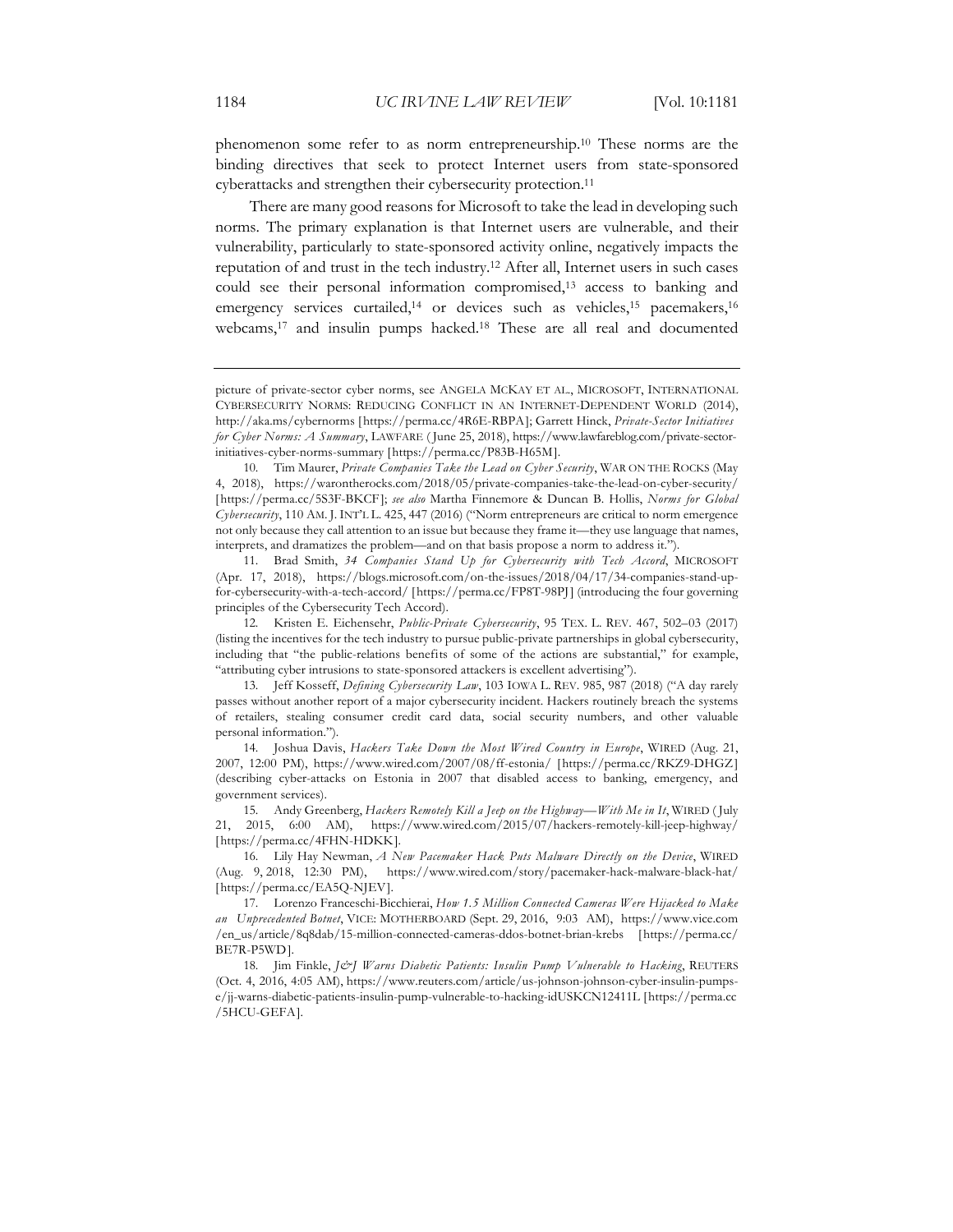consequences of malicious cyberspace activity. With these potentially devastating consequences in mind, it is understandable why the next logical step would be to develop binding norms and rules to effectively deter such activity.19

But there is a caveat, which is that private tech companies are de facto becoming the legislators of global cybersecurity law, with no guarantee of respect for values such as accountability,<sup>20</sup> transparency, or fairness.<sup>21</sup> And while the norms proposed by these companies may sound innocuous22—involving terms such as "peace,"<sup>23</sup> "humanitarian,"<sup>24</sup> and "Red Cross"<sup>25</sup>—a closer look reveals their potential difficulties.

This Article argues that private tech companies are effectively becoming legislators of global cybersecurity law, with strings attached. This argument is grounded in the premise that states have failed to respond to this normative vacuum and are currently unable to do so.26 Accordingly, as Julie Cohen has recently argued, "dominant platforms' role in the international legal order increasingly resembles that of sovereign states."27 Tech companies' increasing involvement in the international legal system is challenging its structure, values, and future.

Some would contest the premise that states are unable or unwilling to regulate global cybersecurity. They claim that the international legal order, through long-standing principles and frameworks, already provides civilians a variety of

25. Smith, *supra* note 9.

<sup>19.</sup> Joseph Nye, *Deterrence and Dissuasion in Cyberspace*, 41 INT'L SECURITY 44, 60 (2017) ("A fourth mechanism by which dissuasion works is norms and taboos. Normative considerations can deter actions by imposing reputational costs that can damage an actor's soft power beyond the value gained from a given attack.").

<sup>20.</sup> Laura A. Dickinson, *Privatization and Accountability*, 7 ANN. REV. L. SOC. SCI. 101, 117 (2011) ("Privatization has become a dominant reality of twenty-first-century governance. Accordingly, scholars and policymakers will need to seek new ways to embed core principles of accountability into this emerging form of state power.").

<sup>21.</sup> Eichensehr, *supra* note 12 (providing an in-depth analysis of the public law values implicated by public-private partnerships in cybersecurity).

<sup>22.</sup> Julie E. Cohen, *Law for the Platform Economy*, 51 U.C. DAVIS L. REV. 133, 201 (2017) (arguing that platforms who self-identify as "conscientious, neutral stewards of the global digital infrastructure, set a lofty tone that elevates the more self-interested processes of strategic positioning operating continually in the background").

<sup>23.</sup> *Demand Digital Peace Now*, MICROSOFT, https://digitalpeace.microsoft.com/ [https:// perma.cc/B588-TME6].

<sup>24.</sup> Brad Smith, *We Need to Modernize International Agreements to Create a Safer Digital World*, MICROSOFT (Nov. 10, 2017), https://blogs.microsoft.com/on-the-issues/2017/11/10/needmodernize-international-agreements-create-safer-digital-world/ [https://perma.cc/CYB9-Z6GN].

<sup>26.</sup> *See, e.g.*, Michael Schmitt & Liis Vihul, *International Cyber Law Politicized: The UN GGE's Failure to Advance Cyber Norms*, JUST SECURITY ( June 30, 2017), https://www.justsecurity.org/ 42768/international-cyber-law-politicized-gges-failure-advance-cyber-norms/ [https://perma.cc/ 5VCG-6F92].

<sup>27.</sup> Cohen, *supra* note 22, at 199–203 (providing various examples of platforms independently engaging in institutional and legal reform, and observing that "the role of platforms in the emergent global legal order is doubly under construction").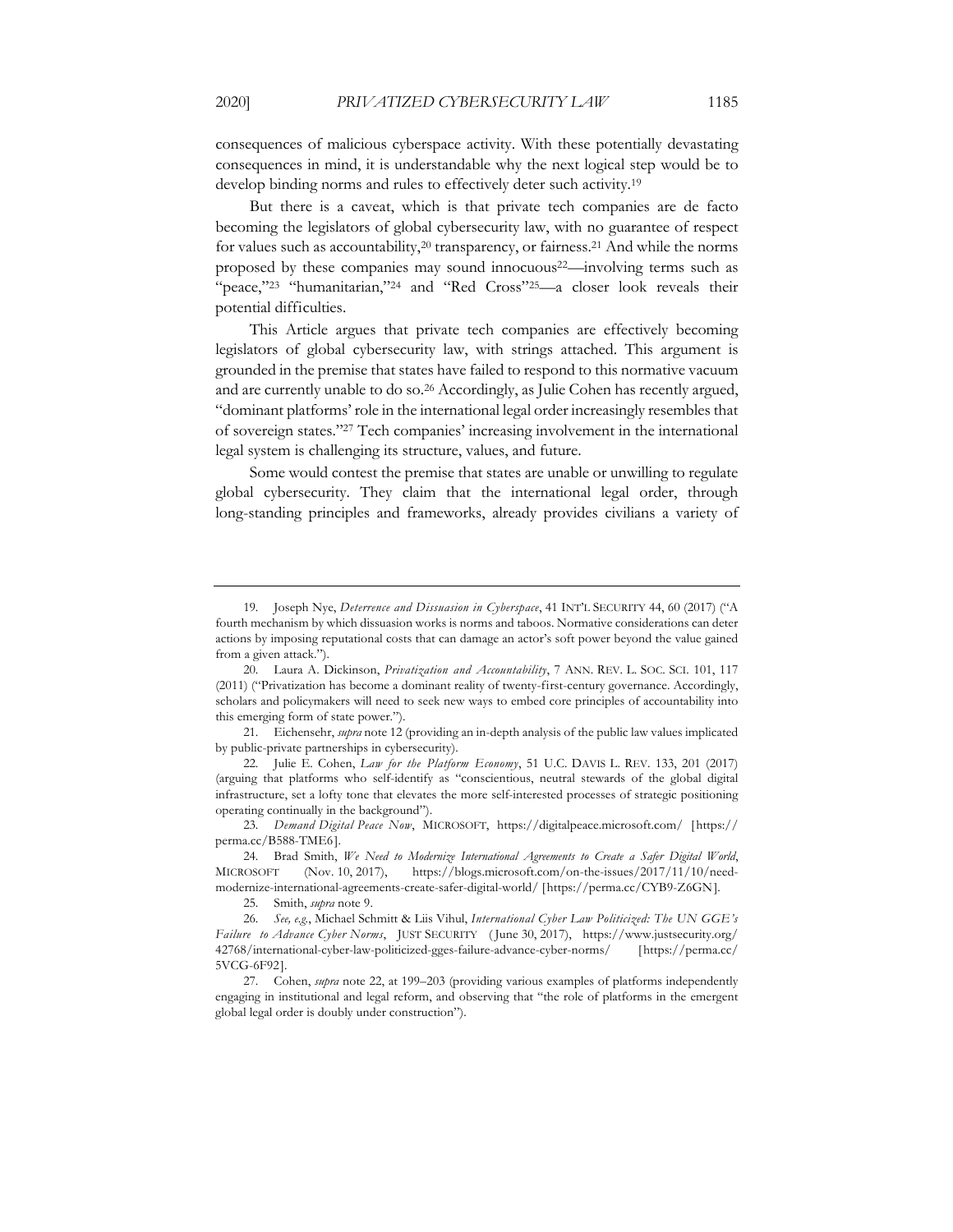protections from state-sponsored cyberattacks.28 Indeed, international law does protect civilians from government overreach in assorted ways under the auspices of international human rights law.<sup>29</sup> These include their rights to life, $30$  due process, $31$ privacy,<sup>32</sup> assembly,<sup>33</sup> speech,<sup>34</sup> access to information,<sup>35</sup> and even basic access to the Internet itself.36 Directing state-sponsored cyberattacks at civilians, depending on their effects, could potentially be in violation of these human rights obligations.37 Additionally, once an armed conflict emerges, international humanitarian law offers its own set of protections with the aim of reducing the suffering and adverse consequences that are so endemic to war.38 For example, international humanitarian law prohibits the direct targeting of civilians by warring parties.39 Today, this reflects

30. International Covenant on Civil and Political Rights art. 6(1), Dec. 16, 1966, S. TREATY DOC. NO. 95-20, 999 U.N.T.S. 171, 174–75 [hereinafter ICCPR]; G.A. Res. 217 (III) A, Universal Declaration of Human Rights, at art. 3 (Dec. 10, 1948) [hereinafter UDHR].

36. Human Rights Council Res. 32/13, U.N. Doc. A/HRC/32/L.20 ( June 27, 2016); David Kravets, *U.N. Report Declares Internet Access a Human Right*, WIRED ( June 3, 2011, 2:47 PM), https://www.wired.com/2011/06/internet-a-human-right/ [https://perma.cc/22CA-JK89] ("The Special Rapporteur calls upon all states to ensure that Internet access is maintained at all times, including during times of political unrest. In particular, the Special Rapporteur urges States to repeal or amend existing intellectual copyright laws which permit users to be disconnected from Internet access, and to refrain from adopting such laws.").

37. Some, however, would argue that the application of international human rights law to a cyberattack against civilians originating from abroad is not as straightforward. *See* Cordula Droege, *Get Off My Cloud: Cyber Warfare, International Humanitarian Law, and the Protection of Civilians*, 94 INT'L REV. RED CROSS 533, 547 (2012) ("[I]nternational human rights law might apply, but would a computer network attack, conducted from the other side of the globe against civilian infrastructure, fulfil the requirement of effective control for the purpose of applicability of human rights law? Also, to what extent would human rights law provide sufficient protection against the disruption of infrastructure the effects of which on the lives of civilians is not necessarily immediately identifiable?").

38. Hans-Peter Gasser, *International Humanitarian Law and the Protection of War Victims*, INT'L COMMITTEE RED CROSS (Nov. 30, 1998), https://www.icrc.org/en/doc/resources/documents/misc /57jm93.htm [https://perma.cc/V3VX-ELXJ] ("[I]nternational rules which limit the effects of war on people and property, and which protect certain particularly vulnerable groups of persons. That is the goal of international humanitarian law, with the Geneva Conventions and their Additional Protocols as its main expression and an important body of customary law as a decisive supplementary source of law.").

39. *Rule 1. The Principle of Distinction Between Civilians and Combatants*, INT'L COMMITTEE RED CROSS, https://ihl-databases.icrc.org/customary-ihl/eng/docs/v1\_rul\_rule1 [https://perma.cc/ 6V8Z-ZGMN] ("The parties to the conflict must at all times distinguish between civilians and

<sup>28.</sup> Harold Hongju Koh, *International Law in Cyberspace*, 54 HARV. J. INT'L L. ONLINE 1, 3 (2012) ("Yes, international law principles do apply in cyberspace. . . . [N]o. Cyberspace is not a 'law-free' zone where anyone can conduct hostile activities without rules or restraint.").

<sup>29.</sup> Gabor Rona & Lauren Aarons, *State Responsibility to Respect, Protect, and Fulfill Human Rights Obligations in Cyberspace*, J. NAT'L SECURITY L. & POL'Y 503, 505 (2016) ("At the emergence of international human rights, it was anticipated that its principles would extend to all media, regardless of new technological advancements.").

<sup>31.</sup> ICCPR, *supra* note 30, at art. 9, 999 U.N.T.S. at 175–76; UDHR, *supra* note 30, at art. 10.

<sup>32.</sup> ICCPR, *supra* note 30, at art. 17(1), 999 U.N.T.S. at 177–78; UDHR, *supra* note 30, at art. 12.

<sup>33.</sup> ICCPR, *supra* note 30, at art. 21, 999 U.N.T.S. at 178; UDHR, *supra* note 30, at art. 20(1).

<sup>34.</sup> ICCPR, *supra* note 30, at art. 19(2), 999 U.N.T.S. at 178; UDHR, *supra* note 30, at art. 19.

<sup>35.</sup> ICCPR, *supra* note 30, at art. 19(2), 999 U.N.T.S. at 178; UDHR, *supra* note 30, at art. 19.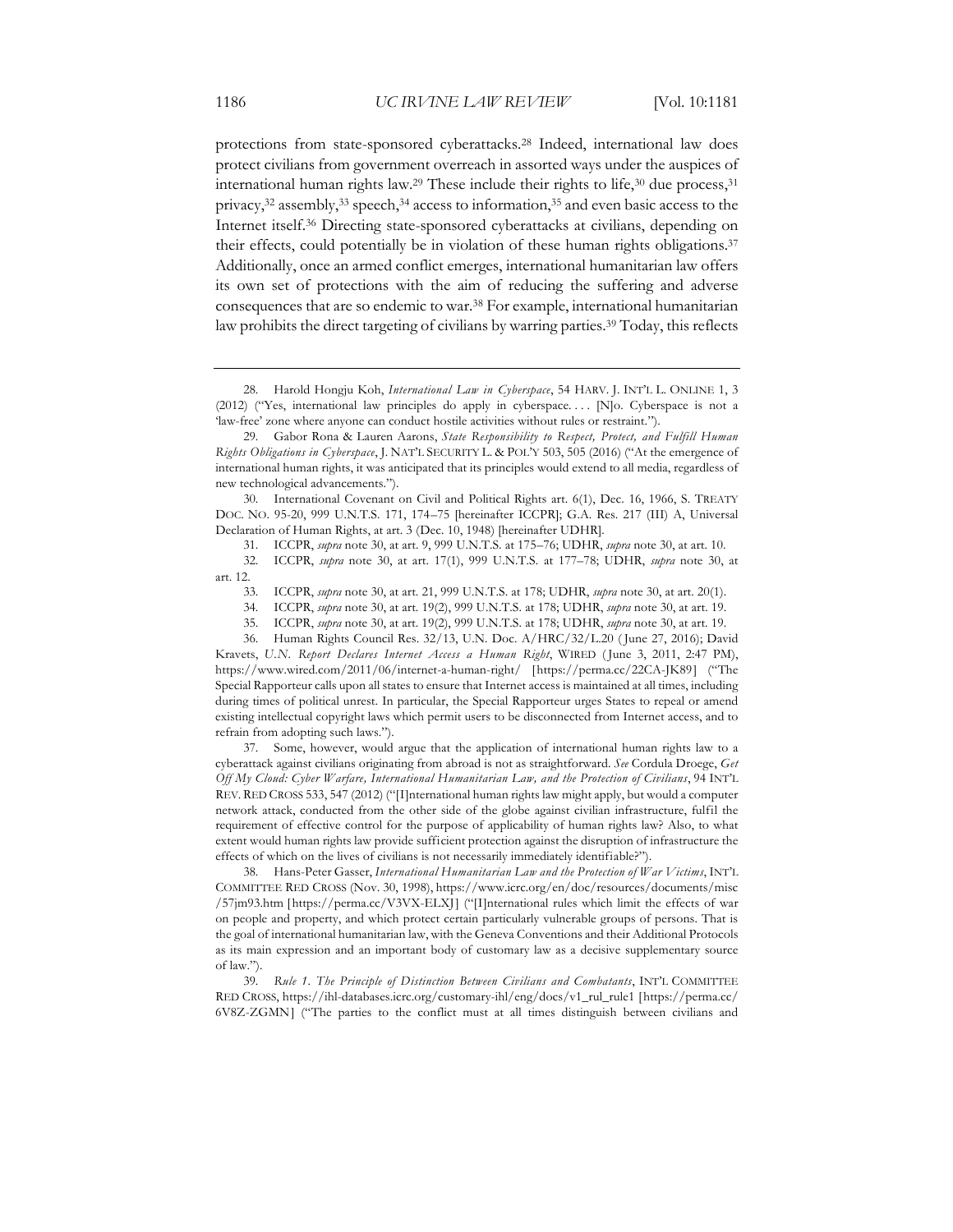indisputable and binding customary international law.40 By analogy, civilians ought to be protected from direct cyberattacks, as they are not directly involved in the conflict and therefore are not legitimate military objectives.41 Similarly, the same body of law restricts indirect harm to civilians by limiting the amount of permissible collateral damage involving civilians and their property.42 It may therefore appear as if, at least in theory, there is sufficient law applicable to state-sponsored cyberattacks. 43

While these assessments appear straightforward and backed by long-standing practice,44 emerging state activity—and most importantly the tech industry's activity in cyberspace—makes these case-by-case assessments far more complicated than they may seem at first blush.45 Some questions that remain unresolved are: What does it mean to *directly target* a civilian using malware that is inherently indirect?<sup>46</sup> Does such targeting need to be lethal? Or would directly disabling civilian computer systems and networks also constitute a violation of that rule? Does collateral damage only mean deaths and injuries to civilians? Or does it include other harms, such as data loss, denial of service, manipulation, spread of fear and terror, and major inconvenience?47 Would election interference be in violation of international human

42. *Id.* art. 51(5)(b), 1125 U.N.T.S. at 26 ("[A]n attack which may be expected to cause incidental loss of civilian life, injury to civilians, damage to civilian objects, or a combination thereof, which would be excessive in relation to the concrete and direct military advantage anticipated.").

43. *See generally* Oona A. Hathaway et al., *The Law of Cyber-Attack*, 100 CALIF. L. REV. 817 (2012) (detailing the various international law rules applicable to cyberattacks).

44. Gary Brown & Keira Poellet, *The Customary International Law of Cyberspace*, STRATEGIC STUD. Q., Fall 2012, at 127 ("There is a body of customary law reflecting the extensive and virtually uniform conduct of nation-states during traditional warfare that is widely accepted and well understood—the law of war. Unfortunately, the application of the law of war to cyberspace is problematic because the actions and effects available to nations and nonstate actors in cyberspace do not necessarily match up neatly with the principles governing armed conflict.").

46. Michael Gervais, *Cyber Attacks and the Laws of War*, 30 BERKELEY J. INT'L L. 525, 567–68 (2012) ("However, there are cyber attacks that deliberately target objects to kill civilians or destroy civilian objects. Such attacks are clearly unlawful under the law of armed conflict. In practice, however, cyber attacks targeting civilians have been more of an inconvenience than a threat to life or safety.").

47. Ido Kilovaty, *Virtual Violence—Disruptive Cyberspace Operations as "Attacks" under International Humanitarian Law*, 23 MICH. TELECOMM. & TECH. L. REV. 113, 137–39 (2016) ("The primary shortcoming of a narrow reading of collateral damage is that the most severe disruptive cyber operations would be far more humanitarianly dangerous than physical destroying a house belonging to a civilian. That is to say, that disruption effects can be far more serious than physical ones. In that sense, reconsidering the scope of collateral damage is essential.").

combatants. Attacks may only be directed against combatants. Attacks must not be directed against civilians.").

<sup>40.</sup> *Id.* ("State practice establishes this rule as a norm of customary international law applicable in both international and non-international armed conflicts.").

<sup>41.</sup> Protocol Additional to the Geneva Conventions of 12 August 1949, and Relating to the Protection of Victims of International Armed Conflicts (Protocol I) art. 51(2), *opened for signature* Dec. 12, 1977, 1125 U.N.T.S. 3, 26 [hereinafter Protocol I] ("The civilian population as such, as well as individual civilians, shall not be the object of attack. Acts or threats of violence the primary purpose of which is to spread terror among the civilian population are prohibited.").

<sup>45.</sup> Michael N. Schmitt, *Grey Zones in the International Law of Cyberspace*, 42 YALE J. INT'L L. ONLINE 1 (2017) (identifying specific gaps in international law as it applies to cyberattacks).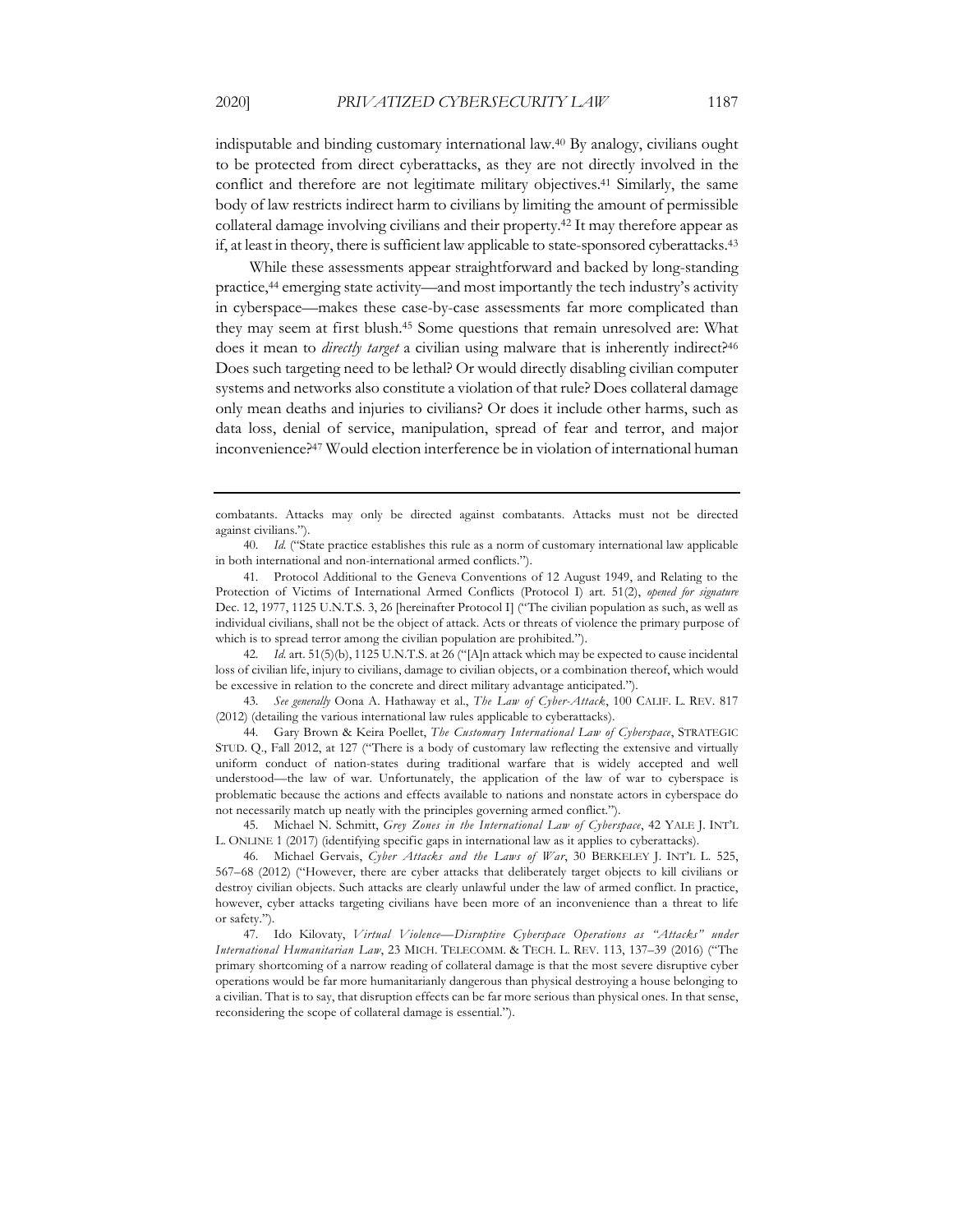rights law?48 Or would dated conceptions of sovereignty and prohibited intervention limit such a determination? International law seems unable to answer these with a reasonable degree of specificity.

These questions are far from theoretical. In fact, they represent a significant gap in international law that is not easily solvable. This indeterminacy poses a serious and immediate danger to civilians who find themselves in the midst of a cyber conflict. Tech companies that promote "norms," "rules," and "principles" for global cybersecurity realize that this point in time is an opportunity for them to seize the role of international lawmakers.49 Clearly, private entities have no authority to create "law" as that term is typically understood within the U.S. constitutional system. But internationally, tech companies may be able to create certain prescriptions that will affect state practice and eventually permeate legal systems, becoming authoritative without being grounded in the democratic legitimacy, public interest, or accountability expected from "real" legislators.50 This is largely enabled through customary international law—states' repeated practices that create a sense of binding legal obligation.51

This represents a departure from the state-centric approach of creating international law, a phenomenon which this Article calls the privatization of

<sup>48.</sup> Jens David Ohlin, *Did Russian Cyber Interference in the 2016 Election Violate International*  Law?, 95 TEX. L. REV. 1579, 1583 (2017) ("[I]t would seem as if Russia's cyber intrusion violated the human rights of the owners of the various e-mail accounts, including John Podesta and several DNC officials.").

<sup>49.</sup> Maurer, *supra* note 10 ("[I]t is only the latest sign that what norms govern cyber space and the global governance of cyber security—or, rather, the lack thereof—have captured the attention of corporate boardrooms around the world.").

<sup>50.</sup> The term "real legislators" is somewhat elusive in the international legal context. Many have argued that non-state actors may be influencing international law in a variety of ways, a so-called "bottom-up" approach. *See* Jon P. Jurich, *Cyberwar and Customary International Law: The Potential of a "Bottom-up" Approach to an International Law of Information Operations*, 9 CHI. J. INT'L L. 275 (2008); Janet Koven Levit, *A Bottom-Up Approach to International Lawmaking: The Tale of Three Trade Finance Instruments*, 30 YALE J. INT'L L. 125 (2005); Michael N. Schmitt & Sean Watts, *Beyond State-Centrism: International Law and Non-State Actors in Cyberspace*, 21 J. CONF. & SECURITY L. 595 (2017). In the privacy law context, see Ari Ezra Waldman, *Privacy Law's False Promise,* 97 Wash. U. L. Rev. 773, 790–92 (2020) (describing the process of legal endogeneity—how privacy law is understood by corporations as a matter of compliance rather than a set of substantive privacy protections).

<sup>51.</sup> *Customary International Law*, LEGAL INFORMATION INSTITUTE: WEX, https://www. law.cornell.edu/wex/customary\_international\_law [https://perma.cc/ZE3T-RHNL] (last visited Dec. 14, 2019) ("Customary international law refers to international obligations arising from established international practices, as opposed to obligations arising from formal written conventions and treaties. Customary international law results from a general and consistent practice of states that they follow from a sense of legal obligation.").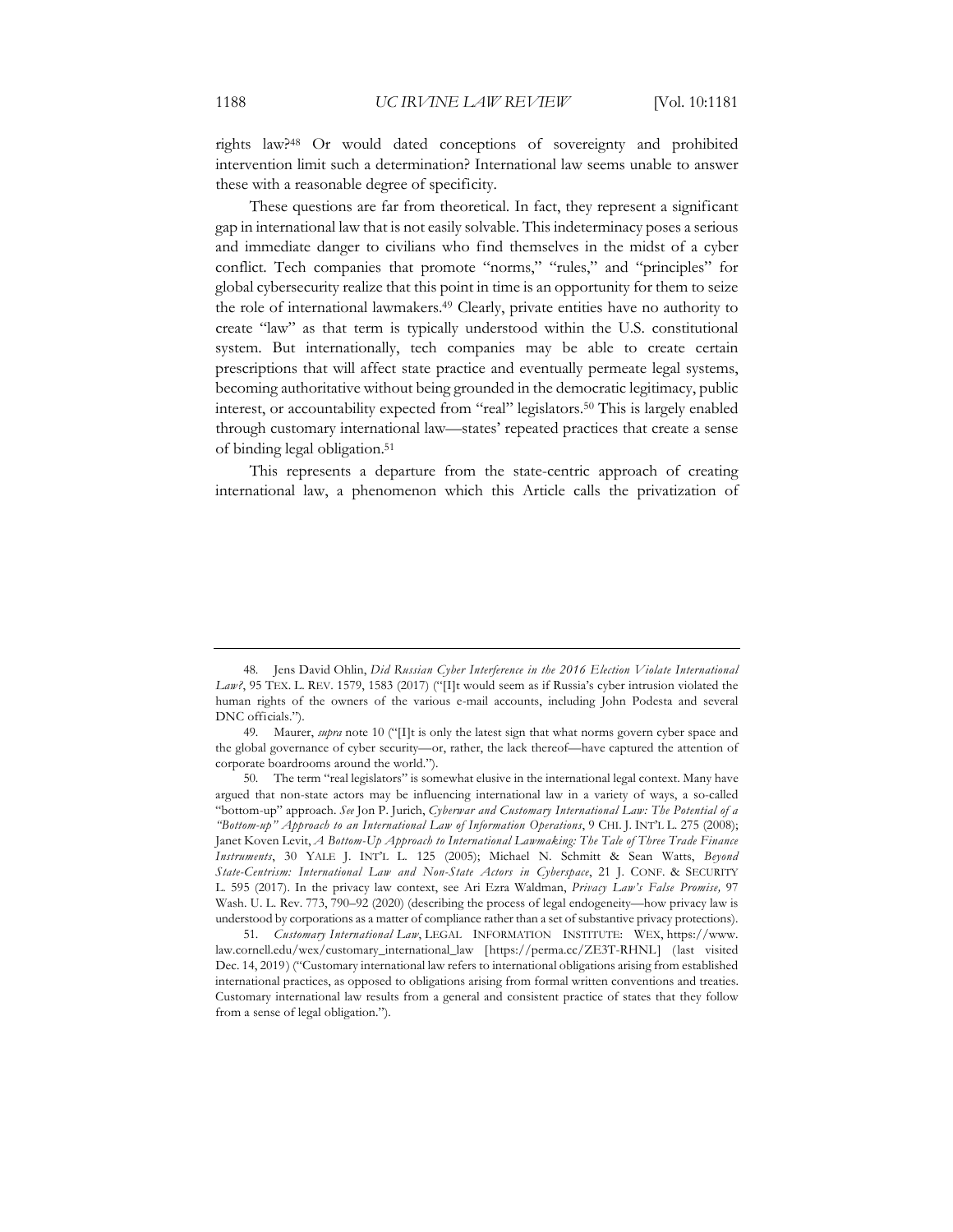cybersecurity law.<sup>52</sup> This Article explores this new phenomenon<sup>53</sup> while describing the trends that are currently reshaping the international legal order on cybersecurity. The primary purpose of this Article is to identify potential structural and normative difficulties arising from the tech industry's growing involvement in international lawmaking. These difficulties should encourage states, civil society, and the public to step back and reexamine the privatization of cybersecurity law. Part I introduces the narrative of the emerging privatization of cybersecurity law led by the tech industry. Part II delves into how this phenomenon challenges and disrupts the international legal order, potentially heralding an important transformation of the basic tenets of international law. Part III explores the concrete ways in which the privatization of cybersecurity law is undermining norms and values such as democracy, transparency, accountability, and neutrality. In closing, I conclude with a call for caution with respect to the increasing regulatory role of private tech companies and a reconsideration of international law's effort to regulate cybersecurity globally.

#### I. PRIVATIZED CYBERSECURITY LAW

Privatized cybersecurity law is the emerging phenomenon of tech companies creating rules, norms, and principles for conduct in cyberspace, primarily the conduct of states vis-à-vis other states and individual users.54 Private tech companies, for many reasons that this Article will cover, hold the view that it is their duty to protect civilians in cyberspace, whether proactively from state-sponsored cyberattacks or passively by enhancing civilian infrastructure security.55 While

<sup>52.</sup> "Privatization" in that context does not necessarily pass any moral judgement on platforms' endeavors to create global cybersecurity law. While this Article is generally critical of these steps, there are many other contexts where privatization of cybersecurity may actually be beneficial. *See, e.g.*, Nathan Alexander Sales, *Privatizing Cybersecurity*, 65 UCLA L. REV. 620, 687–88 (2018) (looking at various market-based solutions to incentivize black-hat and gray-hat hackers to sell their vulnerabilities on the white-hat market; the author, while recognizing the benefits of the private sector in promoting cybersecurity, is nonetheless cautious, arguing "[t]here's no question that the government has a critical role to play—indeed, the leading role—in securing cyberspace, whether through traditional means like law enforcement or through less conventional regulatory approaches").

<sup>53.</sup> In contrast, non-state actors have already been involved in influencing the outcomes of political and diplomatic negotiations. *See* Alex Grigsby, *The End of Cyber Norms*, 59 GLOBAL POL. & STRATEGY 109, 109 (2017) ("Think tanks, foundations and some technology companies joined in as norm entrepreneurs, hoping to make their mark on diplomatic negotiations."). However, the phenomenon introduced by this Article—lawmaking by digital platforms—is different.

<sup>54.</sup> *See A Digital Geneva Convention to Protect Cyberspace*, MICROSOFT, https://query.prod. cms.rt.microsoft.com/cms/api/am/binary/RW67QH [https://perma.cc/8WAW-CC9P].

<sup>55.</sup> Among the Cybersecurity Tech Accord's commitments is one to "protect all of our users and customers everywhere," which focuses on active protection "from cyberattacks—whether an individual, organization or government—irrespective of their technical acumen, culture or location, or the motives of the attacker, whether criminal or geopolitical" and a more passive protection where companies promise that they "will design, develop, and deliver products and services that prioritize security, privacy, integrity and reliability, and in turn reduce the likelihood, frequency, exploitability, and severity of vulnerabilities." *Id.*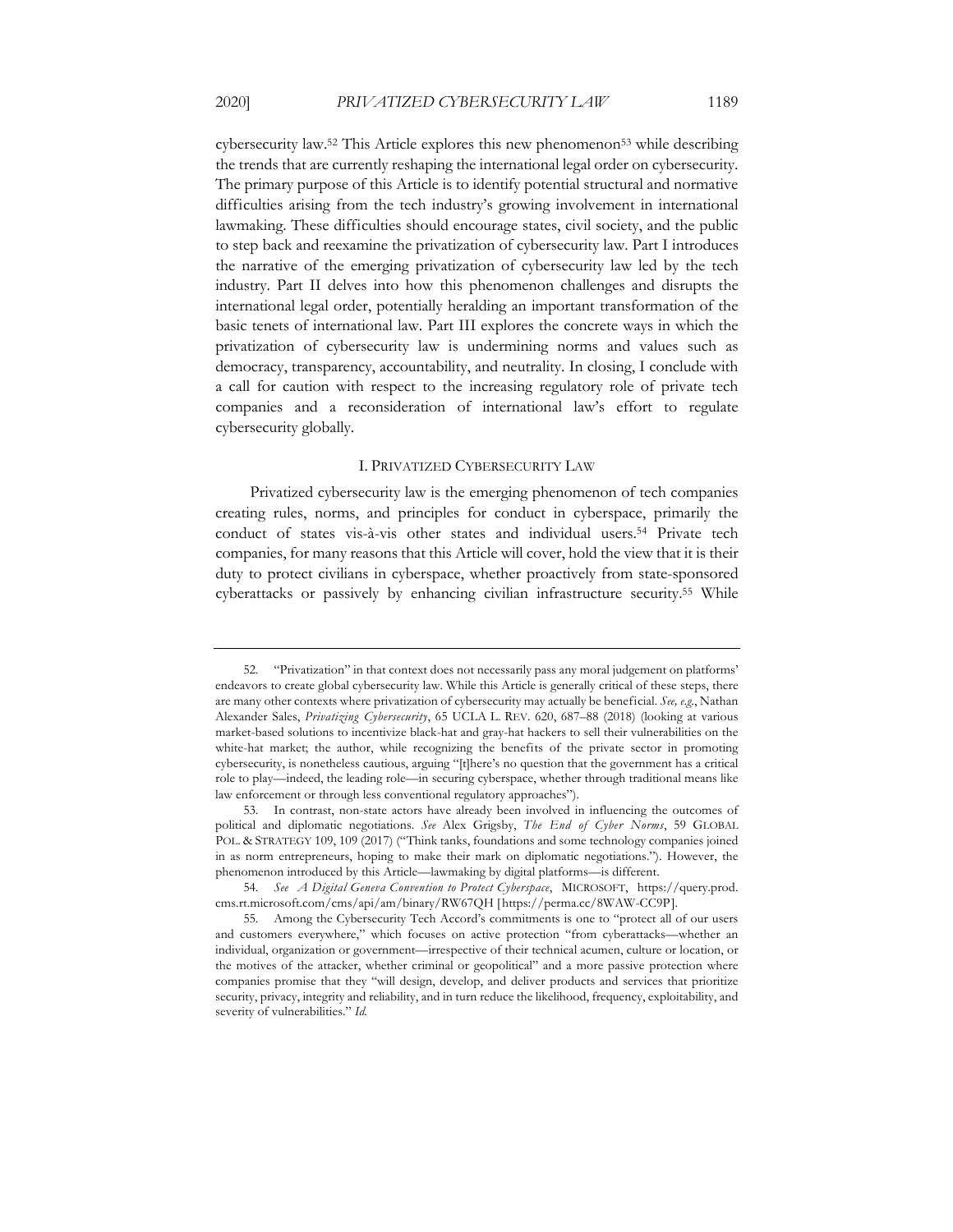seemingly innocuous, this involves a considerable acquisition of prescriptive power by tech companies, which this Part analyzes and reviews.

In 2017, Brad Smith, President and Chief Legal Officer of Microsoft, gave a provocative speech at the United Nations in Geneva, Switzerland.56 Smith's talk started with an overview of the creation of the International Committee of the Red Cross (ICRC), the world's most central and active humanitarian institution. Henry Dunant, a Swiss businessman, established the ICRC in 1863 after witnessing the horrors of war at the Battle of Solferino in June 1859, when thousands of soldiers lost their lives or were severely injured.57 While the atrocities of war were undoubtedly Dunant's motivation in convincing governments to support the creation of the ICRC, according to Smith, it was also the new technologies of warfare that led Dunant and others to rethink the limits and the humanitarian aspects of waging war between nations.58 These new technologies directly caused massive atrocities, suffering, and casualties that convinced Dunant that an international humanitarian organization was urgently needed.59

Smith argued that we are at a similar moment in history, where cyberspace is the catalyst for a new arms race.<sup>60</sup> That arms race is leading to the creation of cyber weapons in an almost legally and ethically unrestricted manner, which leaves civilians vulnerable to severe harm and suffering. Smith, therefore, is of the view that he is in a similar position as Dunant, in that the tech industry, witnessing the horrors of global cyberattacks, should create its own version of an ICRC for cyberspace—a Cyber Red Cross (CRC) of sorts. While Smith's motivations may be genuine, this view represents a significant shift in the tech industry's view of its own role in society.

To demonstrate the humanitarian harms of cyberattacks, Smith provided the recent example of the WannaCry ransomware.<sup>61</sup> In May 2017, the malware WannaCry affected as many as 200,000 computers in 150 nations around the

<sup>56.</sup> *Brad Smith Takes His Call for a Digital Geneva Convention to the United Nations*, MICROSOFT (Nov. 9, 2017) [hereinafter *Brad Smith Takes His Call*], https://blogs.microsoft.com/onthe-issues/2017/11/09/brad-smith-takes-call-digital-geneva-convention-united-nations/ [https:// perma.cc/5634-5JU2].

<sup>57.</sup> *Henry Dunant (1828–1910)*, INT'L COMMITTEE RED CROSS (Apr. 6, 1998), https:// www.icrc.org/en/doc/resources/documents/misc/57jnvq.htm [https://perma.cc/X9LR-X85S].

<sup>58.</sup> *Brad Smith Takes His Call*, *supra* note 56.

<sup>59.</sup> Brad Smith & Carol Ann Browne, *What's to Be Learned from the Founding of the Red Cross?*, MICROSOFT, https://blogs.microsoft.com/today-in-tech/whats-to-be-learned-from-the-founding-ofthe-red-cross/ [https://perma.cc/K5AV-YDJW] ("Across Europe a consensus quickly emerged that these technological advances for warfare required new humanitarian and organizational innovations in response.").

<sup>60.</sup> Steve Ranger, *Why Microsoft Is Fighting to Stop a Cyber World War*, ZDNET (Dec. 12, 2018), https://www.zdnet.com/article/why-microsoft-is-fighting-to-stop-a-cyber-world-war/ [https://perma.cc/NAL5-EZB5] ("Smith drew a parallel between the run-up to the First World War and the burgeoning cyberwar arms race today.").

<sup>61.</sup> Nicole Perlroth & David E. Sanger, *Hackers Hit Dozens of Countries Exploiting Stolen N.S.A. Tool*, N.Y. TIMES (May 12, 2017), https://www.nytimes.com/2017/05/12/world/europe/uknational-health-service-cyberattack.html?module=inline [https://perma.cc/P996-U7UE].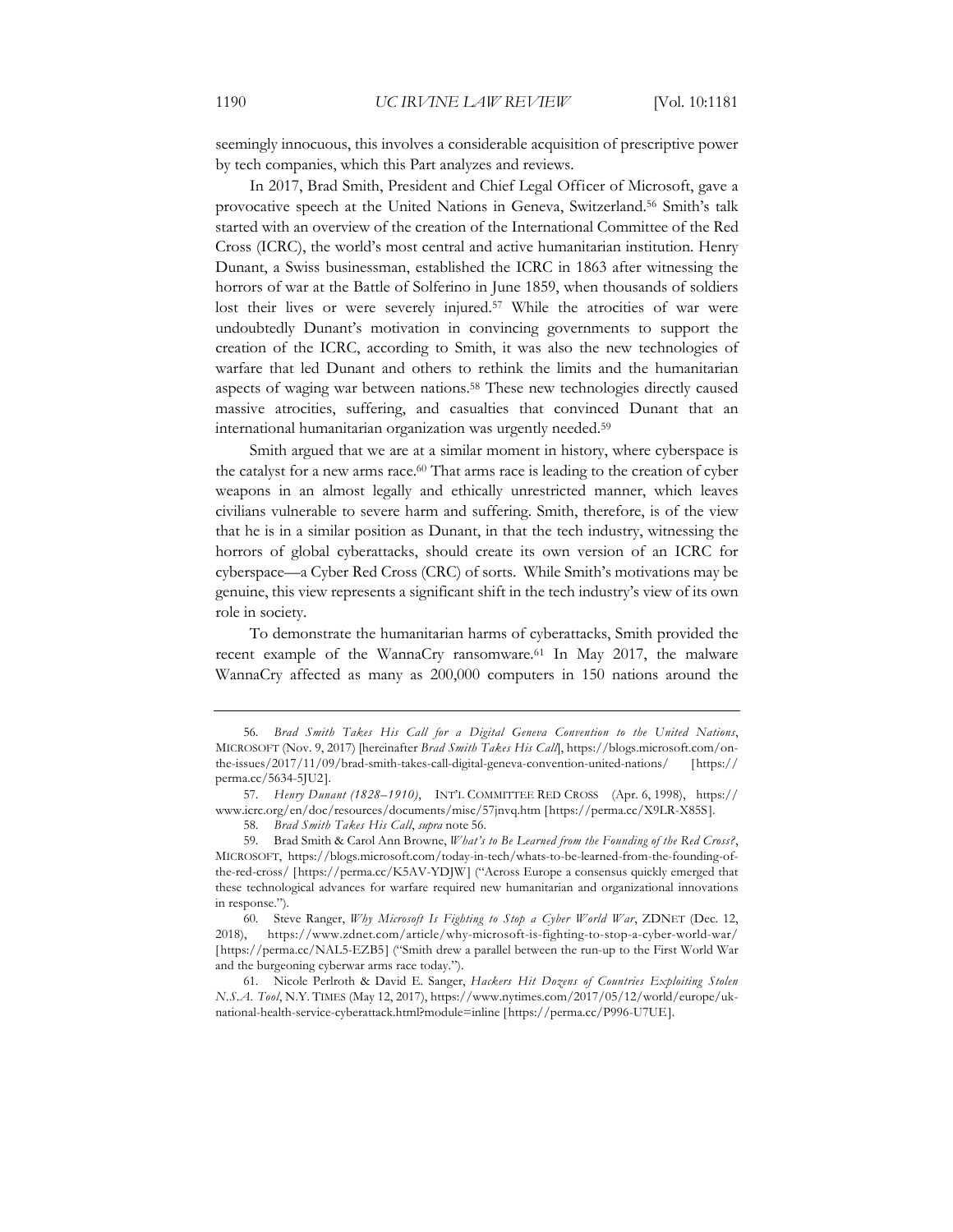world.62 This was not a military-to-military kind of cyberattack, but rather an indiscriminate ransomware worm that infected any computer it touched.63 Most notably, as many as 70,000 computers belonging to the United Kingdom's National Health Service hospital network were severely affected.64 Smith's concerns, shared with many others around the world, are that cyberattacks on civilian infrastructure could result in significant humanitarian consequences, and that the law is largely

Skeptics would argue that it was computers, not people, that were targeted and affected by the WannaCry ransomware. Therefore, what exactly is the *humanitarian* concern? This view could not be further from the truth. The adverse effects on medical computers and devices affected 7,000 patients scheduled to receive medical treatment on the day of WannaCry's mayhem.65 Because computers have created mediated environments in which humans need computers to literally sustain life, attacks against computers will have clear and direct effects on human lives and well-being.<sup>66</sup> Cyberattacks, therefore, may have serious consequences for civilians, who rely on governments, businesses, critical infrastructure, transport, energy, and other individuals who themselves rely on the integrity and availability of computer systems and networks.67

Microsoft and many other tech companies clearly have a stake in promoting "peace" in cyberspace.<sup>68</sup> No business would want the government to use its infrastructure to engage in cyber conflict, especially if such engagement did not directly benefit their revenue, could negatively affect user trust, and was not

silent on the matter.

<sup>62.</sup> Elizabeth Piper, *Cyber Attack Hits 200,000 in at Least 150 Countries: Europol*, REUTERS (May 14, 2017, 3:23 AM), https://www.reuters.com/article/us-cyber-attack-europol/cyber-attack-hits-200000-in-at-least-150-countries-europol-idUSKCN18A0FX [https://perma.cc/8THY-TSJ3].

<sup>63.</sup> Press Briefing, The White House, Press Briefing on the Attribution of the WannaCry Malware Attack to North Korea (Dec. 19, 2017), https://www.whitehouse.gov/briefingsstatements/press-briefing-on-the-attribution-of-the-wannacry-malware-attack-to-north-korea-121917/ [https://perma.cc/V4TL-6KBF] ("In May of this year, a dangerous cyberattack known as WannaCry spread rapidly and indiscriminately across the world.").

<sup>64.</sup> Sarah Neville, *NHS Systems to Be Strengthened After Cyber Attack*, FIN. TIMES ( July 12, 2017), https://www.ft.com/content/ced6dd82-6709-11e7-9a66-93fb352ba1fe [https://perma.cc/ YY6P-YGMV].

<sup>65.</sup> David Benady, *Cybersecurity: Have Lessons Been Learned Since the WannaCry Attack?*, GUARDIAN (Nov. 29, 2018), https://www.theguardian.com/delivering-digital-transformation/2018/ nov/29/cybersecurity-have-lessons-been-learned-since-the-wannacry-attack [https://perma.cc/ YEW6-YWQ6] ("Over a third of trusts and nearly 600 doctors' surgeries were hit by the virus, resulting in almost 7,000 patient appointments being cancelled.").

<sup>66.</sup> Tyler Elliot Bettilyon, *Cybersecurity Is About Much More than Hacking*, MEDIUM (Nov. 21, 2018), https://medium.com/s/story/cybersecurity-isnt-just-about-hacks-f11c7ad07660 [https:// perma.cc/X45F-CAES] ("Digital systems now play a crucial role in banking, payroll, distribution chains, voting, social interaction, medicine, cars, planes, trains, implanted medical devices, and so on. Each and every one of these digital systems is a potential vulnerability.").

<sup>67.</sup> *Id.*

<sup>68.</sup> Ed Targett, *Microsoft Demands "Digital Peace"—What Does It Really Want?*, COMPUTER BUS. REV. (Oct. 1, 2018), https://www.cbronline.com/news/digital-peace-microsoft [https:// perma.cc/N8JE-AVAH].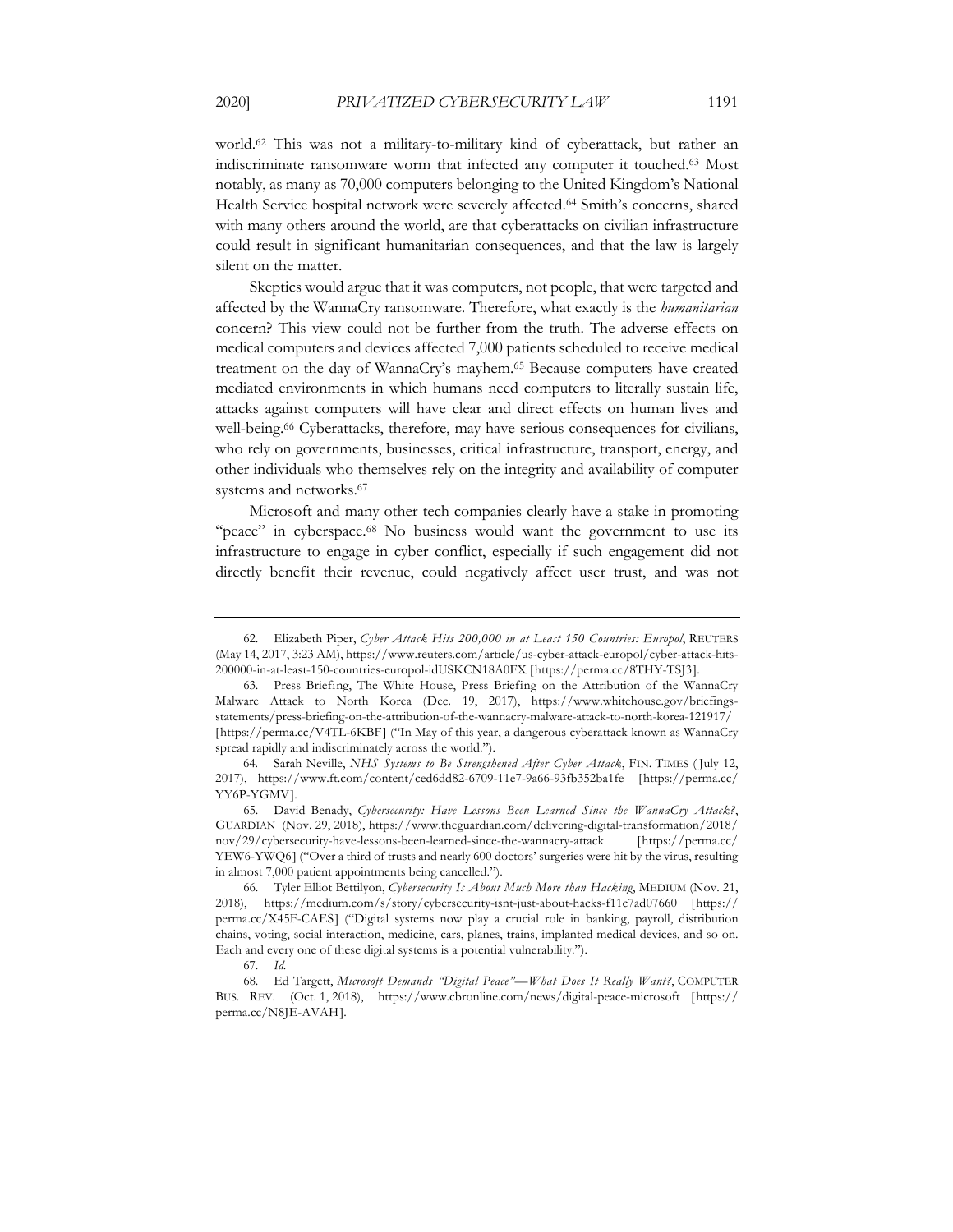imposed coercively by regulators.69 And even if it did benefit the tech company's profits, users' trust would be severely impacted.70 Users are unlikely to approve of becoming pawns in conflicts between states, particularly if such conflicts are mediated by private tech companies. Tech companies themselves certainly do not want to perpetuate such a reality. Smith made this clear in his speech by highlighting how cyber warfare between nations is in fact an attack on civilians. He said,

When there are attacks on cyberspace, they in fact are attacks on private property—it may be against the phone that is in your pocket, or the laptop that is on your desk, or the servers that are in our datacenter, or the cables that are underneath the ocean, that we operate, that connect datacenters together.71

The concerns put forward by Smith illustrate the reason why many tech companies believe that their duty to their users involves strengthening their products' cybersecurity—whether devices, software, or any other service on which civilians rely. By doing so, companies may make it harder for malicious actors to attack civilians, directly or indirectly, or at least increase the costs of such attacks to the point where malicious actors would become disincentivized from attacking civilians.72 Tech companies not only passively protect their users by repelling malware and patching their products, but are also currently using the law and courts to proactively defend them by going after malicious actors before users are massively victimized by cyberattacks.73 This is an example of the fairly well-established idea of a public-private partnership on certain national security and

<sup>69.</sup> Kristen E. Eichensehr, *Digital Switzerlands*, 167 U. PA. L. REV. 665, 691 (2019) ("One possible explanation for the companies' behavior is economic: the companies may assess that the posture of neutrality will best maximize their growth and profits going forward by increasing their appeal to users worldwide.").

<sup>70.</sup> *See id.* at 668, 683 ("They have global *users*, not just customers or shareholders . . . . [These] users rely on the company for services and trust the company to keep potentially sensitive information secure . . . . Unlike companies that merely sell goods to customers, the tech companies' relationship to their users is more intimate, more expansive, and more constant than even a series of recurring transactions.").

<sup>71.</sup> *Brad Smith Takes His Call*, *supra* note 56.

<sup>72.</sup> Daniel J. Solove, *Cybersecurity: Leviathan vs. Low-Hanging Fruit*, TEACH PRIVACY ( June 24, 2015), https://teachprivacy.com/cybersecurity-leviathan-vs-low-hanging-fruit [https://perma.cc/ B8ZF-AMMD] ("There are certainly many hackers with sophisticated technical skills and potent malicious technologies. These threats can seem akin to Leviathan—all powerful and insurmountable. It can be easy to get caught up focusing on the Leviathan and miss the low-hanging fruit of cybersecurity. This low-hanging fruit consists of rather simple and easy-to-fix vulnerabilities and bad practices. Cybersecurity is a garden of mostly low-hanging fruit. Pluck the fruit, and huge headway can be made in protecting data.").

<sup>73.</sup> Microsoft helps law enforcement authorities take down harmful botnets. *See, e.g.*, *Microsoft Teams Up with Law Enforcement and Other Partners to Disrupt Gamarue (Andromeda)*, MICROSOFT (Dec. 4, 2017), https://www.microsoft.com/security/blog/2017/12/04/microsoft-teams-up-withlaw-enforcement-and-other-partners-to-disrupt-gamarue-andromeda/ [https://perma.cc/DL8F-DNFM] ("Today, with help from Microsoft security researchers, law enforcement agencies around the globe, in cooperation with Microsoft Digital Crimes Unit (DCU), announced the disruption of Gamarue, a widely distributed malware that has been used in networks of infected computers collectively called the Andromeda botnet.").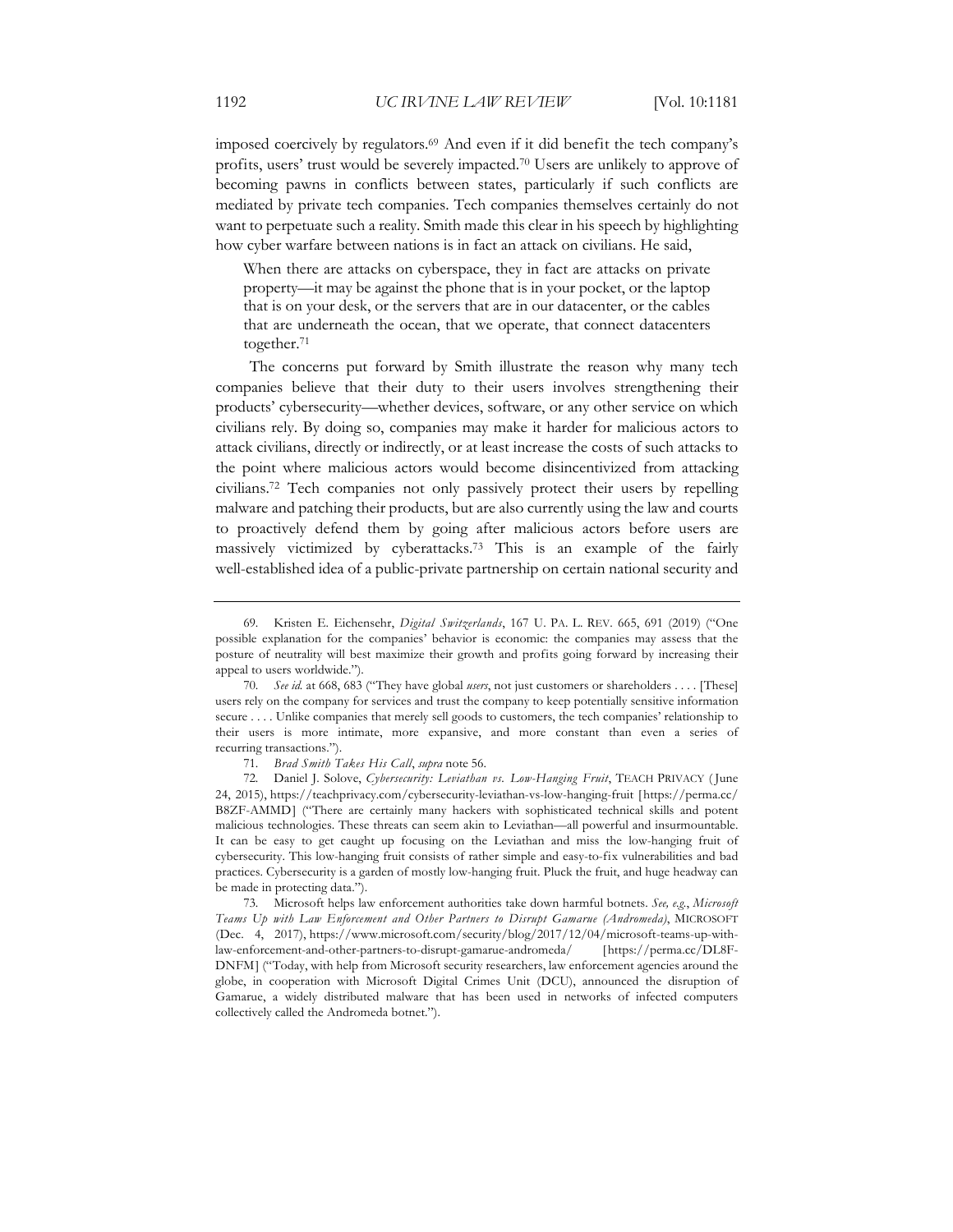law enforcement issues.74 Smith, and surely other tech industry leaders, believe it is their responsibility to take these steps to protect their users.

There may be another explanation for tech companies' nascent role as legislators of global cybersecurity law: the desire for power. The current state of affairs in global cybersecurity law allows tech companies to perform such a role, since states are entirely unable to maintain their inherent authority in collectively regulating global cybersecurity, for reasons discussed below. But first, to fully understand how tech companies may become such legislators, it is important to review the current "legislative" steps that Microsoft and other companies have engaged in.

### *A. Geneva 5.0*

The world needs a Digital Geneva Convention, says Brad Smith.75 There are simply too many cyberattacks targeting the private sector, and we need some kind of international legal framework that will commit actors to norms on cyberspace conduct.76

The idea that the world needs a fifth Geneva Convention<sup>77</sup> —a Geneva 5.0—to address humanitarian concerns in cyberspace and protect civilians from cyberattacks during peacetime is somewhat misguided. After all, the Geneva Convention's primary purpose is not only to protect civilians, but also to strike an acceptable balance between military necessity and humanitarian values.78 As such, international humanitarian law authorizes the use of direct force against combatants and allows for collateral damage involving civilians and civilian property resulting from an attack, so long as that collateral damage is proportionate to the military advantage sought.79 This is a problematic vision from the humanitarian perspective, since it still confers a rather broad degree of discretion on warring states. In peacetime, the protection of civilians is the *raison d'être* of international

<sup>74.</sup> Madeline Carr, *Public-Private Partnership in National Cyber-Security Strategies*, 92 INT'L AFF. 43 (2016).

<sup>75.</sup> Smith, *supra* note 9.

<sup>76.</sup> *Id.*

<sup>77.</sup> The four current Geneva Conventions focus on (1) wounded and sick soldiers on land during war; (2) wounded, sick, and shipwrecked military personnel at sea during war; (3) rights of and obligations in respect to prisoners of war; and (4) protection of civilians, including in occupied territory. *See The Geneva Conventions of 1949 and their Additional Protocols*, INT'L COMMITTEE RED CROSS (Oct. 29, 2010), https://www.icrc.org/en/doc/war-and-law/treaties-customary-law/genevaconventions/overview-geneva-conventions.htm [https://perma.cc/UP2T-GXVQ].

<sup>78.</sup> Paul Weidenbaum, *Necessity in International Law*, 24 TRANSACTIONS GROTIUS SOC'Y 105, 110 (1938) ("The Conventions expressly declare to strike a balance between military necessity and a humane conception of warfare.").

<sup>79.</sup> *Rule 14. Proportionality in Attack*, INT'L COMMITTEE RED CROSS, https://ihl-databases. icrc.org/customary-ihl/eng/docs/v1\_rul\_rule14 [https://perma.cc/93F9-4RJ7] ("Launching an attack which may be expected to cause incidental loss of civilian life, injury to civilians, damage to civilian objects, or a combination thereof, which would be excessive in relation to the concrete and direct military advantage anticipated, is prohibited.").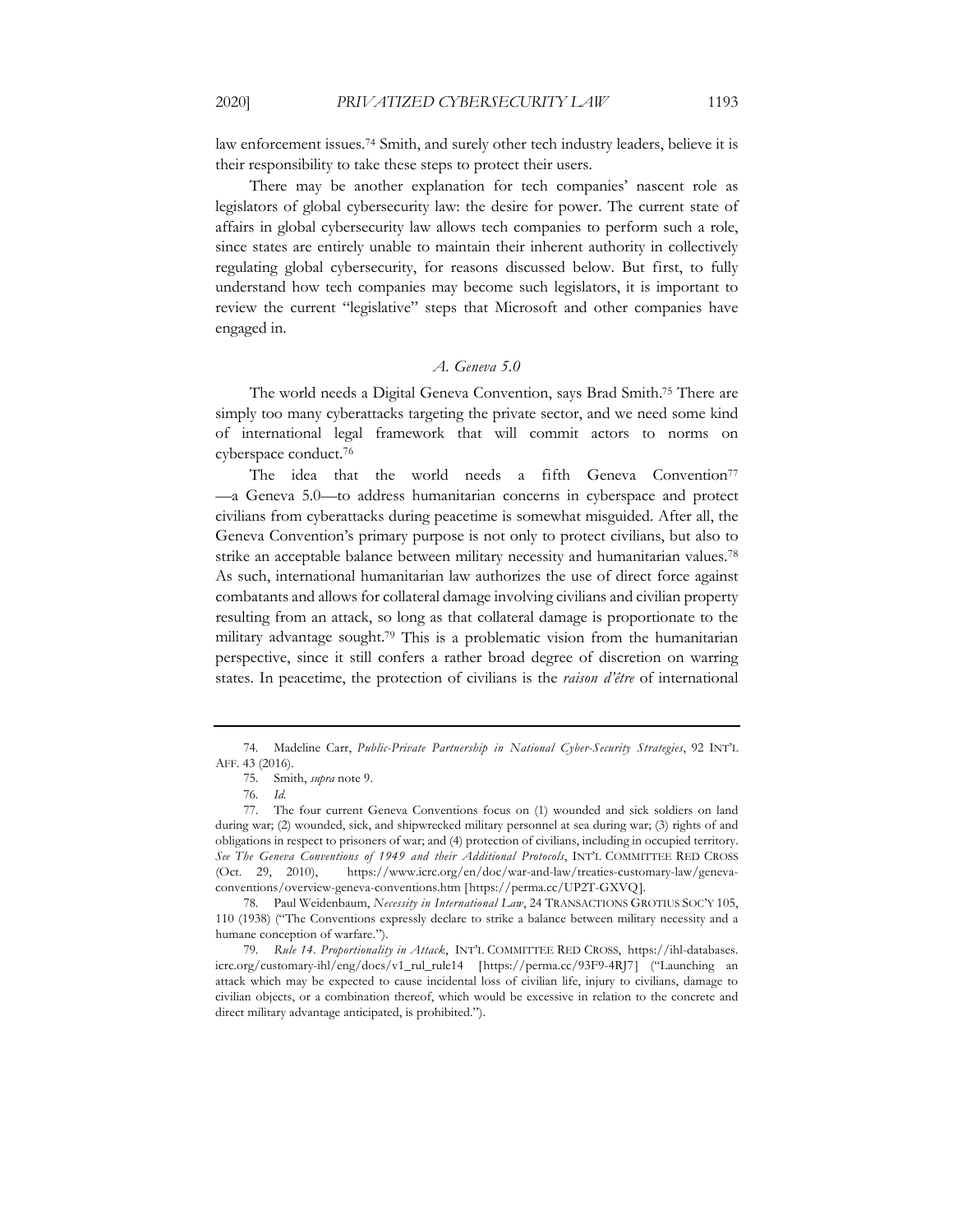human rights law, which seeks to protect civilians from governmental overreach.<sup>80</sup> The same protections ought to apply online.81 Extending the rules and norms of wartime international humanitarian law to the peacetime use of cyberattacks is a dangerous move.82 It would mean that some peacetime cyberattacks, when directed at military objectives, would be legal. It would also harm civilians in "indirect" ways, which international humanitarian law largely tolerates.

However, the idea the we may need a new Digital Geneva Convention generates some important and difficult questions with regard to the protection of civilians in cyberspace during armed conflict.83 First and foremost, what is it about international humanitarian law at present that renders it ineffectual? Specifically, why is it that the tech industry, with Microsoft in the lead, decided that this ought to be their newest conquest?

As alluded to earlier, there are simply too many questions on how this law applies in different situations in cyberspace. One could argue that there are certain gaps in the law that leave civilians vulnerable to certain kinds of cyberattacks that produce negative effects for individuals and society at large.84 The reason for that could be that either custom involving international humanitarian law or its accepted interpretation has not yet caught up with emerging offensive uses of cyberspace in

81. H.R.C. Res. 32/13, *supra* note 36, ¶ 1 ("[T]he same rights that people have offline must also be protected online.").

82. Francesca Casalini & Stefania Di Stefano, *State Behaviour in Cyberspace: Moving Away from a Military Discourse*, DIPLO (Mar. 15, 2018), https://www.diplomacy.edu/blog/state-behaviourcyberspace-moving-away-military-discourse [https://perma.cc/5YS5-EY8S] ("Since it remains unclear when a cyber-operation attains the level of armed attack for the purposes of IHL, and since the aims pursued by Microsoft's proposal are largely different from those pursued by the laws of war, it would seem more appropriate to re-think the Microsoft proposal as an instrument that would seek to establish a system of Internet governance, and that does not aim at affecting or replacing any other existing legal regime. It could simply represent the acknowledgment that there are new phenomena that are in need of regulation. In this sense, the 'peacetime' qualification does not add value, and generates a risk that the proposed rules would be considered displaceable in times of war, whereas the particular relationship that exists between the state and the private sector in the cyber realm would persist even during an armed conflict. For these reasons, we suggest removing the peacetime qualification altogether.").

83. Tarah Wheeler, *In Cyberwar, There Are No Rules*, FOREIGN POL'Y (Sept. 12, 2018), https://foreignpolicy.com/2018/09/12/in-cyberwar-there-are-no-rules-cybersecurity-war-defense/ [https://perma.cc/P4JM-VURL] (providing an account of how the lack of rules may evolve into a full-scale cyberwar).

<sup>80.</sup> In the cybersecurity context, the question would be whether a foreign government mounting a cyberattack against another nation would satisfy the effective control standard required by international human rights law to determine its obligations vis-à-vis a foreign government's citizens. *See* Oona Hathaway et al., *Human Rights Abroad: When Do Human Rights Treaty Obligations Apply Extraterritorially?*, 43 ARIZ. ST. L.J. 389, 395 (2011) ("Nearly every other foreign and international body examined here concludes that countries that exert 'effective control' over a territory, person, or situation must observe basic human rights obligations.").

<sup>84.</sup> Paul Nicholas, *Filling the Gaps in International Law Is Essential to Making Cyberspace a Safer Place*, MICROSOFT (Mar. 27, 2018), https://www.microsoft.com/security/blog/2018/03/27/ filling-the-gaps-in-international-law-is-essential-to-making-cyberspace-a-safer-place/ [https:// perma.cc/UH92-9SE3].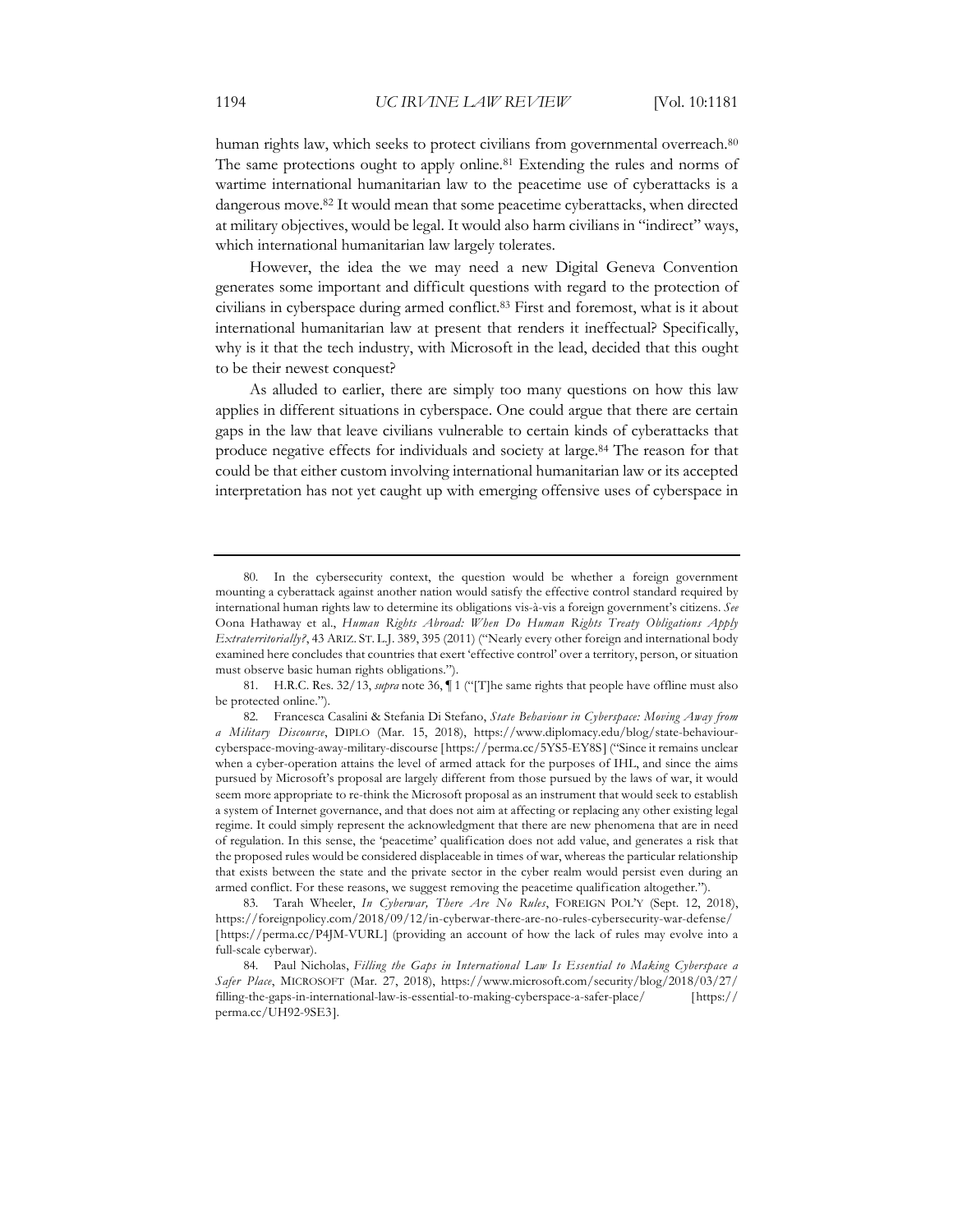armed conflict, which could result in lethal and nonlethal but dangerous harms.<sup>85</sup> As a result, there may be some considerable definitional and normative gaps that need to be addressed if we wish to maintain an adequate level of protection for civilians. For example, for an action to be an "attack," must it cause death, or would any other effects qualify?86 Is civilian data an "object" protected from direct "attack"? How are nonlethal effects calculated in comparison to lethal effects in cyberspace?

Second, extending the law governing *war* to *peacetime* seems directly antithetical. That law, after all, is more permissive when it comes to civilian casualties and damage to their property, as wars often involve a certain degree of suffering or, in legalese, proportionate collateral civilian damage that is permissible under international humanitarian law.87 Why does Geneva 5.0 make this dangerous leap? A simple explanation would be that this is a common conflation between *humanitarian* and *human rights* law, both striking their own balances and pursuing different values and policy goals. While human rights law has a role to play in both *peacetime* and *wartime*, <sup>88</sup> humanitarian law only applies in an armed conflict.89

But there may be a more complicated and less intuitive explanation, which stems from the nature of cyberattacks. That explanation has to do with the ever-blurring dividing line between war and peace.<sup>90</sup> The argument goes that international humanitarian law applies only during armed conflict.<sup>91</sup> Over the decades, however, conflicts have become more complex, involving non-state actors such as terrorist organizations and private militias. Some weapons, such as

<sup>85.</sup> Kristen E. Eichensehr, *Cyberwar & International Law Step Zero*, 50 TEX. INT'L L.J. 355, 374 (2015) ("[C]yber weapons create the possibility of actions that cause severe harm to the victim, but nevertheless do not result in physical damage or injury to persons. The paradigmatic example is an attack that wipes out information stored on a system or network, such as a stock exchange.").

<sup>86.</sup> Kilovaty, *supra* note 47, at 127 ("The key to incorporate disruptive cyber operations within the scope of 'attack' under IHL is to interpret 'acts of violence' as including cyber operations with disruptive effects."); *cf.* Pete Pascucci & Kurt Sanger, *Why a Broad Definition of "Violence" in Cyber Conflict Is Unwise and Legally Unsound*, JUST SECURITY (Mar. 8, 2017), https://www.justsecurity.org/ 38536/broad-definition-violence-cyber-conflict-unwise-legally-unsound/ [https://perma.cc/ WH2L-BK78].

<sup>87.</sup> Stephen Petkis, *Rethinking Proportionality in the Cyber Context*, 47 GEO. J. INT'L L. 1431, 1440 (2016) ("According to this *jus in bello* conception of proportionality, a state must balance the 'concrete and direct' military advantage it is likely to obtain against any incidental harm its actions are likely to cause civilians.").

<sup>88.</sup> Oona Hathaway et al., *Which Law Governs During Armed Conflict? The Relationship Between International Humanitarian Law and Human Rights Law*, 96 MINN. L. REV. 1883 (2012) (offering three models to explain the role and applicability of international human rights law in armed conflict).

<sup>89.</sup> *Id.* at 1888 ("Humanitarian law applies only in situations of armed conflict; hence the applicability of this body of law turns on whether an armed conflict or occupation exists.").

<sup>90.</sup> *See, e.g.*, ROSA BROOKS, HOW EVERYTHING BECAME WAR AND THE MILITARY BECAME EVERYTHING: TALES FROM THE PENTAGON (2016); Rosa Brooks, *There's No Such Thing as Peacetime*, FOREIGN POL'Y (Mar. 13, 2015, 5:47 PM), https://foreignpolicy.com/2015/03/13/theres-no-suchthing-as-peacetime-forever-war-terror-civil-liberties/ [https://perma.cc/7WQ2-RBTK].

<sup>91.</sup> *See* Hathaway et al., *supra* note 88, at 1888.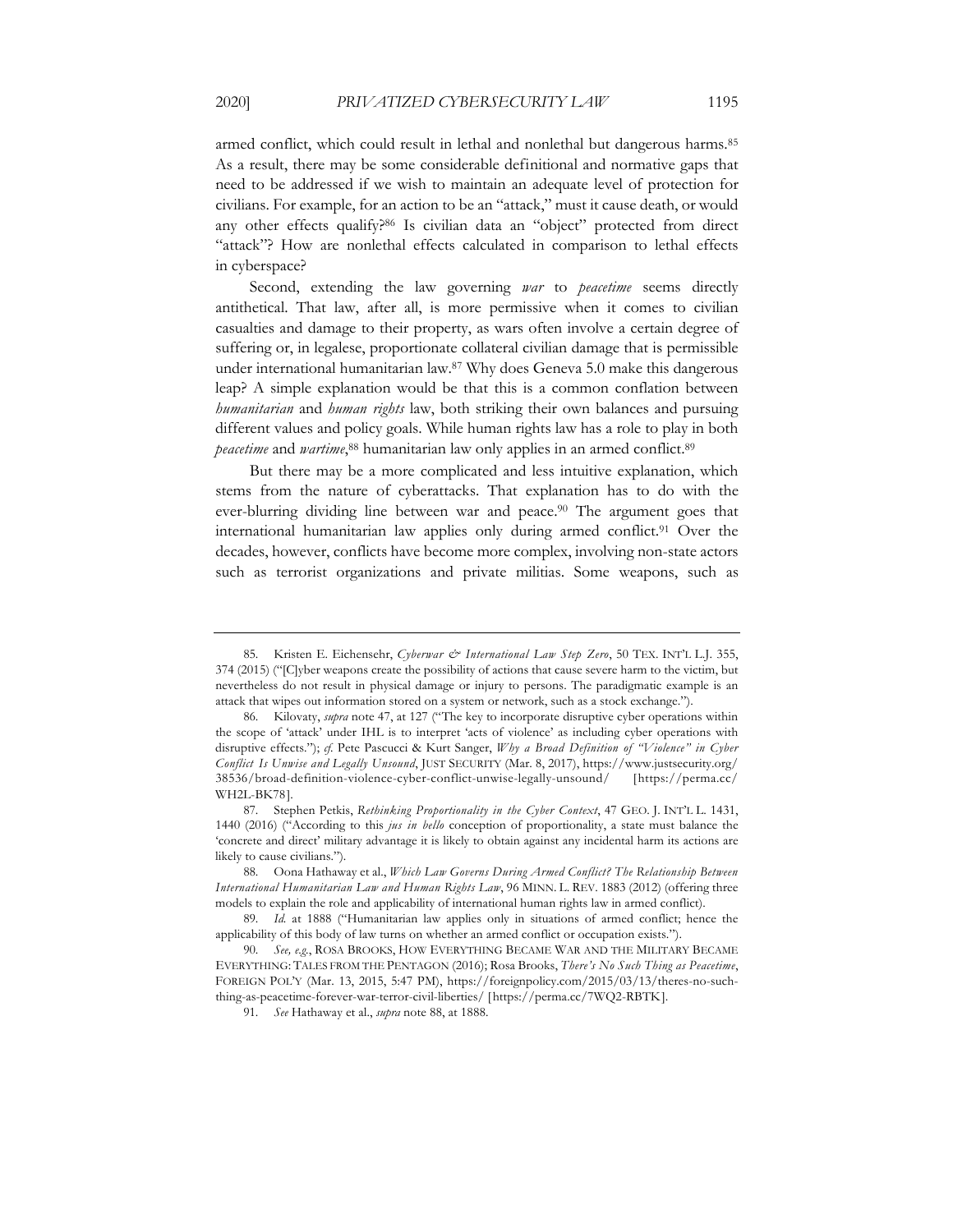cyberattacks, have become "democratized"92 (accessible to non-state actors) and wield more disruptive than destructive power (though they can certainly be destructive). Therefore, their effects are not reaching the level of intensity usually associated with a traditional armed conflict, but it does not entirely feel like peacetime either.93 It is an intermediate category, somewhere in between the two extremes of war and peace, that the law has failed to recognize and regulate.<sup>94</sup>

Rosa Brooks has long argued that we are overly obsessed with antiquated distinctions between wartime and peacetime.<sup>95</sup> This is a critical conversation to have with regard to cyber weapons, as they can cause massive disruption, potentially leading to humanitarian crises, but are rarely directly lethal. This is where the comfortable analogy between cyber and non-cyber weapons is not as obvious.96 This leads to a seemingly simple question, though the answer may not be easy at all: What would be considered "cyber peace" and at what point does the use of cyber weapons reach the threshold of "cyber war"? How do we distinguish the regulation of cyber war from regular war, and is such a distinction even required? The question is further exacerbated by Microsoft's recent petition on "Digital Peace," in which "digital citizens" are demanding digital peace.<sup>97</sup> What does that mean, and who gets to answer that question?<sup>98</sup>

Third, it is important to acknowledge the identity and interests guiding the actors engaged in privatizing cybersecurity law. After all, international humanitarian

<sup>92.</sup> Grigsby, *supra* note 53, at 109 ("The online world is one of strategic instability, given the relative ease and stealth of state-sponsored attacks, and the fact that it is almost impossible to tell whether a purely defensive cyber action is in fact hostile.").

<sup>93.</sup> Michael Schmitt, *Five Myths in the Debate About Cyber War*, JUST SECURITY (Sept. 23, 2013), https://www.justsecurity.org/918/myths-debate-cyber-war/ [https://perma.cc/6CL9-Q5BW] (explaining that a non-international armed conflict involving only cyberattack would have two features: "First, the intensity criterion would require protracted cyberattacks causing extensive physical damage or death. Second, the organization criterion would generally exclude operations, no matter how severe, conducted by groups organized entirely online").

<sup>94.</sup> Alexander Greenawalt, *If War Is Everywhere, Then Must the Law Be Nowhere?*, 32 TEMP. INT'L & COMP. L.J. 25 (2018) (explaining that the distinction between war and peace is essential for determining whether killing is justified or not).

<sup>95.</sup> Rosa Brooks, *War Everywhere: Rights, National Security Law, and the Law of Armed Conflict in the Age of Terror*, 153 U. PA. L. REV. 675, 677 (2004) ("These binary distinctions [between war and peace] are no longer tenable. In almost every sphere, globalization has complicated once straightforward legal categories, but this is nowhere more apparent and more troubling than in the realms of armed conflict and national security law. Although the boundaries between 'war' and 'nonwar,' and between 'national security' and 'domestic issues,' have been eroding for some time, September 11 and its aftermath have highlighted the increasing incoherence and irrelevance of these traditional legal categories.").

<sup>96.</sup> Eichensehr, *supra* note 85, at 374.

<sup>97.</sup> *Demand Digital Peace Now*, *supra* note 23.

<sup>98.</sup> As one commentator observed: "The DGC [Digital Geneva Convention] picks and chooses International Humanitarian Law principles and taglines at its convenience, without fully developing the concepts." Raquel Vázquez Llorente, *A Digital Geneva Convention? The Role of the Private Sector in Cybersecurity*, LSE IDEAS STRATEGIC UPDATE, May 2018, at 10, http://www.lse.ac.uk/ideas/Assets/ Documents/updates/LSE-IDEAS-The-Role-of-the-Private-Sector-in-Cybersecurity.pdf [https:// perma.cc/MSU4-3VFA].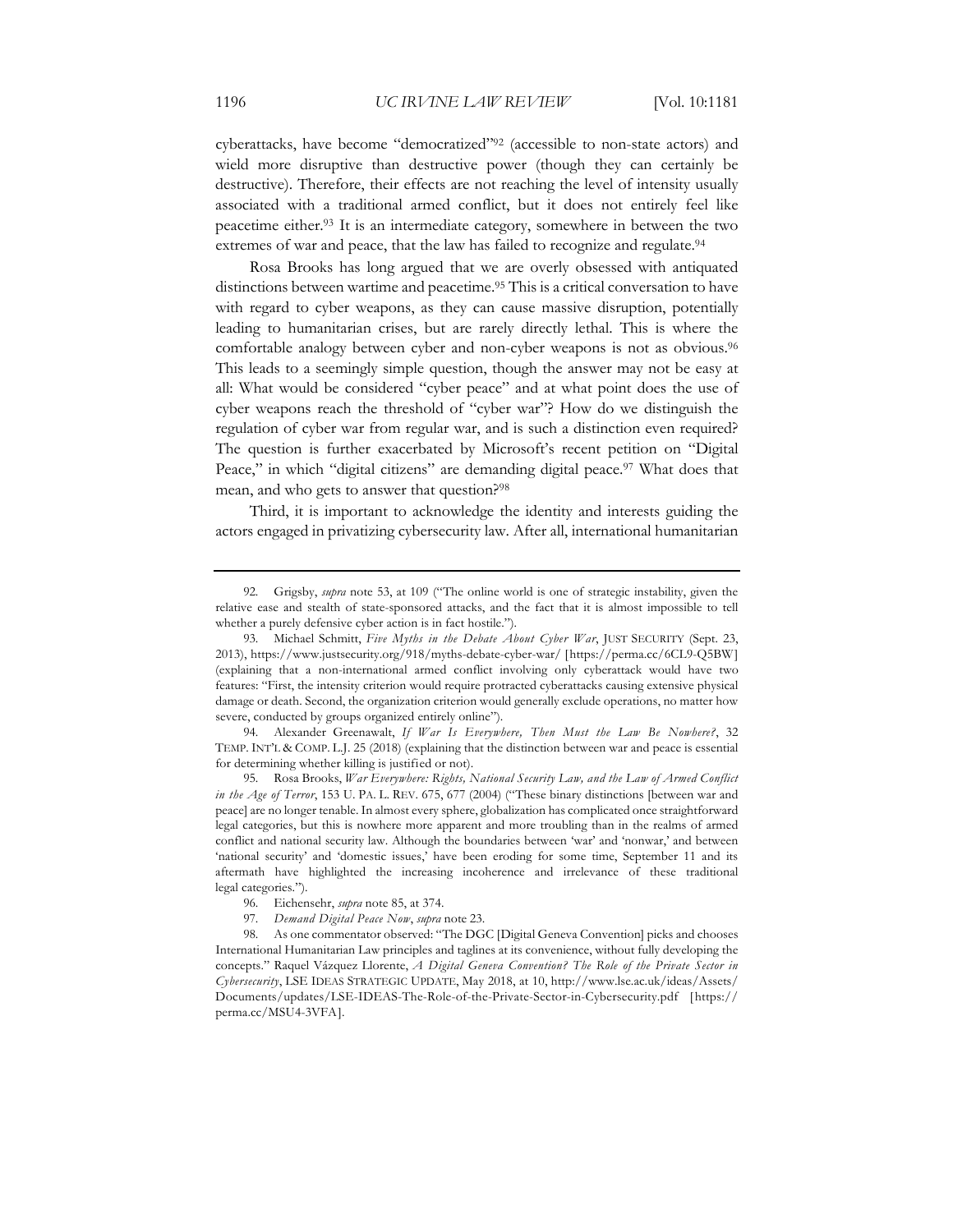law was created by states and, mostly, for the benefit of states.<sup>99</sup> Why did the tech industry suddenly decide to take up the reins of protecting civilians in cyberspace? This desire for power in a space plagued with normative ambiguities may lead to some serious issues with respect to the absence of certain values such as transparency and accountability.

In many instances, these tech companies advocate for forming the aforementioned CRC, or "Cyber-ICRC."100 But whereas the ICRC is a neutral organization that is not motivated by profits or capitalist power and is governed by clear rules, norms, and values, with the consent of state parties to the Geneva Conventions, that is not necessarily the case for the CRC. The CRC would involve tech companies in an unprecedented fashion, further enhancing their power and standing in the global community. From a normative-content perspective, Geneva 5.0 is far from the only prescription promoted by tech companies. The Cybersecurity Tech Accord, a set of rules that seventy global tech companies committed themselves to, is perhaps the most significant development with respect to the privatization of cybersecurity law.101

#### *B. The Cybersecurity Tech Accord*

To strengthen their commitment to their users, a group of global tech companies has signed the Cybersecurity Tech Accord, a public commitment to "protect and empower our users and customers, and thereby to improve the security, stability, and resilience of cyberspace."<sup>102</sup> Microsoft initiated this process in the spring of 2018, with over sixty global tech companies signing on the Accord's principles.103 Underlying this Accord is the understanding that cyberspace has become the cornerstone of global society. Global society relies on the Internet for communication, business, entertainment, infrastructure, education, and much more. But such reliance creates fertile ground for criminal and state-sponsored offensive activity, which undermines the availability, confidentiality, and integrity of the data, services, and applications used throughout cyberspace.<sup>104</sup>

<sup>99.</sup> Eichensehr, *supra* note 85, at 366 ("[I]nternational law has traditionally operated at the level of sovereign States, and the independence of sovereigns engendered a strong tradition that States are bound only by international law to which they consent.").

<sup>100.</sup> Elaine Korzak & Herb Lin, *Proposal for a Cyber-International Committee of the Red Cross*, LAWFARE (Oct. 17, 2018, 8:25 AM), https://www.lawfareblog.com/proposal-cyber-internationalcommittee-red-cross [https://perma.cc/B6H8-FHUT].

<sup>101.</sup> *A Digital Geneva Convention to Protect Cyberspace*, *supra* note 54.

<sup>102.</sup> *Id.*

<sup>103.</sup> Rob Wright, *Cybersecurity Tech Accord Expands with New Members, Partners*, TECHTARGET (Sept. 25, 2018), https://searchsecurity.techtarget.com/news/252449304/ Cybersecurity-Tech-Accord-expands-with-new-members-partners [https://perma.cc/2UHE-8RNX] ("The Cybersecurity Tech Accord was first unveiled by Microsoft's president, Brad Smith, during his keynote at RSA Conference 2018.").

<sup>104.</sup> Isabella Uria, *Hacking the Election Conference (Write Up)*, YALE L. SCH. (Sept. 20, 2016), https://law.yale.edu/sites/default/files/area/center/isp/documents/hacking\_the\_election\_ conference\_report\_11.01.16.pdf [https://perma.cc/JSG7-CWMR] (quoting Professor Jack Goldsmith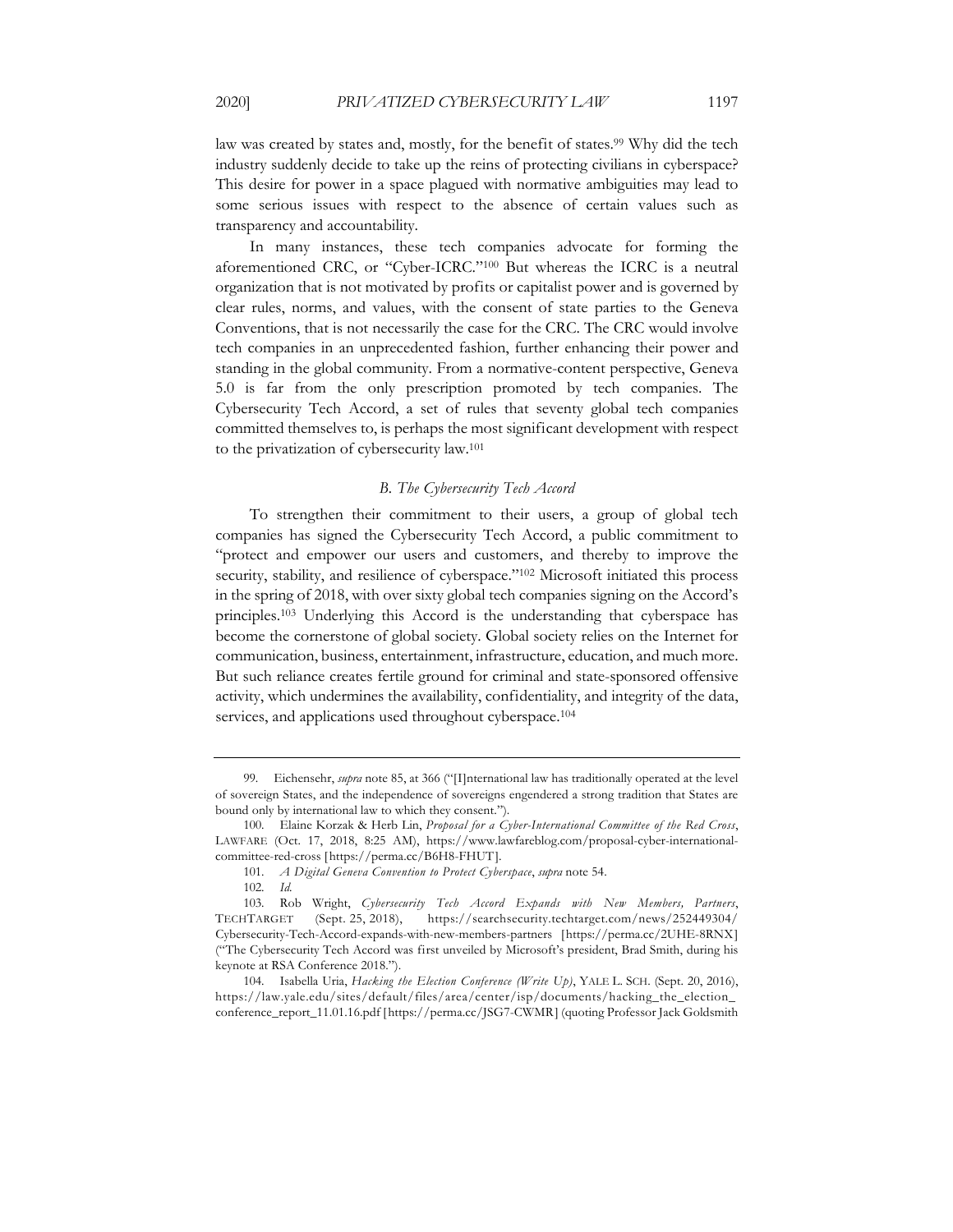The Cybersecurity Tech Accord contains merely four principles.105 First, tech companies pledge to protect their users from cyberattacks by providing products and services with built-in security and privacy.106 Second, tech companies will not provide assistance to governments or any other organization in the launch of cyberattacks.107 Third, tech companies will educate users on tools available to them, and will support civil society, governmental, and organizational efforts in advancing global cybersecurity.108 And, fourth, tech companies will create formal and informal partnerships to enhance cybersecurity—sharing information on threats, patching vulnerabilities, and encouraging global information-sharing to protect civilians and help in recovery efforts from cyberattacks.109

It would make sense for major tech companies to commit to these principles. Aside from being a positive public relations step, it is also a reliable and practical commitment, since these tech companies happen to control significant portions of the infrastructure, products, and services that populate cyberspace. Therefore, they believe that they ought to be the "first responders" in cyberspace.<sup>110</sup> These principles thus appear at first glance to be a positive development in protecting civilians from harmful cyber activity. But that value judgement only holds if we detach these principles from the tech economy and its motivations, which raises a variety of as-yet unanswered questions.111 For example, what is the role of tech companies in enforcing and interpreting these principles?

## *C. A Cyber Red Cross*

The idea of creating an organization whose expertise it is to resolve humanitarian crises in cyberspace has been promoted by several scholars for years.112 Duncan Hollis and Tim Maurer, following a series of serious cybersecurity incidents, including against Sony, Target, Home Depot, and J.P. Morgan Chase, argued in 2015 that "the time is ripe for a bolder approach to cybersecurity . . . cyberspace could use a global cyber federation, a federation of non-governmental

as observing that "'the United States has the most robust cyber capability in the world, but it is also the most vulnerable,' due to its extensive dependence on computer systems in the public, private, and military sectors").

<sup>105.</sup> *A Digital Geneva Convention to Protect Cyberspace*, *supra* note 54.

<sup>106.</sup> *Id.*

<sup>107.</sup> *Id.*

<sup>108.</sup> *Id.*

<sup>109.</sup> *Id.*

<sup>110.</sup> *See* Lousie Hurel & Luisa Lobato, *Unpacking Cyber Norms: Private Companies as Norm Entrepreneurs*, 3 J. CYBER POL'Y 61, 63 (2018).

<sup>111.</sup> Andrew Keane Woods, *Tech Firms Are Not Sovereigns*, *in* HOOVER INST. AEGIS PAPER SERIES 3 (Sept. 27, 2018), https://www.hoover.org/sites/default/files/research/docs/ woods\_webreadypdf.pdf [https://perma.cc/4548-C744] (answering the question of what tech companies are up to: "making money").

<sup>112.</sup> Duncan Hollis & Tim Maurer, *A Red Cross for Cyberspace*, TIME (Feb. 18, 2015, 10:04 AM), https://time.com/3713226/red-cross-cyberspace/ [https://perma.cc/GBW9-9Y8F].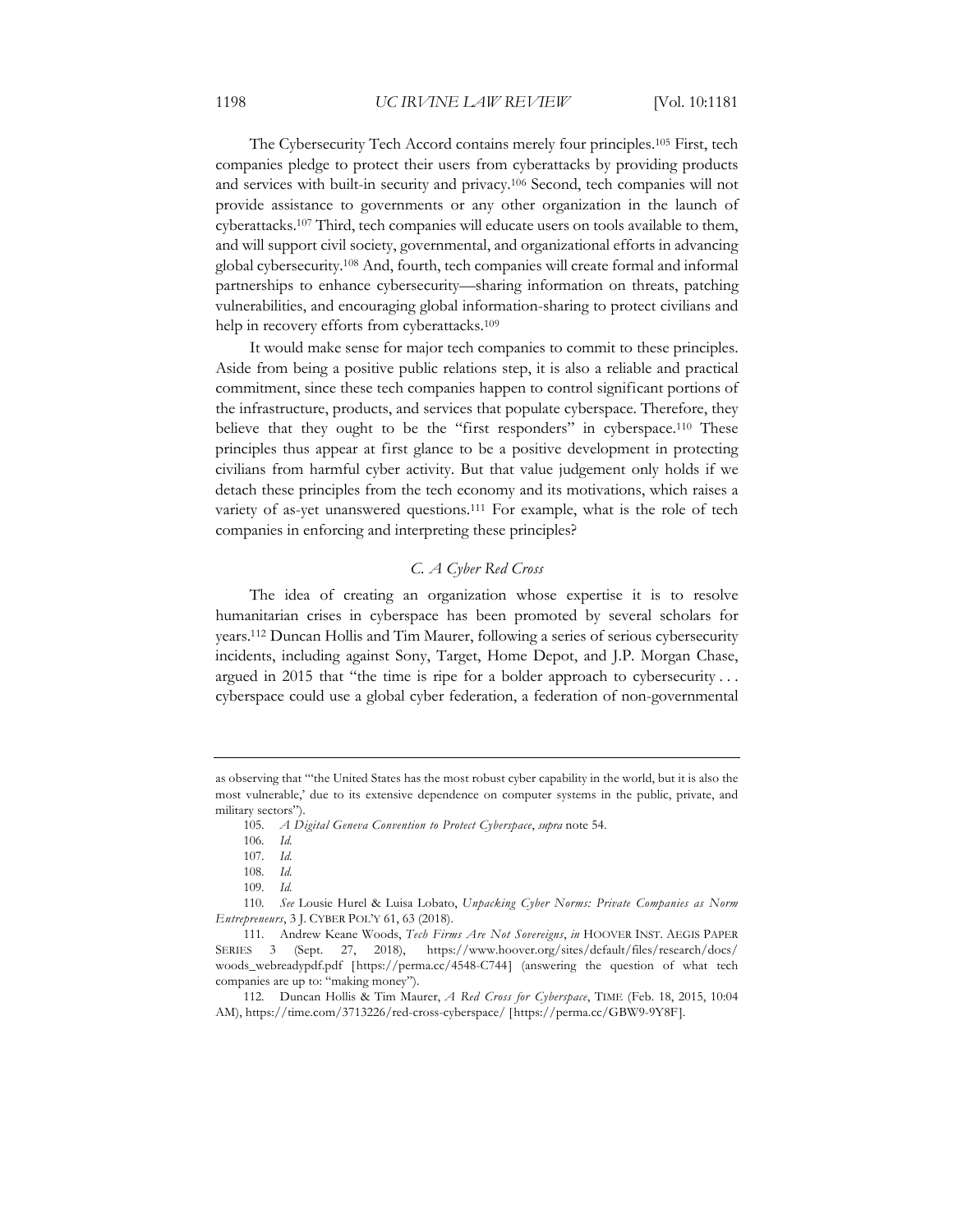institutions similar to the role of the Red Cross . . . ."113 Hollis and Maurer's vision is to make Computer Emergency Response Teams (CERTs) throughout the world the building blocks of this new "independent, neutral, and impartial" institution.114 Their proposal involves neither for-profit private actors or state actors within the structure of this new institution.

It took three years for that proposal to be reexamined and reintroduced in a modified form. Herb Lin and Elaine Korzak have advocated for the creation of a "Cyber-International Committee of the Red Cross."115 Lin and Korzak's reexamination was triggered by the creation of the Cybersecurity Tech Accord, discussed above. They believe its principles will only be effectuated if there is an institution to back them up.

The CyberPeace Institute, established in late 2019, is an example of such emerging CRC organization.116 The CyberPeace Institute involves both for-profit and non-profit entities within an organization that seeks to protect civilians from cyber-attacks, assist in accountability, and advance international law norms for responsible behavior in cyberspace.117 While it is too early to pass judgement on the CyberPeace Institute's mandate, there are some challenging issues that may require further attention in the years to come.

Some of these issues include whether the CyberPeace Institute will commit to principles of transparency, independence from corporate capture, neutrality vis-à-vis state governments, and accountability. While the CyberPeace Institute claims to be guided by these principles, it remains to be seen whether they can be upheld in practice. Of particular challenge are scenarios where: (1) certain tech corporations make profit off data collected and analyzed by the CyberPeace Institute; (2) the victim of a cyber-attack requesting assistance is a politically controversial organization (terrorist group, for example), forcing the Institute to decide whether to offer assistance or not; (3) there is a conflict between international law and norms created and practiced by the Institute; (4) there is a conflict between the mandate of existing institutions (ICRC, for example) and the Institute.

In the years to come, the CyberPeace Institute (and any other CRC) may face pushback from governments. For example, some governments may be concerned that their views are not fairly represented, that the investigative powers and expertise of the Institute may somehow prejudice their national security, or that their ability to create norms for cyberspace is preempted by the Institute's mandate. As always, some of these objections may be more reasonable than others.

These challenges notwithstanding, the idea of a CRC as a global institution seeking to promote stability and trust in cyberspace appears desirable. At the same

<sup>113.</sup> *Id.*

<sup>114.</sup> *Id.*

<sup>115.</sup> Korzak & Lin, *supra* note 100.

<sup>116.</sup> *See* CyberPeace Institute, *About Us*, https://cyberpeaceinstitute.org/about-us [https://perma.cc/K6PH-A9Y8] (last visited May 26, 2020).

<sup>117.</sup> *Id.*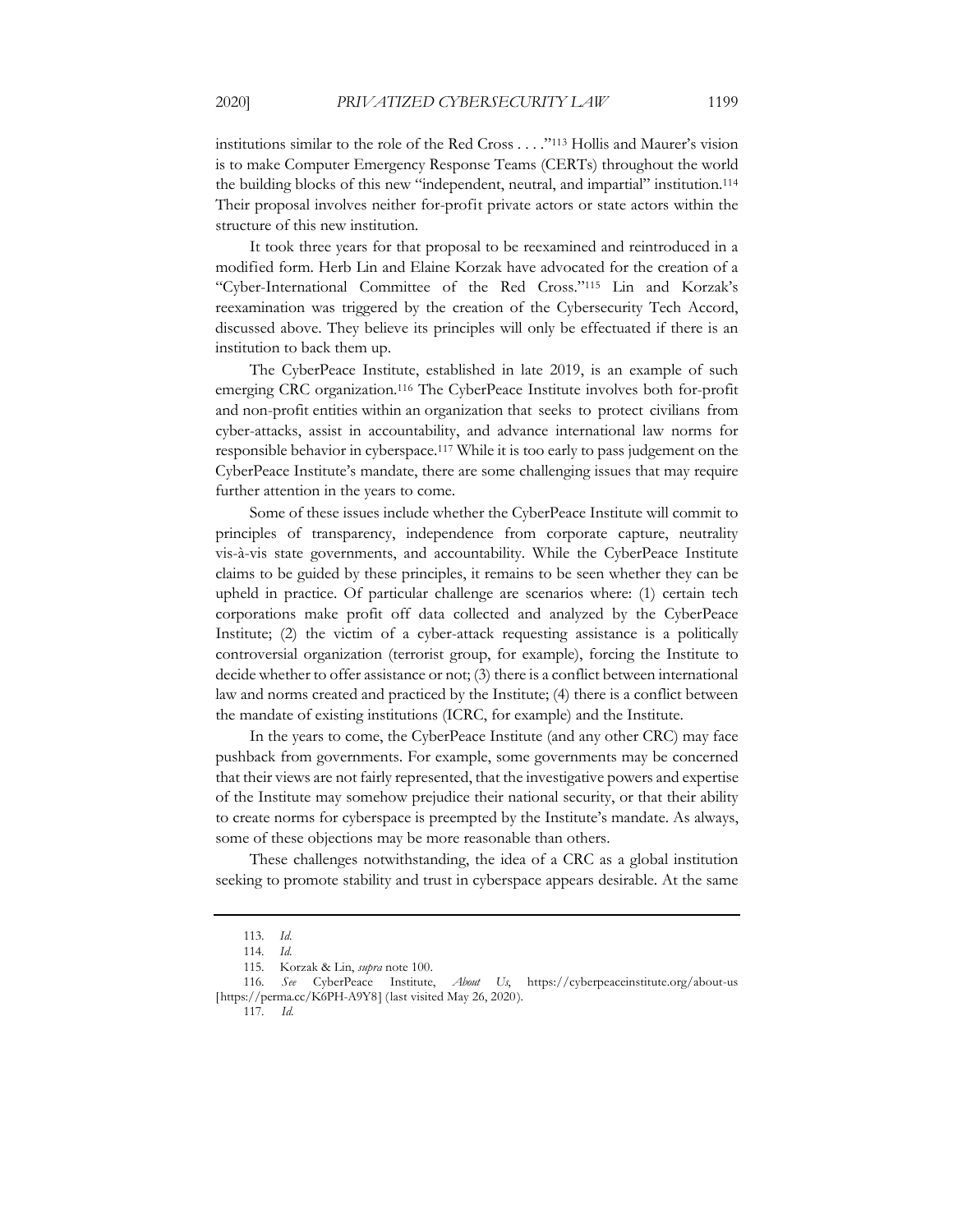time, it requires further unpacking. The debate on whether the world needs a CRC could be a debate over whether there is a need for: (1) a humanitarian assistance organization; (2) an independent institution for the investigation and attribution of cyberattacks; (3) a reliable cybersecurity expertise institution; (4) an institution creating and promoting norms for an ever-evolving cyberspace threat landscape; or (5) a neutral and apolitical institution performing an entirely professional function for global cybersecurity. More than anything, if tech companies become involved in a CRC scheme, it would essentially mean that they will possess insurmountable and unprecedented power in global cybersecurity governance. To illustrate that, I discuss these five concepts in turn.

#### *1. Humanitarian Assistance*

Say there is a cyberattack against critical infrastructure targets, such as the power grid, the Internet's backbone, or the healthcare sector, causing a serious humanitarian crisis. Which global institution has the capacity to effectively address such a crisis? The immediate association that comes to mind is the ICRC. The ICRC has indeed been at the forefront of humanitarian assistance, alleviating suffering, mitigating atrocities, and assisting in holding accountable those responsible. Indeed, the ICRC might be helpful for responding to some aspects of cyber-humanitarian crises. But could the ICRC assist in restoring affected computer systems and networks? Could it provide assistance to ensure that such a humanitarian disaster does not reoccur?

The CRC, therefore, would be the ICRC equivalent for humanitarian crises in cyberspace. It would assist in restoring affected targets, advise on best measures, and fill the gap where states are unwilling or unable to assist their own victimized subjects. This notion of humanitarian assistance is closely related to other functions often mentioned with regard to a CRC. For example, it could assist in investigation and attribution where victims cannot get their state's government to do so, whether because the state does not have the capacity or is unwilling. As Lin and Korzak argue, the CRC will "fill an assistance gap that is particularly felt by victims who lack the capacity or resources to respond to or recover from cyberattacks."118

#### *2. Investigation and Attribution*

Attribution, "the ability to confidently say who did it: which country, government agency, group, or even individual is responsible for a cyber intrusion or attack"119 is key in assigning international responsibility. But because attackers

<sup>118.</sup> *Id.*

<sup>119.</sup> John Carlin, *Detect, Disrupt, Deter: A Whole-of-Government Approach to National Security Cyber Threats*, 7 HARV. NAT'L SECURITY J. 391, 396 (2016).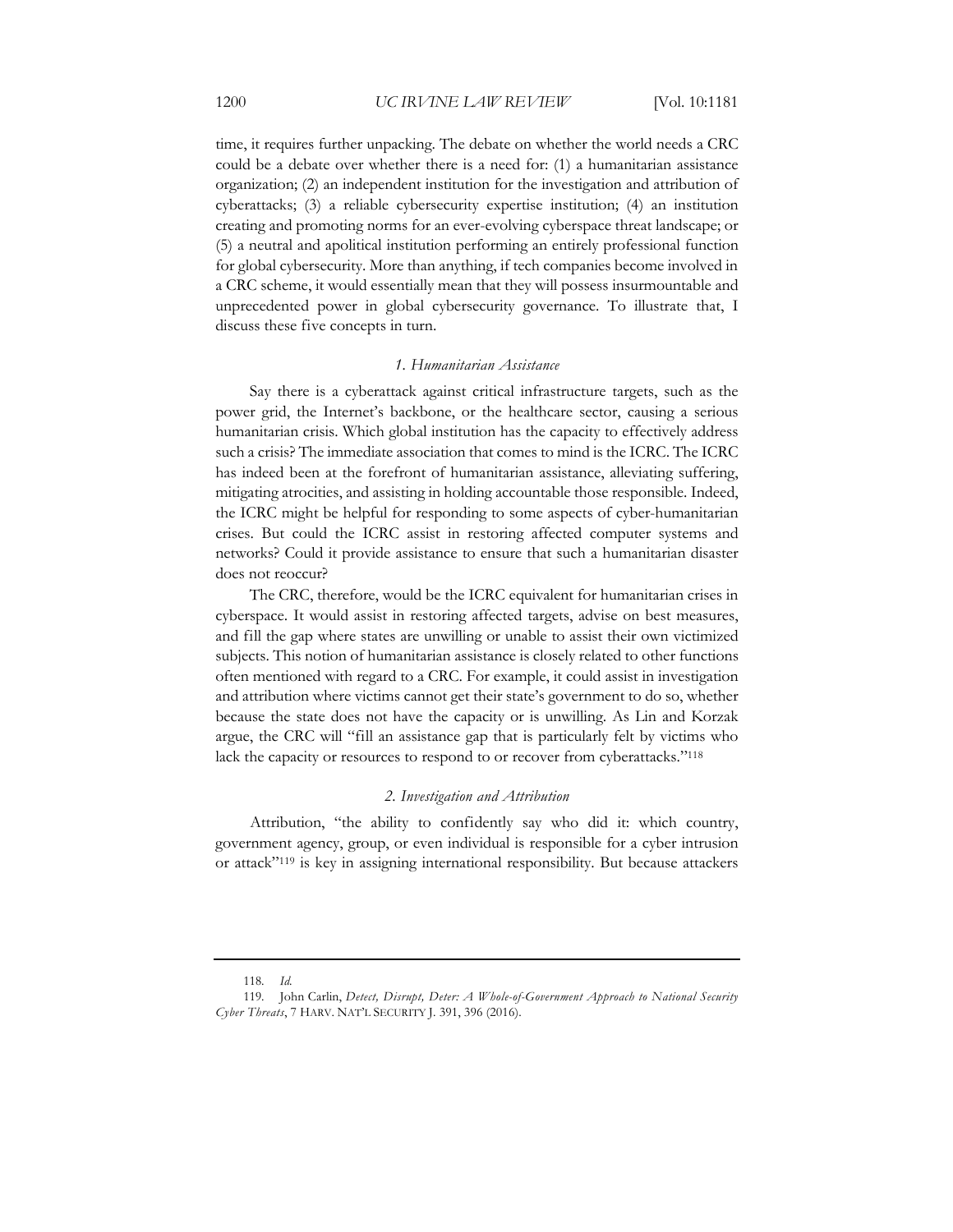may leverage and benefit from anonymity,<sup>120</sup> attribution is often seen as one of the major challenges of global cybersecurity.121

Investigation and attribution—done neutrally, independently, professionally, and promptly—are critical functions in cyberspace that are currently institutionally absent from the structure of the global community.122 Currently, if an entity (other than the government itself) becomes the victim of a cyberattack, that victim can only ask for assistance from its local law enforcement or, more broadly, the state. However, decisions on whether to investigate, how to proceed with an investigation, and who the culprit is are often affected by a series of political and strategic interests.123 For example, will the victim's state blame a powerful nation for initiating a cyberattack if there are major economic interests involved with that nation? Should the state reveal its evidence at the expense of compromising its means and methods? And most importantly, what is the threshold above which attribution should be deemed certain?

A CRC, among other things, would provide this neutral and independent function of investigating and attributing cyberattacks without having to consider the myriad political and strategic interests that states are often prone to. The CRC would have to possess cutting-edge cybersecurity expertise, constantly improving its means and methods, to ensure that attribution is accurate and that attackers do not outsmart it and compromise its investigation and attribution functions.

#### *3. Cybersecurity Expertise*

To ensure that the global community maintained its trust in the CRC, the CRC would have to constantly be on the forefront of cybersecurity knowledge and practice. Cybersecurity offense-defense is often analogized to a cat-and-mouse game, where attackers constantly improve their techniques to overcome defensive

<sup>120.</sup> *Id.* at 409 ("[A]ttributing activity on the Internet is challenging. Hackers often route their malicious traffic through third-party proxies they either rent or compromise. An attacker in Eastern Europe that uses a botnet of compromised computers in the Middle East to conduct a DDoS attack against a U.S. target creates a false narrative that actors located in the Middle East were responsible for that act. Even attributing an attack to the actual originating computer may be insufficient; we may know the machine used to execute a hack, but not the person or group that controlled it. Thus, technical investigation must often be supplemented by credible human intelligence. And all of this must be done quickly and consistently; attribution is of little use if it takes years and only identifies a small fraction of attackers.").

<sup>121.</sup> Christopher Rosana Nyabuto, *A Game of Code: Challenges of Cyberspace as a Domain of Warfare*, 3 STRATHMORE L. REV. 49, 51 (2018).

<sup>122.</sup> However, the RAND Corporation previously proposed a global attribution agency modeled on the International Atomic Energy Agency following Microsoft's mention of the idea. *See*  Milton Mueller, *A Global Cyber-Attribution Organization—Thinking It Through*, INTERNET GOVERNANCE PROJECT ( June 4, 2017), https://www.internetgovernance.org/2017/06/04/a-globalcyber-attribution-org/ [https://perma.cc/SW8Y-8HQK].

<sup>123.</sup> *See* Marcus Schulzke, *The Politics of Attributing Blame for Cyberattacks and the Costs of Uncertainty*, 16 PERSP. POL. 954 (2018).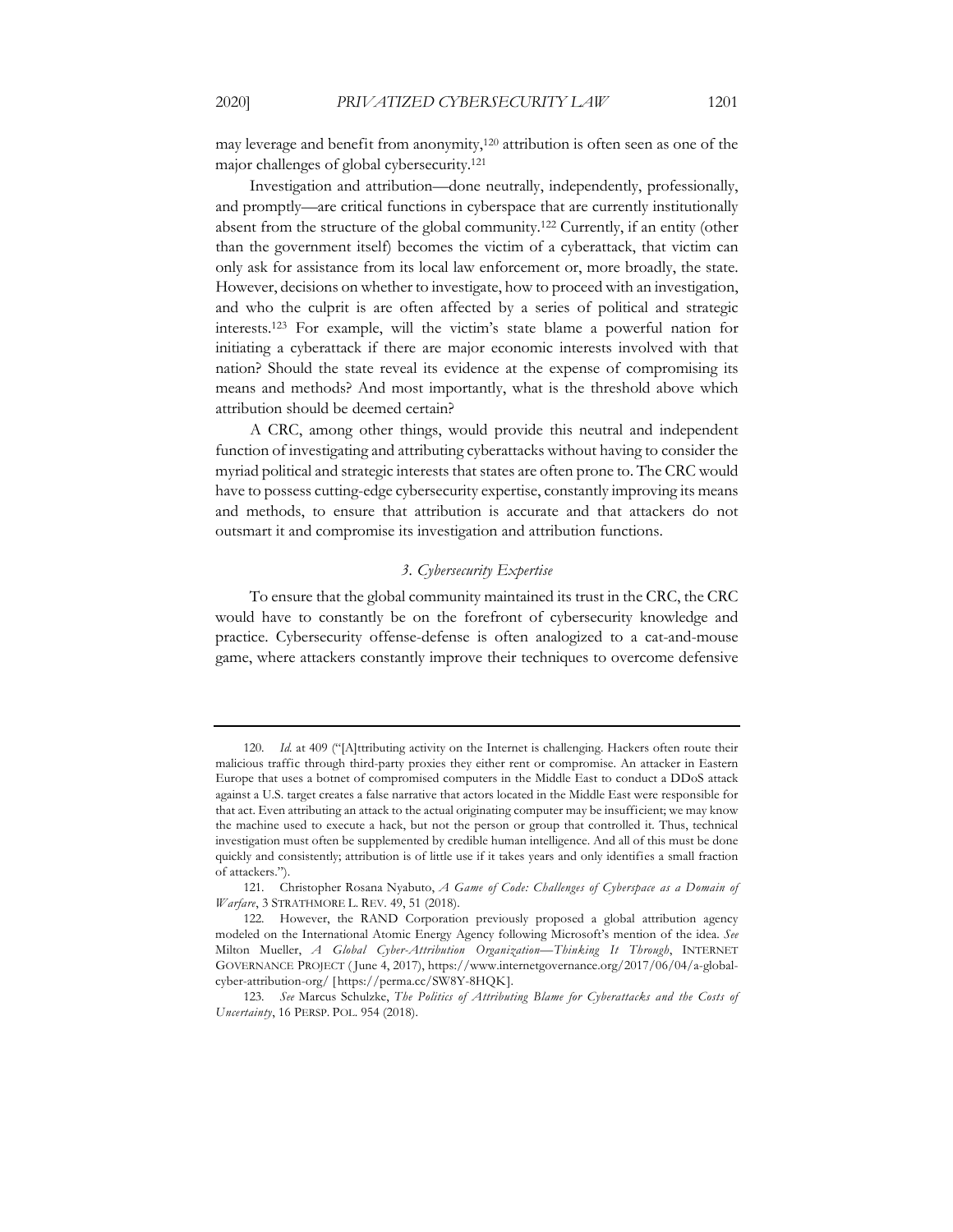barriers created by defenders.124 Defenders need to defend against all possible attacks and attackers,125 while attackers only need to succeed once.126

Proposals for a CRC often highlight that such an institution would possess cybersecurity expertise on a global scale, a one-stop shop of sorts, which would allow states and other actors to benefit from its expertise. This expertise would exceed mere investigative and attribution assistance, focusing additionally on preventive (defensive) cybersecurity.

#### *4. Global Norm-Creation*

Next, the CRC might be able to fill in an important gap in creating global cybersecurity norms. Deep geopolitical differences between states impede the ability of international law to develop effective standards and rules for global cybersecurity. The CRC might be able to remedy this situation by developing norms and best practices that would not be influenced by geopolitical differences and unsatisfactory compromise. Rather, they would reflect the consensus of the world's professional information security community. Clearly, states set certain thresholds through treaties and customary international law—such as the existence of an armed attack or armed conflict—but the CRC could still be relevant in its ability to provide neutral standards and rules applicable in all situations, with the goal of improving information security.

### *5. Global Apolitical Authority*

Perhaps more symbolically, the CRC will be a professional institution that is not subordinated to any state's government. This may enhance its global credibility and discourage actors from contesting its findings. However, there may need to be a mechanism in place to resolve any factual or legal disputes arising from CRC's activity.

## *6. The Cyber Red Cross's Utility*

The idea of a CRC is a good one, but it needs to be done right. Currently, tech companies are seeking a central role in such institution, which could raise a host of

<sup>124.</sup> Colin Barker, *Hackers and Defenders Continue Cybersecurity Game of Cat and Mouse,*  ZDNET (Feb. 3, 2016), https://www.zdnet.com/article/hackers-and-defenders-continue-cybersecurity-game-of-cat-and-mouse/ [https://perma.cc/T65F-3ZZR] ("The cyber arms race between hackers and the defenders of corporate networks continues apace.").

<sup>125.</sup> WILLIS H. WARE, SECURITY CONTROLS FOR COMPUTER SYSTEMS: REPORT OF DEFENSE SCIENCE BOARD TASK FORCE ON COMPUTER SECURITY (RAND Corp. reissued 1979), https://www.rand.org/pubs/reports/R609-1.html, [https://perma.cc/43WW-9CQ7] ("The system designer must be aware of the points of vulnerability, which may be thought of as leakage points, and he must provide adequate mechanisms to counteract both accidental and deliberate events. The specific leakage points . . . [include] physical surroundings, hardware, software, communication links, and organizational (personnel and procedures).").

<sup>126.</sup> JOSEPH NYE, THE FUTURE OF POWER 125 (2011) ("Because the internet was designed for ease of use rather than security, the offense currently has the advantage over the defense.").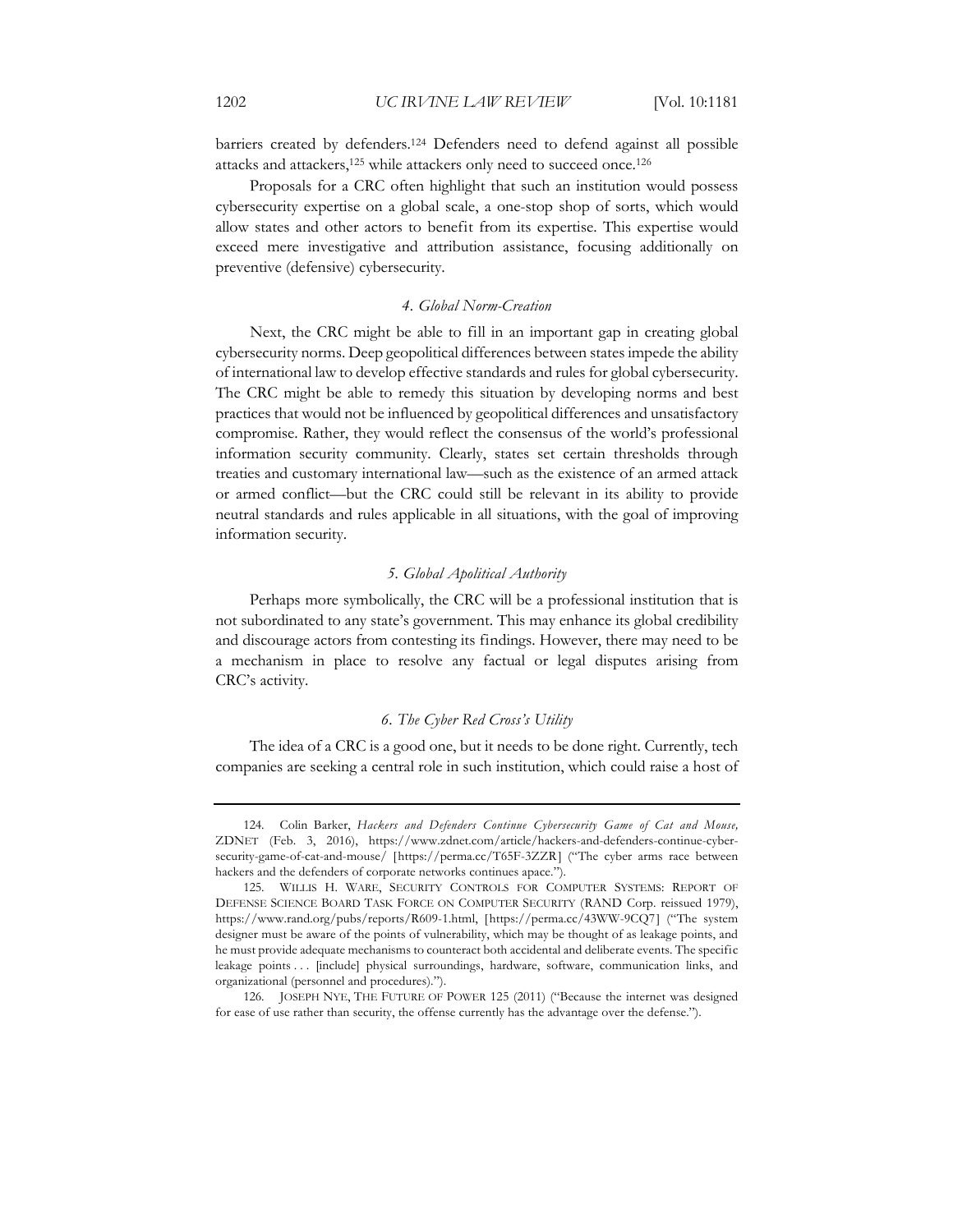concerns, discussed in Part III below. The objection to the idea of a new institution for humanitarian cyberspace matters is not so much with the institution itself, but rather with the involvement of private tech companies in matters that pertain to human rights and war.

#### II. INTERNATIONAL LEGAL DISRUPTION

There are many international legal questions that tech companies on their own cannot practically solve,<sup>127</sup> nor do they have the democratic legitimacy and transparency required to do so. <sup>128</sup> However, tech companies are still beginning to engage in creating international norms and rules to address security issues arising in cyberspace. On top of that, their relative degree of uncontested success in creating such norms and rules is due to states' inability to bridge geopolitical divides, making it unlikely that states will reach a consensus on how to regulate cybersecurity globally in the near future.129 Tech companies have decided to take on that role.

International law, at least traditionally, involves norms and rules created by states, either through their explicit consent in treaties or through custom developed through the years which states consider to be legally binding.130 Formally speaking, the three authoritative instruments that make up international law are treaties, custom, and general principles.131 Judicial decisions (such as the International Court of Justice's) and legal scholarship reflect subsidiary sources for determining the rules of international law.132

Currently, there is no universal treaty on how cybersecurity relates to civilians,133 nor is there a prevailing and long-standing custom that could inform states of the best practices and red lines applicable to their offensive and defensive

<sup>127.</sup> Pamela Lian, *'Digital Geneva Convention'? What's Next for Internet Governance Challenges?*, ITU NEWS (Nov. 13, 2017), https://news.itu.int/digital-geneva-convention-whats-next-for-internetgovernance-challenges/ [https://perma.cc/9J7J-VCGZ] ("Neither national governments, nor the technology sector, nor civil society, nor anyone else can alone solve the challenges of technological progress.").

<sup>128.</sup> Kenneth A. Bamberger & Orly Lobel, *Platform Market Power*, 32 BERKELEY TECH. L.J. 1051, 1084 (2017) ("[T]he major antitrust concerns surround the control of data by a small number of concentrated companies and the lack of transparency about their collection and usage."); *see also* Jacob Kasternakes, *FCC Chairman Says Twitter, Facebook, Google May Need Transparency Law*, VERGE (Sept. 4, 2018, 2:20 PM), https://www.theverge.com/2018/9/4/17819418/fcc-chairman-webcompany-transparency-regulation-pai [https://perma.cc/JDW6-VYB8] ("The leader of the Federal Communications Commission says that major web companies like Facebook, Twitter, and Google have offered little transparency into how they work—and it's time to seriously consider forcing them to tell us.").

<sup>129.</sup> *See* GOLDSMITH, *supra* note 2.

<sup>130.</sup> Brown & Poellet, *supra* note 44, at 126 ("The body of international law is a jumble of historic practice and tradition as well as signed agreements between nations.").

<sup>131.</sup> Statute of the International Court of Justice art. 38(1), June 26, 1945, 59 Stat. 1055, 33 U.N.T.S. 993.

<sup>132.</sup> *Id.* art. 38(1)(d).

<sup>133.</sup> *See* Ido Kilovaty & Itamar Mann, *Towards a Cyber-Security Treaty*, JUST SECURITY (Aug. 3, 2016), https://www.justsecurity.org/32268/cyber-security-treaty/ [https://perma.cc/P8KT-6ZWS] (arguing that a cyber-specific treaty is needed to protect civilians and institutions).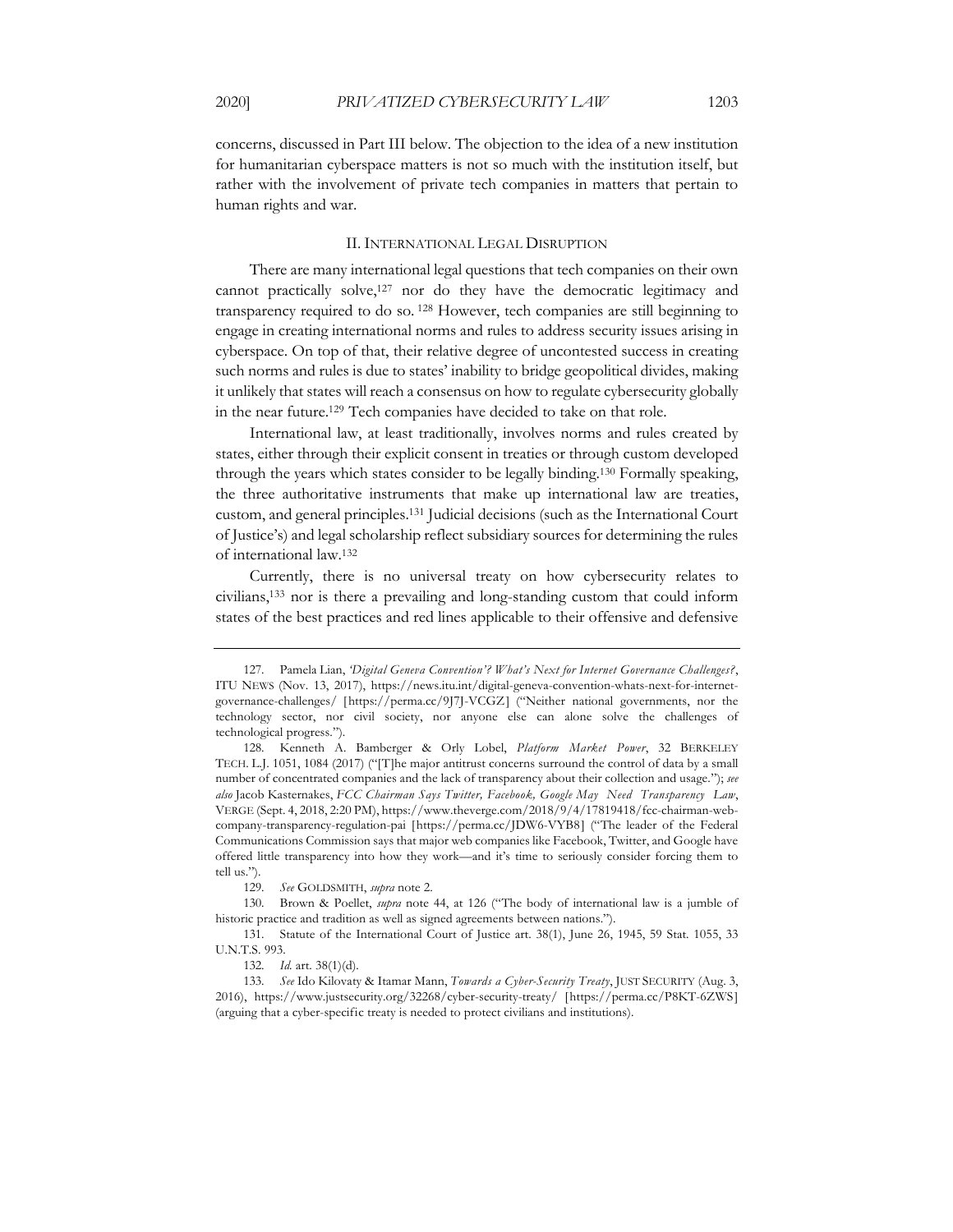use of cyberspace.134 There seems to be a major geopolitically- and ideologically-based disagreement among states as to what these practices and red lines should be, particularly between the states that are principally involved in cyberspace and thus benefitting from its use: the United States, United Kingdom, Russia, China, Israel, and Iran, to name a few.135

It therefore comes as no surprise that corporations have taken charge in arguing for an amendment to and reevaluation of existing international law norms and rules that fail to provide reasonable protections for civilians in cyberspace. Microsoft's attempts to promote a Digital Geneva Convention that would extend to peacetime the protections afforded to civilians during wartime is one example of such involvement.

This Part looks at states' current international endeavors to develop frameworks for regulating global cybersecurity. As this Article has argued, these attempts have largely failed. As a consequence, private tech companies are taking over. This Part looks at what exactly these norms are and how they may end up regulating international relations in the cybersecurity context. Finally, it looks at whether these developments represent a normative crisis.

#### *A. International Legal Failure*

Why does international law fail to regulate state conduct in cyberspace? There may be many compelling answers to this question. Perhaps there is disagreement over how some legal terms of art apply in cyberspace. For example, what is an "attack"<sup>136</sup> or a "use of force" in cyberspace?<sup>137</sup> There is certainly some practical difficulty in attempting to apply territorial concepts to an aterritorial space.<sup>138</sup> The

<sup>134.</sup> Dan Efrony & Yuval Shany, *A Rule Book on the Shelf? Tallinn Manual 2.0 on Cyberoperations and Subsequent State Practice*, 112 AM. J. INT'L L. 583, 595 (2018) (arguing not only that there isn't any current state practice on the matter, but that it is unlikely one will evolve anytime soon: "The lack of transparency in the field—underreporting of cyberoperations and limited attribution claims—makes it difficult to identify relevant state practice").

<sup>135.</sup> Sintia Radu, *China, Russia Biggest Cyber Offenders*, U.S. NEWS (Feb. 1, 2019, 5:30 PM), https://www.usnews.com/news/best-countries/articles/2019-02-01/china-and-russia-biggestcyber-offenders-since-2006-report-shows [https://perma.cc/EF9U-2SB4] (citing a report studying the most active countries in cyber offense, which "examined data on China, North Korea, Iran, India, Russia, the United Kingdom, the United States, Germany, Australia, Japan, South Korea, Ukraine, Israel and France").

<sup>136.</sup> Protocol I, *supra* note 41, at art. 49(1), 1125 U.N.T.S. at 36 (defining "attacks" as "acts of violence against the adversary, whether in offense or in defense"). For a thorough discussion and analysis of which offensive uses of cyberspace constitute an "attack" and how an "attack" ought to adapt to the realities of cyber offense, see Kilovaty, *supra* note 47.

<sup>137.</sup> *See* U.N. Charter art. 2(4); *see also* Kim Zetter, *Legal Experts: Stuxnet Attack on Iran Was Illegal 'Act of Force'*, WIRED (Mar. 25, 2013, 12:53 PM), https://www.wired.com/2013/03/stuxnetact-of-force/ [https://perma.cc/E9QG-F5CC] (arguing that the Stuxnet worm unleashed against the Iranian nuclear program may have violated Article 2(4) of the U.N. Charter prohibiting the use of force). *See generally* Matthew Waxman, *Cyber Attacks as "Force" Under UN Charter Article 2(4)*, 87 INT'L L. STUD. 43 (2011).

<sup>138.</sup> *See, e.g.*, Jennifer Daskal, *The Un-Territoriality of Data*, 125 YALE L.J. 326, 379 (2015) (observing that data is "unterritorial").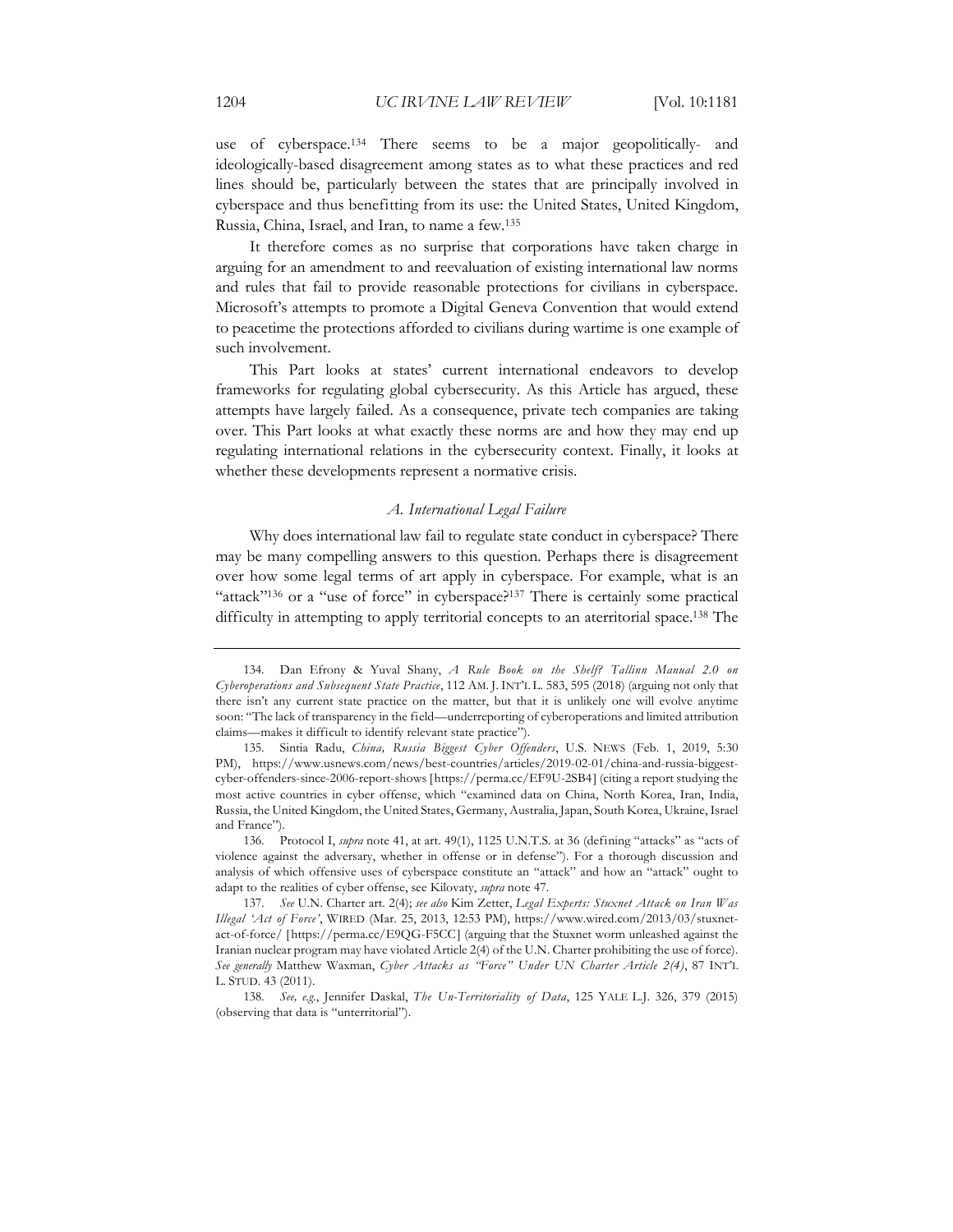issue may also be about boundary-setting. We know that international law protects state sovereignty, but how far does that sovereignty extend in cyberspace?139 Also, international humanitarian law allows a certain degree of collateral damage to civilians and civilian objects. But does damage to data fall within the scope of "civilian objects"?<sup>140</sup> Or, perhaps the reason is far more grounded in realism than anyone can imagine, with states seeking to keep their power to clandestinely and effectively engage in state-to-state offensive activity in cyberspace.141 In this context, cyberspace would be a legal *terra incognita*, where the legal aspects of state activity in cyberspace is not only unexplored but also undesirable from the states' points of view.142

Indeed, the work of Dan Efrony and Yuval Shany suggests that states, particularly those significantly engaged in cyberspace, are reluctant to accept legally binding rules for their conduct because they have "a limited interest in promoting legal certainty regarding the regulation of cyberspace."143 This suggests that there is nothing structurally flawed with the law, but rather the challenge is with states who wish to retain their authority and power by resisting the infusion of cyberspace with legal standards and rules. It therefore comes as no surprise that tech companies are taking over a role that the international community is unable to perform.

Kubo Macak's work on the crisis of international law and cybersecurity is equally alarming.<sup>144</sup> Macak identifies three trends that together support his assertion that international law has not only failed to regulate cybersecurity, but also that we are in an actual crisis.145 First, there are no attempts to codify the rules applicable to global cybersecurity in a binding treaty.146 Second, states are reluctant to develop binding customary international law.147 And, third, whatever multilateral processes

<sup>139.</sup> Gary P. Corn & Robert Taylor, *Sovereignty in the Age of Cyber*, AM. J. INT'L L. UNBOUND 207, 210 (2017) ("The principle of sovereignty is universal, but its application to the unique particularities of the cyberspace domain remains for states to determine through state practice and/or the development of treaty rules.").

<sup>140.</sup> *See, e.g.*, Heather Harisson Dinniss, *The Nature of Objects: Targeting Networks and the Challenge of Defining Cyber Military Objectives*, 48 ISR. L. REV. 39, 45 (2015) (arguing that data should be recognized as object to better protect civilians); Kubo Macak, *Military Objectives 2.0: The Case for Interpretive Computer Data as Objects Under International Humanitarian Law*, 48 ISR. L. REV. 55, 55 (2015) (arguing that data ought to be an 'object'); Michael Schmitt, *The Notion of 'Objects' During Cyber Operations: A Riposte in Defence of Interpretive and Applicative Precision*, 48 ISR. L. REV. 81, 84 (2015) (arguing that data should not be characterized as an object in itself).

<sup>141.</sup> Dan Efrony, *Is It Time to Regulate Cyber Conflicts?*, LAWFARE (May 4, 2018, 7:00 AM), https://www.lawfareblog.com/it-time-regulate-cyber-conflicts [https://perma.cc/6N4N-QW7D] ("The legal and political ambiguity coupled with the power to act covertly benefits the most technologically capable nations in cyberspace, and those nations won't voluntarily give away their newly acquired strategic superiority.").

<sup>142.</sup> *Id.*

<sup>143.</sup> Efrony & Shany, *supra* note 134, at 585.

<sup>144.</sup> Kubo Macak, Is the International Law of Cyber Security in Crisis?, 8 INT<sup>'</sup>L CONF. CYBER CONFLICT 127 (2016).

<sup>145.</sup> *Id.*

<sup>146.</sup> *Id.* at 129–30.

<sup>147.</sup> *Id.* at 130.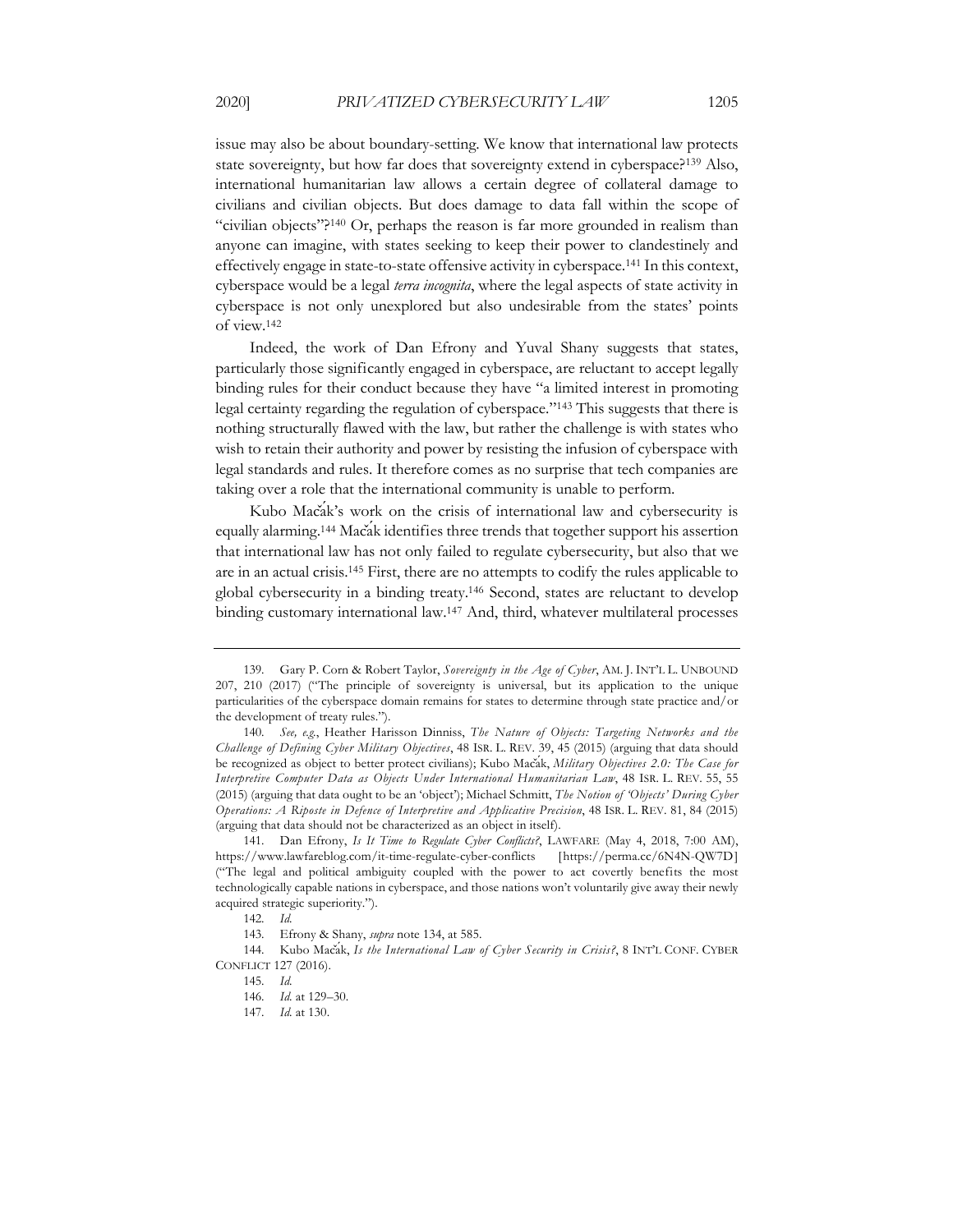still take place, their focus tends to be on nonbinding norms.148 What follows is a review of some of the most prominent processes and efforts to establish the international rules for global cybersecurity.

#### *1. U.N. Group of Governmental Experts*

The United Nations' Group of Governmental Experts (GGE) was an effort to create and clarify rules of conduct in cyberspace. The U.N. GGE was established in 1999 to consider "Developments in the Field of Information and Telecommunications in the Context of International Security."149 The GGEs consisted of fifteen to twenty representatives of member states who would examine an issue and report back to the General Assembly if they were able to come to a consensus agreement on a report. Three of these GGEs were successful in producing such reports, in 2010, 2013, and 2015.

The project gained the favor of the G-7,150 G-20,151 and the OECD,152 and appeared to be on the right track to achieve something truly revolutionary<sup>153</sup>: a comprehensive set of rules clarifying and constraining transnational state behavior in cyberspace. The apex of this endeavor was in 2015, when the GGE released a report containing a series of rules that was seemingly uncontroversial, representing what appeared to be a strong consensus.<sup>154</sup> For example, the report suggested that a state should "not conduct or knowingly support ICT activity contrary to its obligations under international law that intentionally damages critical infrastructure or otherwise impairs the use and operation of critical infrastructure to provide services to the public."155 Even though GGE Reports rules are voluntary and nonbinding, states did not accept these recommendations and the project collapsed

<sup>148.</sup> *Id.* at 131.

<sup>149.</sup> G.A. Res. 53/70, Developments in the Field of Information and Telecommunications in the Context of International Security ( Jan. 4, 1999) ("Calls upon Member States to promote at multilateral levels the consideration of existing and potential threats in the field of information security.").

<sup>150.</sup> *The Year in Review: The Death of the UN GGE Process?*, COUNCIL FOREIGN REL. (Dec. 21, 2017), https://www.cfr.org/blog/year-review-death-un-gge-process [https:// perma.cc/MW4J-EJCY].

<sup>151.</sup> *Id.*

<sup>152.</sup> *Id.*

<sup>153.</sup> *See* Joseph Marks, *U.N. Body Agrees to U.S. Norms in Cyberspace*, POLITICO ( July 9, 2015, 12:44 PM), https://www.politico.com/story/2015/07/un-body-agrees-to-us-norms-in-cyberspace-119900 [https://perma.cc/9BRD-KMW2] ("It's a breakthrough for U.S. diplomats, who have been pushing these 'norms' as an alternative to formal treaties as a way to help tame the lawless frontier of cyberspace.").

<sup>154.</sup> Elaine Korzak, *The 2015 GGE Report: What Next for Norms in Cyberspace?*, LAWFARE (Sept. 23, 2015, 8:32 AM), https://www.lawfareblog.com/2015-gge-report-what-next-normscyberspace [https://perma.cc/VWA9-FB35].

<sup>155.</sup> Rep. of the Grp. of Governmental Experts on Devs. in the Field of Info. and Telecomms. in the Context of Int'l Sec., transmitted by letter dated 26 June 2015 from the Chair of the Grp., U.N. Doc. A/70/174, at 8 ( July 22, 2015).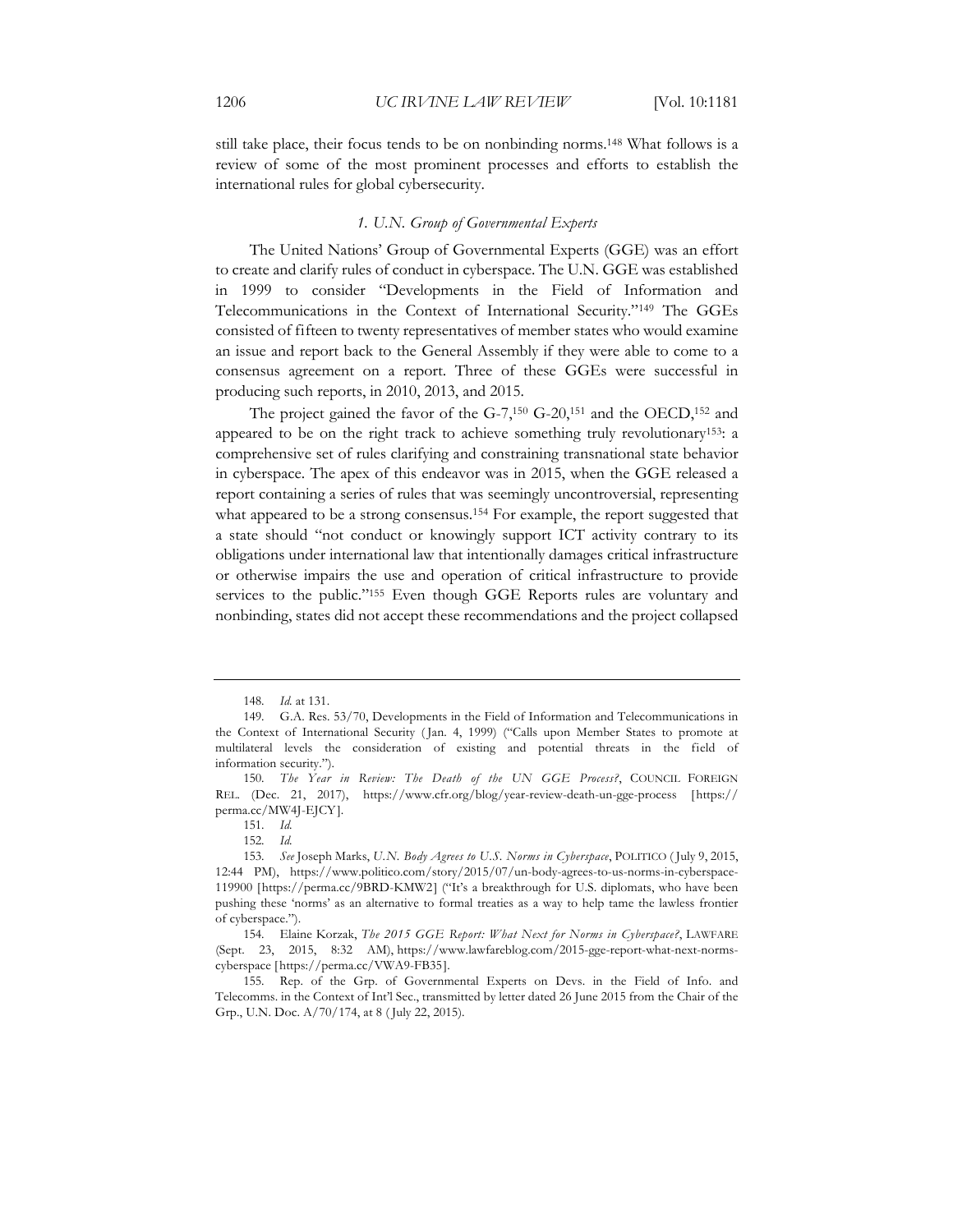entirely at the GGE's last session in June 2017.156 As one commentator put it, "a nearly seven-year process to write the rules that should guide state activity in cyberspace came to a halt."157 Many attribute this failure to inevitable geopolitical differences between the United States, Russia, and China.158 This divide is rooted in two different disagreements: whether the use of cyber operations should be allowed at all159 (regulation vs. a complete ban) and which activities constitute cyber conflict to begin with.160

This failure at the U.N.—the most international forum for states to negotiate new regimes—created a normative vacuum that is likely to be usurped by other, nongovernmental stakeholders: tech companies. Tech companies realize that states were, are, and will be unable to reach a consensus, and that the normative and geopolitical divide will only continue to deepen moving forward.

#### *2. The* Tallinn Manual

Unlike the U.N. GGE process, the *Tallinn Manual*<sup>161</sup> was comprised of a group of academics focused on how current law applies to cyber operations.162 There was no ambition to create new rules, regimes, or norms. The project was pretty straightforward. The experts were to identify the law as it is at present (*lex lata*) and apply that law to a new phenomenon: cyber operations.<sup>163</sup>

163. *Id.* ("*Tallinn Manual 2.0* is intended as an objective restatement of the *lex lata*. Therefore, the Experts involved in both projects assiduously avoided including statements reflecting *lex ferenda*.")

<sup>156.</sup> Arun Sukumar, *The UN GGE Failed. Is International Law in Cyberspace Doomed as Well?*, LAWFARE ( July 4, 2017, 1:51 PM), https://www.lawfareblog.com/un-gge-failed-international-lawcyberspace-doomed-well [https://perma.cc/2XS7-T2LH].

<sup>157.</sup> Grigsby, *supra* note 53, at 109.

<sup>158.</sup> Elaine Korzak, *UN GGE on Cybersecurity: The End of an Era?*, DIPLOMAT ( July 31, 2017), https://thediplomat.com/2017/07/un-gge-on-cybersecurity-have-china-and-russia-just-madecyberspace-less-safe/ [https://perma.cc/2X4F-HY2L] (explaining in detail the reasons for the disagreement between Russia, China, Cuba, and the United States).

<sup>159.</sup> Grigsby, *supra* note 53, at 113–14 ("While Washington wanted to further develop how concepts such as neutrality, proportionality and distinction might constrain cyber conflict, Moscow and Beijing saw Washington trying to find justifications in international law for the use of cyber means during a conflict or of conventional means as a way to respond to cyber conflict, leading to destabilising activity. Russian and Chinese diplomats wanted to concentrate their efforts on preventing cyber-based conflict in the first place, instead of setting the rules for something that should not be allowed to happen.").

<sup>160.</sup> *Id.* at 114 ("China, Russia and the United States fundamentally disagree over the nature of cyber conflict itself. Washington views cyber security as the protection of bits, software and hardware from unauthorised use—such as manipulating data, accessing confidential data or making data unavailable. In contrast, Beijing and Moscow prefer the term 'information security', which allows for state control over online content so as to preserve regime stability.").

<sup>161.</sup> TALLINN MANUAL 2.0 ON THE INTERNATIONAL LAW APPLICABLE TO CYBER OPERATIONS (Michael N. Schmitt & Liis Vihul eds., 2017) [hereinafter TALLINN MANUAL 2.0].

<sup>162.</sup> *Id.* at 3 ("*Tallinn Manual 2.0* examines key aspects of the public international law governing 'cyber operations.'").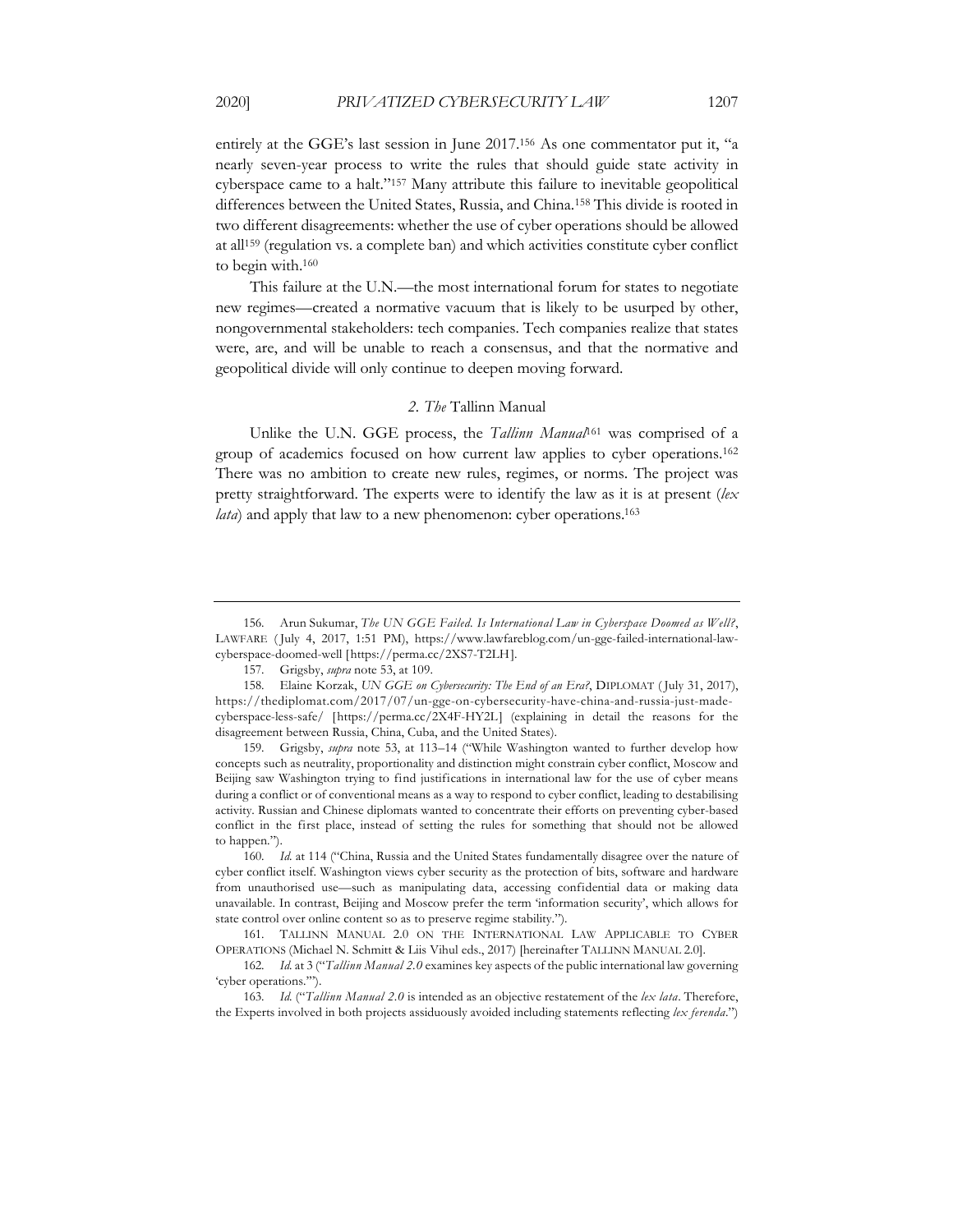The process resulted in two separate manuals. The first, released in 2013, focused narrowly on the international regulation of warfare.164 Questions of what constitutes a "use of force,"165 an "attack,"166 and a "civilian"167 were commonplace in the first *Tallinn Manual*. But this narrow approach, while relevant in armed conflict situations, misses a substantial chunk of state activity in cyberspace. Espionage,<sup>168</sup> disruption,<sup>169</sup> election interference,<sup>170</sup> manipulation, disinformation are just a few examples of widespread activities that would not be covered by warfare regulation, simply because they do not constitute war.

This understanding led to the *Tallinn Manual 2.0*, released in 2017. This iteration broadened its methodology to include law relevant to cyber operations below the threshold of war. This included questions such as, at what point does a cyber operation violate the norm on nonintervention?<sup>171</sup> How is sovereignty conceptualized in cyberspace?172 To what extent does human rights law protect Internet users from harmful state-sponsored activity?173

While the experts participating in the *Tallinn Manual* project were able to reach consensus on how the law applies to cyber operations, acceptance of the Tallinn Manual was very thin, to say the least. Dan Efrony and Yuval Shany found that there was "limited support in state practice for certain key Rules of the *Tallinn Manual*, and that it is difficult to ascertain whether states accept the *Tallinn* Rules and wish them to become authoritative articulations of international law governing cyberoperations."174 In other words, the *Tallinn Manual*, while creating a comprehensive and plausible set of rules, has failed in securing the acceptance of the international community.

#### *3. Other Processes*

There are several other ongoing and prospective processes that revolve around the creation of norms for state behavior in cyberspace. The Dutch-sponsored

<sup>164.</sup> *See generally* TALLINN MANUAL ON THE INTERNATIONAL LAW APPLICABLE TO CYBER WARFARE (Michael N. Schmitt ed., 2013) [hereinafter TALLINN MANUAL].

<sup>165.</sup> *Id.* at 42.

<sup>166.</sup> *Id.* at 106–10 (rule 30).

<sup>167.</sup> *Id.* at 104–05 (rule 29).

<sup>168.</sup> TALLINN MANUAL 2.0, *supra* note 161, at 168 ("Although peacetime cyber espionage by States does not per se violate international law, the method by which it is carried out might do so.").

<sup>169.</sup> *Id.* at 312–27.

<sup>170.</sup> *Id.* at 313 ("This Rule addresses situations in which a State intervenes by cyber means in the 'internal or external affairs'. . . . [F]or example, by using cyber operations to remotely alter electronic ballots and thereby manipulate an election.").

<sup>171.</sup> *Id.* at 312.

<sup>172.</sup> *Id.* at 11.

<sup>173.</sup> *Id.* at 179–208.

<sup>174.</sup> Efrony & Shany, *supra* note 134, at 585.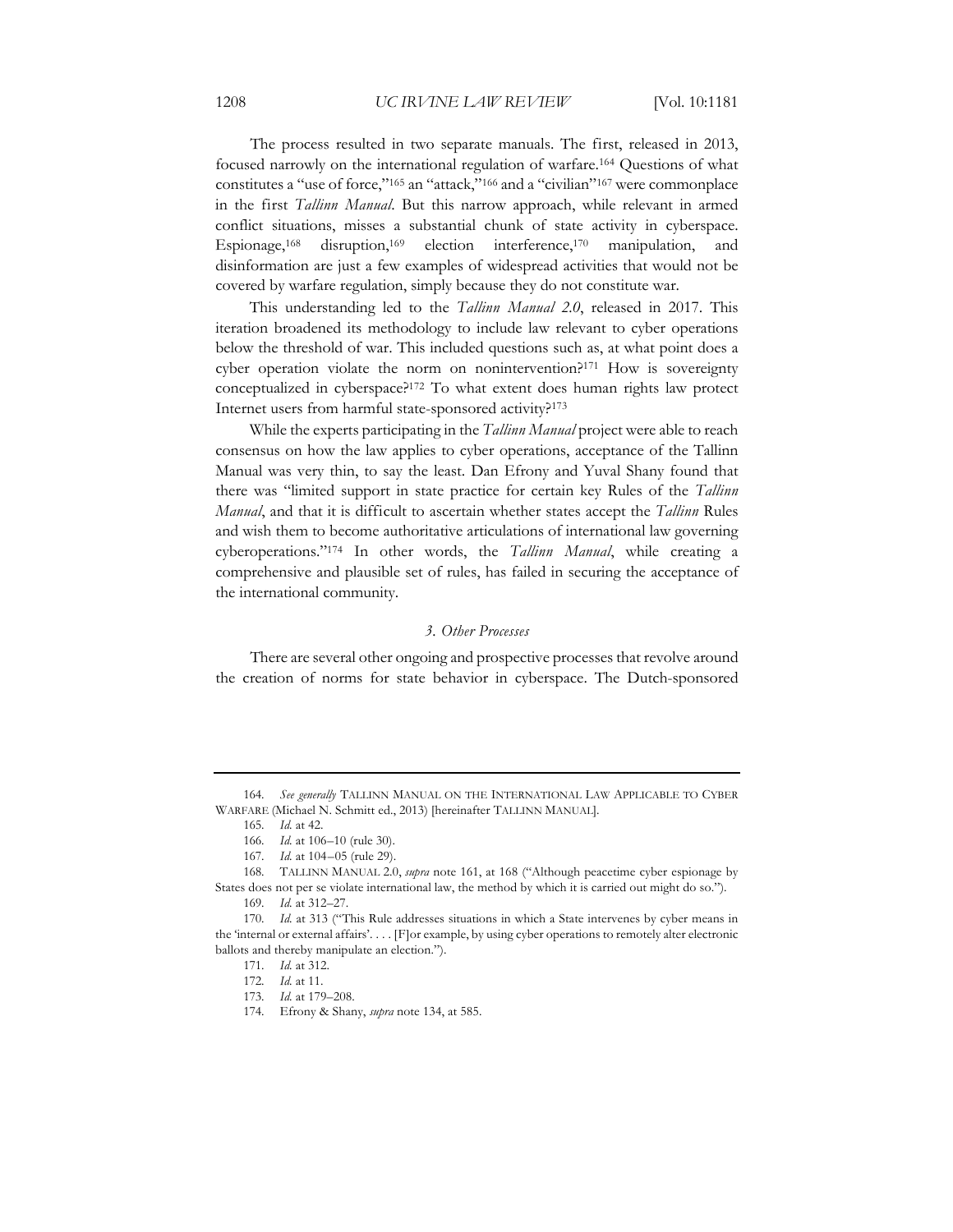Hague Process facilitates state follow-up on the *Tallinn Manual 2.0* through an input process, training, and state consultation.175

The Global Commission on the Stability of Cyberspace is another nongovernmental project focused on the development of norms and rules to promote international peace and security in cyberspace.176 It focuses on "reaching new universal agreements on substantive standards for state behavior."177

#### *B. From State-Centric to Tech-Centric Legal Order*

Many tech companies are becoming involved in initiatives tasked with creating norms, rules, principles, and guidelines for different technological conundrums. This trend reflects a new concept of how rules on technology are created. If in the past we expected state governments to perform their roles by legislating, regulating, creating norms, and governing, this basic premise is changing rather quickly with the emergence of new technologies and complex issues in cyberspace. This trend has two key characteristics. First, tech companies create norms. Second, these norms apply to the conduct of states.

#### *1. Norms Created by Tech Companies*

Perhaps the main evolutionary aspect in how global cybersecurity norms are being created is that private tech companies are the entities coming up with them. But private tech companies are not legislators in the classic sense, though scholars like Joel Reidenberg and Lawrence Lessig make it clear that architecture, or code, is in fact a method of regulation in cyberspace. <sup>178</sup> It is worth remembering that these code regulators are for-profit corporations that seek to benefit their bottom line. Many of the challenges with this form of norm creation derive from tech exceptionalism and the inherent identity and motivation of private for-profit corporations: profit seeking.

<sup>175.</sup> Michael Schmitt & Liis Vihul, *International Cyber Law Politicized: The UN GGE's Failure to Advance Cyber Norms*, JUST SECURITY ( June 30, 2017), https://www.justsecurity.org/42768/ international-cyber-law-politicized-gges-failure-advance-cyber-norms/ [https://perma.cc/ 2ZPQ-W7XQ].

<sup>176.</sup> GLOBAL COMMISSION ON THE STABILITY OF CYBERSPACE, https://cyberstability.org/ [https://perma.cc/6FKY-349R].

<sup>177.</sup> Duncan Hollis & Matthew Waxman, *Promoting International Cybersecurity Cooperation: Lessons from the Proliferation Security Initiative*, 32 TEMP. INT'L & COMP. L.J. 147, 149 (2018).

<sup>178.</sup> *See* Joel Reidenberg, *Lex Informatica: The Formulation of Information Policy Rules through Technology*, 76 Tex. L. Rev. 553, 554 (1998) ("[L]aw and government regulation are not the only source of rulemaking. Technological capabilities and system design choices impose rules on participants."); *see also* LAWRENCE LESSIG, CODE VERSION 2.0, at 79 (2006) ("As the world is now, code writers are increasingly lawmakers. They determine what the defaults of the Internet will be; whether privacy will be protected; the degree to which anonymity will be allowed; the extent to which access will be guaranteed. They are the ones who set its nature. Their decisions, now made in the interstices of how the Net is coded, define what the Net is.").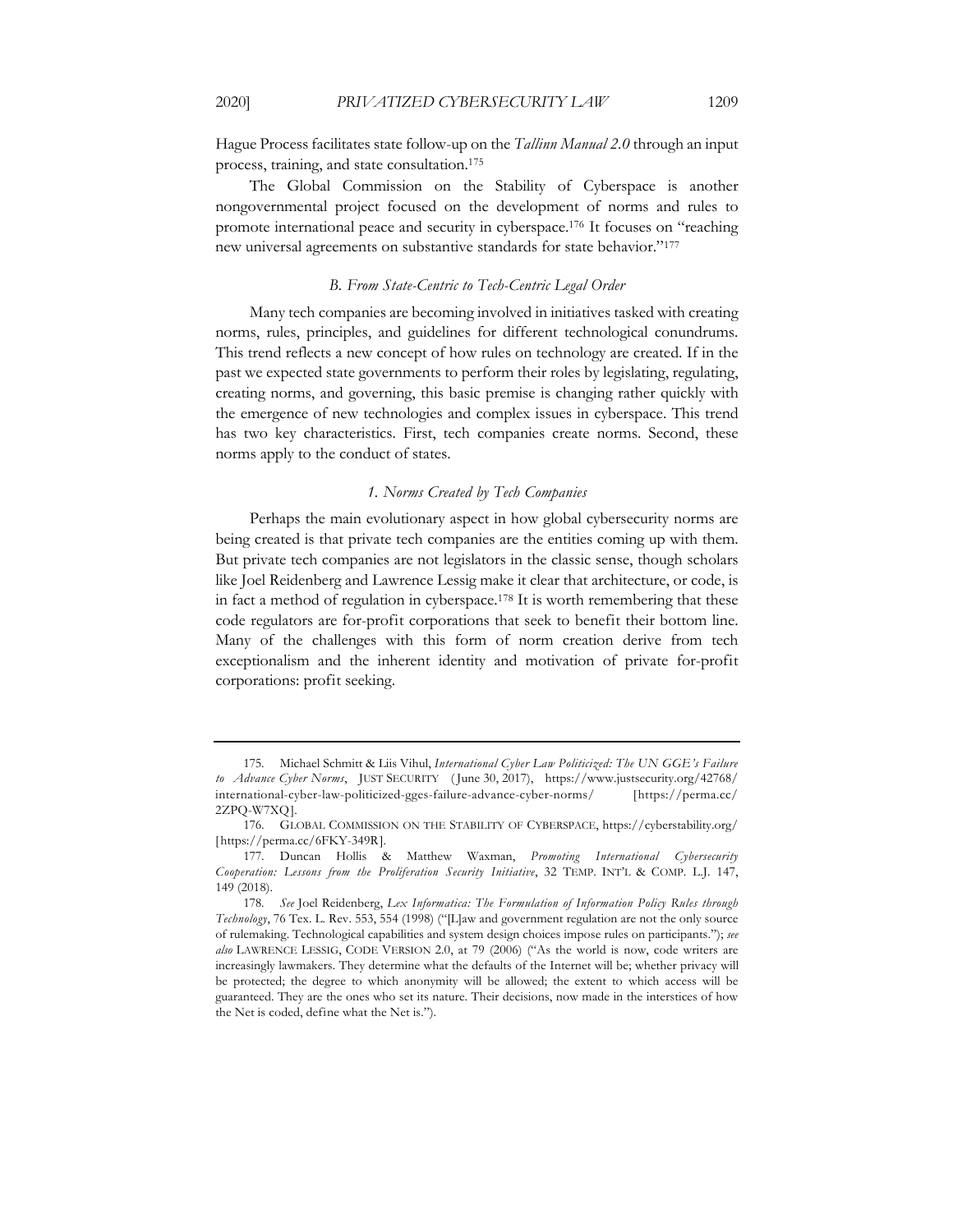Microsoft and other tech companies are not new to government-like roles. They are already undertaking many governmental and quasi-governmental tasks. For example, Microsoft is engaged in a public-private partnership with the U.S. government to take down botnets around the world.179 While some would certainly argue that this sort of public-private partnership is a success in that the U.S. government is able to fight cybercrime with the assistance of the prowess of a private tech company, others are concerned about the public values that are implicated with private companies performing certain government-like functions.180 However, these partnerships, which the government often initiates and leads, are different from the phenomenon of tech companies independently creating norms with no substantial governmental or public oversight.

#### *2. Norms Applicable to State Conduct*

Private tech companies create norms, which are largely applicable to their own business activities. However, with the emerging privatization of cyberspace law, we begin to see that these norms also apply to the conduct of states in cyberspace, whether in offense or defense. For example, the "neutrality" principle which tech companies currently promote has to do with how these companies ought to treat states requesting assistance in carrying out cyberattacks. Under the neutrality principle, tech companies will treat requests from all states equally, regardless of the identity of the state requesting assistance. Under such neutrality, they will treat requests for assistance from the U.S. government, the Chinese government, the Russian government, or any other, indiscriminately.

This, perhaps, does not represent a very new approach to how states seek expertise and assistance in carrying out certain military, law enforcement, and at times political operations. Rather, tech companies that have historically been complacent and subservient to the states' desires are now becoming more restrictive and methodical on what sort of assistance and information they agree to provide to states.

The positive consequence of tech companies setting the rules of the game is that this pushes back on certain regimes' abuses of power and authoritarianism. Many tech companies have realized that to protect their consumers everywhere, they need to restrict state governments and their access to and control of online platforms, tools, and resources.

While it is certainly desirable that tech companies reduce abuse and harmful state activity in cyberspace, the more problematic aspect of this trend is that states are ceding a lot of control to tech companies that do not share the same

<sup>179.</sup> Zach Lerner, *Microsoft the Botnet Hunter: The Role of Public-Private Partnerships in Mitigating Botnets*, 28 HARV. J.L. & TECH. 237, 250–58 (2014) (reviewing the history and legitimacy of the United States-Microsoft public-private partnership on botnet takedowns).

<sup>180.</sup> *See* Eichensehr, *supra* note 12, at 504–05.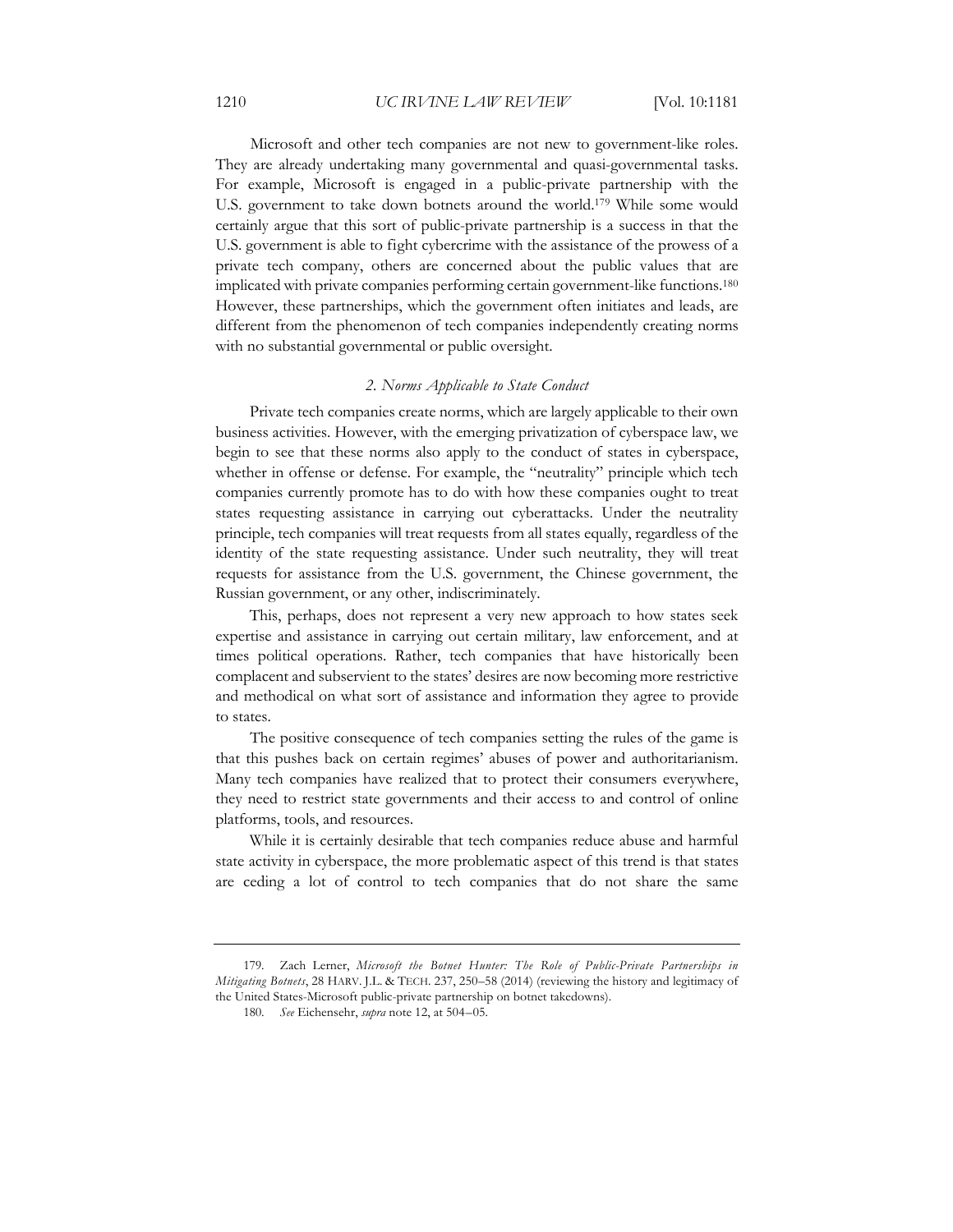accountability, legitimacy, and transparency181 values as state governments, particularly those elected by the public.182 In other words, international lawmaking is being unintentionally delegated to private tech companies.

#### *C. A Normative Crisis*

Tech companies' ability to restrict state governments worldwide has many positive aspects, but it also reflects a larger flow in the redistribution of power in cyberspace from states to tech companies.183 International law was traditionally created by states, for states. Some changes over time led to more norms and laws addressed at humans and their rights vis-à-vis their governments: human rights law. There are also many examples of "bottom-up" international lawmaking, but nothing of the scale and effect that tech companies' ability to create law may have on cyberspace and the global legal order. This privatization of cyberspace law may become serious and consequential if states, the public, civil society organizations, and other stakeholders do not step back to consider the ramifications.184

#### III. A NEW LEGAL ORDER

We are about to see a new legal order around cyberspace and technology. Tech companies are not merely focused on one technology or one cyberspace issue, but they rather want to assimilate themselves into the machine that produces law. Some would argue that tech companies are performing a role that states will never be able to: regulating cyberspace and new technologies. Indeed, there are many indications that states lag behind in regulating and containing the risks of new technologies. But at the same time, these same states are constrained by public values and norms that mandate transparency, fairness, accountability, and more. States, while imperfect in dealing with emerging issues in cyberspace, are under a whole different set of normative pressures.

This Part consists of two sections. The first explores the different values that typically govern state action and may therefore need to be assessed with respect to the privatization of cybersecurity law. The second makes some observations with regard to future private lawmaking on technology-related matters, calling for state

<sup>181.</sup> *Id.* at 506 ("Government actions are also subject to scrutiny through mechanisms such as freedom-of-information requests and investigations by Congress or agency inspectors general.").

<sup>182.</sup> *Id.* at 505–06 ("Governmental actors operate in a system of structural checks that, although imperfect, constrains their actions. Government officials may be held accountable through congressional oversight and elections either of themselves or of higher level officers who are responsible for the actions of the bureaucracy.").

<sup>183.</sup> *Id.* at 504 ("The increasing transfer of government functions to private actors in recent decades has sparked academic and popular debate about privatization.").

<sup>184.</sup> Hurel & Lobato, *supra* note 110, at 62 (recognizing the difficulty of platforms having a monopoly on what they refer to as norm entrepreneurship, urging the participation of other stakeholders as well: "Cybersecurity is best understood as a process triggered by the practices of different actors, namely markets, think tanks, IT communities, governments, and security experts").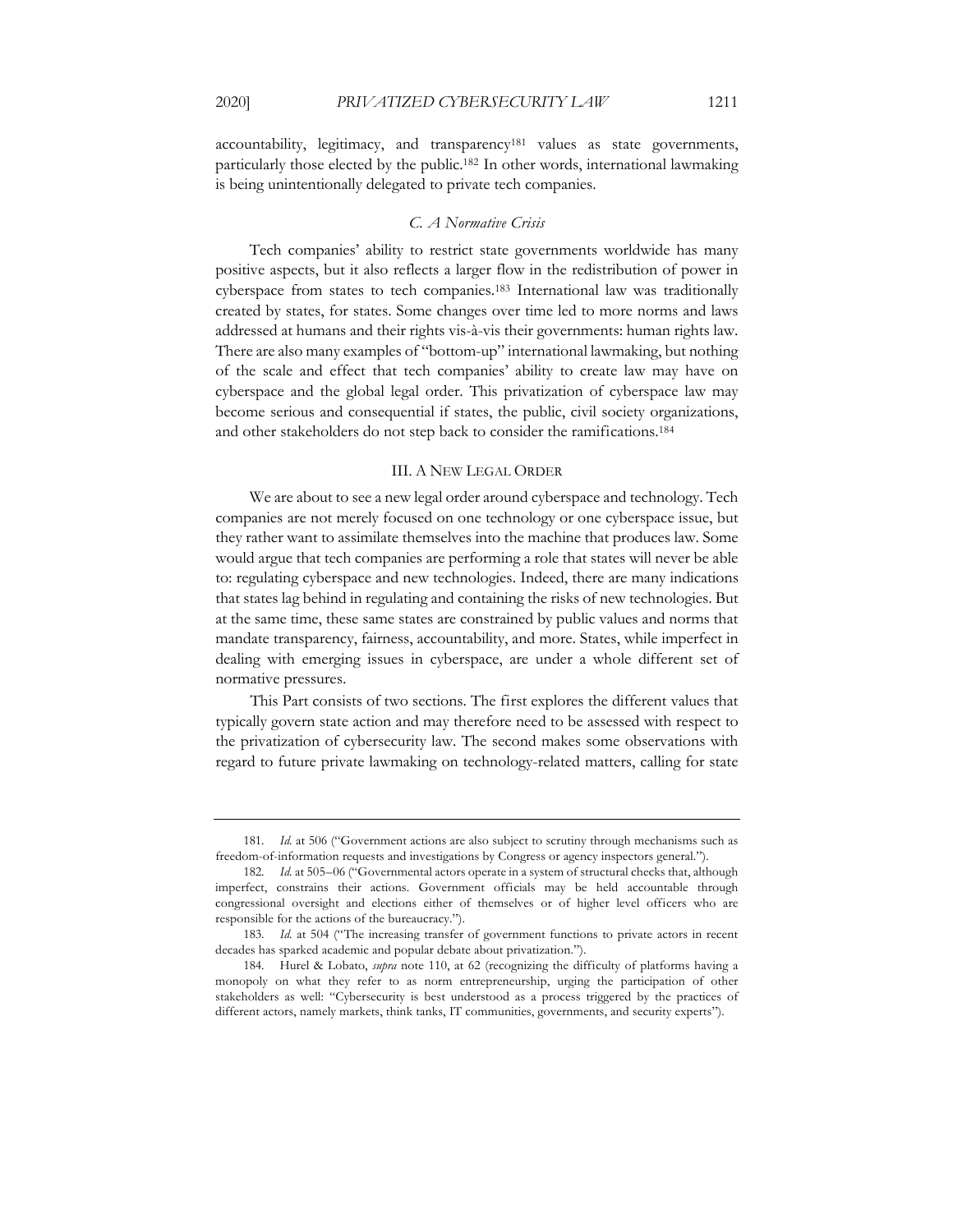governments, civil society, and Internet users to take collective action to demand certain safeguards to the values laid out in this Part.

#### *A. Privatized Cybersecurity Law & Values*

The privatization of cybersecurity law requires an in-depth examination of the public law values affected by the tech industry's usurpation of the global legislative role.185 These values evolved as a measure to constrain governments' power and overreach.186 Generally, private entities were not considered to be menacing to individual freedoms and other structural and normative principles such as accountability and transparency. But these values are either absent or significantly jeopardized when tech companies are performing a governmental function,187 as "private interests are often at odds with public law values."<sup>188</sup> The values discussed here are democratic legitimacy, transparency, privacy, neutrality, and parity.

#### *1. Democratic Legitimacy*

Typically, when legislatures create laws and regulators promulgate regulations, they enjoy a certain degree of legitimacy. However, tech companies do not possess an equivalent legitimacy in creating law and norms for cyberspace. Yet, the tech sector still creates rules and norms without it. It can do so because international law recognizes custom as an acceptable and primary source of law.189

We have seen statements reflecting this notion. Mark Zuckerberg claimed that, "[i]n a lot of ways Facebook is more like a government than a traditional company. We have this large community of people, and more than other technology companies we're really setting policies."190

Statements and responses such as these empower platforms to pursue quasi-legislative functions. State governments are not even necessarily pushing back.

<sup>185.</sup> *See generally* Eichensehr, *supra* note 12.

<sup>186.</sup> Laura Dickinson, *Public Law Values in a Privatized World*, 31 YALE J. INT'L L. 383, 397, 400 (2006) ("[T]he protections contained in the U.S. Constitution are generally viewed as prohibitions on state misconduct only . . . . Thus, widespread privatization potentially threatens a wide variety of public law values.").

<sup>187.</sup> However, some would argue that administrative law has long been informing the tech industry on how to self-regulate in a way that replicates public governance. *See* Kate Klonick, *The New Governors: The People, Rules, and Processes Governing Online Speech*, 131 HARV. L. REV. 1598, 1663 (2018) ("[A]dministrative law . . . has long implicated the motivations and systems created by private actors to self-regulate in ways that reflect the norms of a community.").

<sup>188.</sup> *See* Eichensehr, *supra* note 12, at 535.

<sup>189.</sup> Jurich, *supra* note 50, at 292 ("The inclusion of nonstate voices in the process allows for the potential of a bottom-up lawmaking process that may identify and negotiate around factors that private actors value.").

<sup>190.</sup> DAVID KIRKPATRICK, THE FACEBOOK EFFECT: THE INSIDE STORY OF THE COMPANY THAT IS CONNECTING THE WORLD 254 (2010).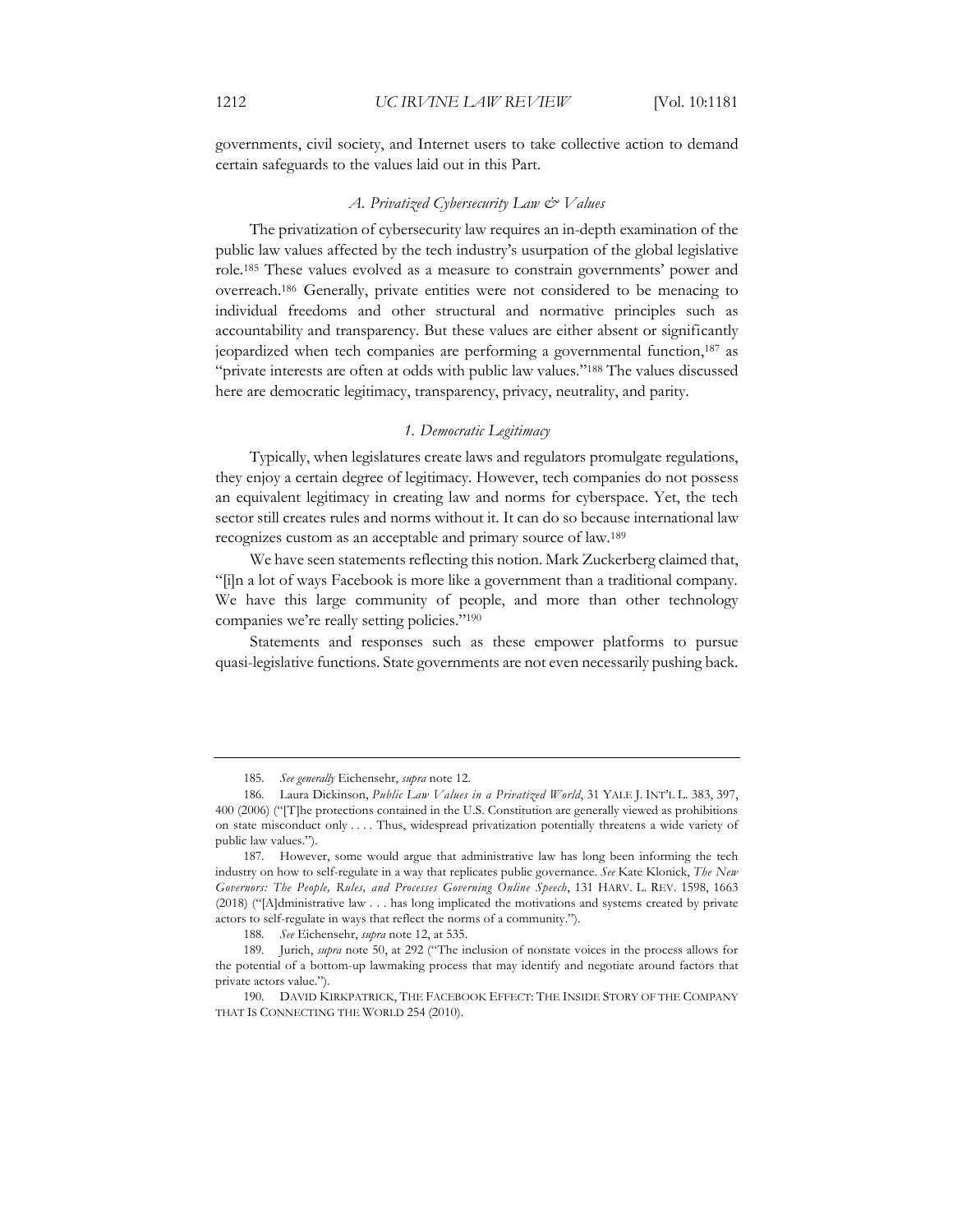The Danish government recently appointed an ambassador whose role is simply to deal with powerful tech companies such as Facebook and Google.191

This calls into question a variety of other concerns deriving from the illegitimacy of the tech sector's endeavors. For example, what are the *real* interests behind the rules and norms prescribed by the tech sector? What degree of transparency should the tech sector provide when it creates, enforces, interprets, and amends its own rules and norms? Is the tech sector at all accountable, and if so, to whom?

#### *2. Transparency*

Transparency is often raised by scholars as one of the central values that tech companies ought to embrace.192 The argument goes that if tech companies are transparent in what, how, and why they do certain things, this may alleviate the information gap between them and consumers. While the importance of transparency in tech cannot be overstated, the obsession with transparency misses the bigger picture, which is that tech companies simply want to govern. The desire to govern is unlikely to disappear even if we achieve full transparency, because it is rooted in a desire for power.

Janosik Herder, for example, suggests that we should look at tech companies as "biopolitical companies."193 These biopolitical companies want to "govern populations" which:

puts them at odds with democratic states that were historically thought to be the primary loci of biopower. Whereas the rise of platforms has consistently been greeted with enthusiasm for their democratizing potential, it may now be time to start to be concerned about the power platforms wield and what their power means for democratic states.194

Transparency is important. The tech industry needs to be sincere about how it comes up with its proposed rules and norm for cyberspace, but this sincerity does not address the core issue that this Article focuses on: power. Or, more specifically, how power over global cybersecurity regulation is inadvertently shifting from states to tech companies.

## *3. Privacy*

The ability of tech companies to regulate global cybersecurity raises various privacy-related questions, such as, what sort of data will tech companies collect

<sup>191.</sup> Adam Taylor, *Denmark Is Naming an Ambassador Who Will Just Deal with Increasingly Powerful Tech Companies*, WASH. POST (Feb. 4, 2017, 12:30 AM), https://www.washingtonpost.com/ news/worldviews/wp/2017/02/04/denmark-is-naming-an-ambassador-who-will-just-deal-withincreasingly-powerful-tech-companies/ [https://perma.cc/GYX2-WAD3].

<sup>192.</sup> *See, e.g.*, Klonick, *supra* note 187, at 1665 ("[T]here is very little transparency from these private platforms.").

<sup>193.</sup> Herder, *supra* note 4.

<sup>194.</sup> *Id.*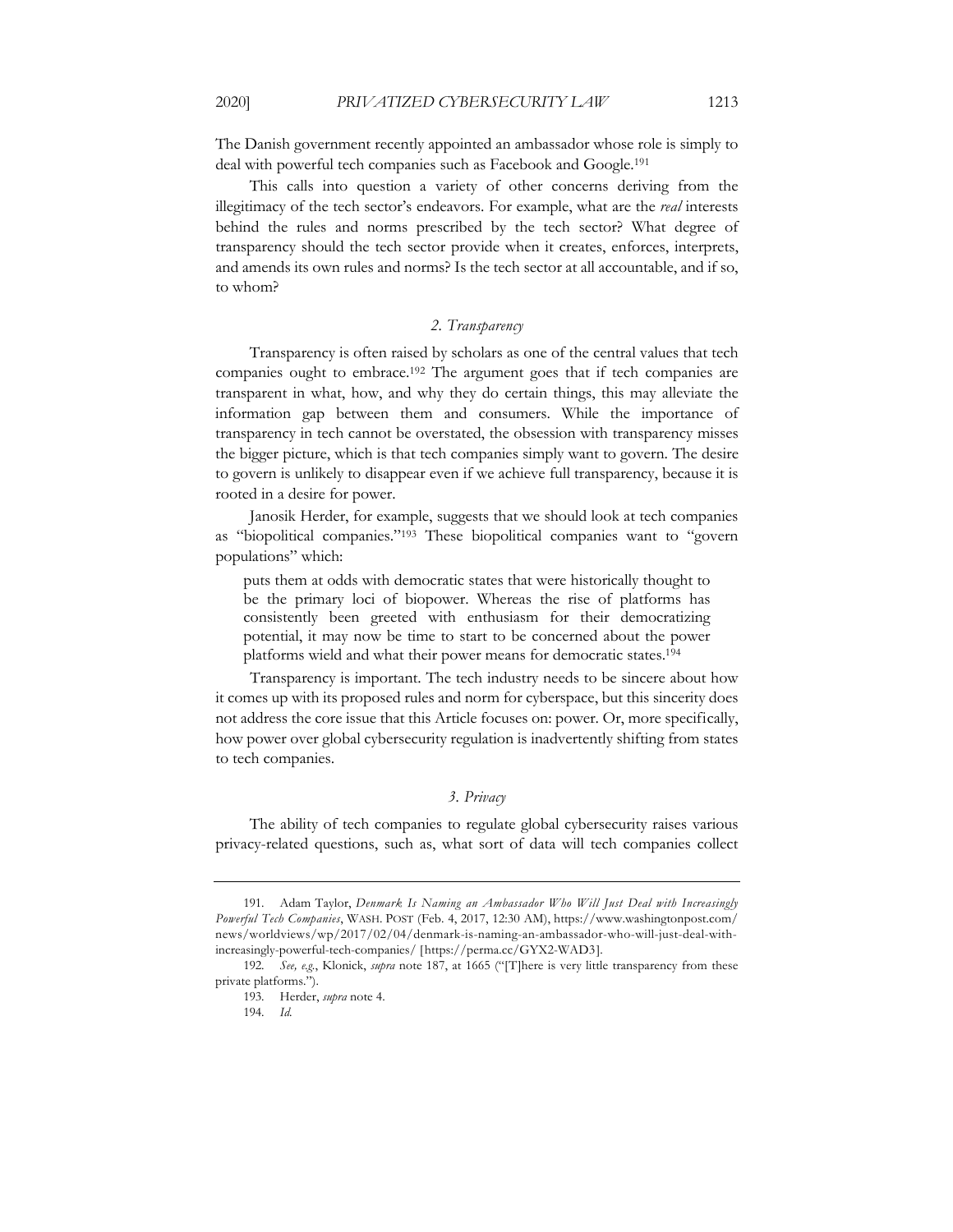while acting as the guardians of cyberspace? If an industry-led CRC is to be established, how will it collect, use, and secure sensitive and valuable data? The question of privacy is overlooked in the frameworks that tech companies attempt to promote. There is a lot to gain from this unprecedented access to valuable data globally. Tech companies have an incentive to use this data for commercial purposes, as their cybersecurity mission also happens to be their business mission.

Whether tech companies can respect privacy and secure the confidentiality of our personal information is a question of trust.195 Recent privacy violation scandals involving Facebook and other tech companies had negative implications on the trust that users are willing to afford to tech companies.196

Privacy is not only important for its inherent value, but also because tech companies thrive on data and therefore have an incentive to collect and understand as much of it as possible.197 Frank Pasquale observes that "platforms are now leveraging data advantage into profits, and profits into further domination of advertising markets. The dynamic is self-reinforcing: more data means providing better, more targeted services, which in turn attracts a larger customer base, which offers even more opportunities to collect data."198 This may explain the incentive that many tech companies have in participating in different regulatory regimes that can enhance their access to consumer data.

#### *4. Neutrality*

Can tech companies truly be neutral vis-à-vis state governments? The Cybersecurity Tech Accord contains a promise that the undersigned "will not help governments launch cyberattacks against innocent citizens and enterprises from anywhere."199 As Kristen Eichensehr puts it, these tech companies "cast themselves as neutrals amidst competing claims by national governments and in the face of claims by the U.S. government for preferential treatment because of their status as U.S. companies."200 Andrew Woods explains that this sort of neutrality is more strategic than ideological, and temporary rather than permanent.<sup>201</sup>

The San Bernardino terrorist attack, which culminated in a dispute between the FBI and Apple as to the extent of assistance that Apple owed the FBI in its

<sup>195.</sup> ARI EZRA WALDMAN, PRIVACY AS TRUST: INFORMATION PRIVACY FOR AN INFORMATION AGE 4 (2018) ("[B]ecause we share when we trust, I argue that we should start talking about, thinking through, and operationalizing information privacy as a social norm based on trust.").

<sup>196.</sup> Marietje Schaake, *Beware of Tech Companies Playing Government*, BLOOMBERG ( Jan. 16, 2019, 10:00 PM), https://www.bloomberg.com/opinion/articles/2019-01-17/beware-of-techcompanies-playing-government [https://perma.cc/T9QV-S98R] ("If we've learned anything from the scandal after scandal over Facebook Inc's handling of user data, it is that the private sector's noble intentions to regulate the internet should be met with skepticism. Without adequate public oversight of algorithms, and with recurring bad practices, tech platforms cannot—should not—be trusted.").

<sup>197.</sup> Pasquale, *supra* note 5, at 3.

<sup>198.</sup> *Id.*

<sup>199.</sup> *A Digital Geneva Convention to Protect Cyberspace*, *supra* note 54.

<sup>200.</sup> Eichensehr, *supra* note 69, at 698.

<sup>201.</sup> Woods, *supra* note 111, at 5.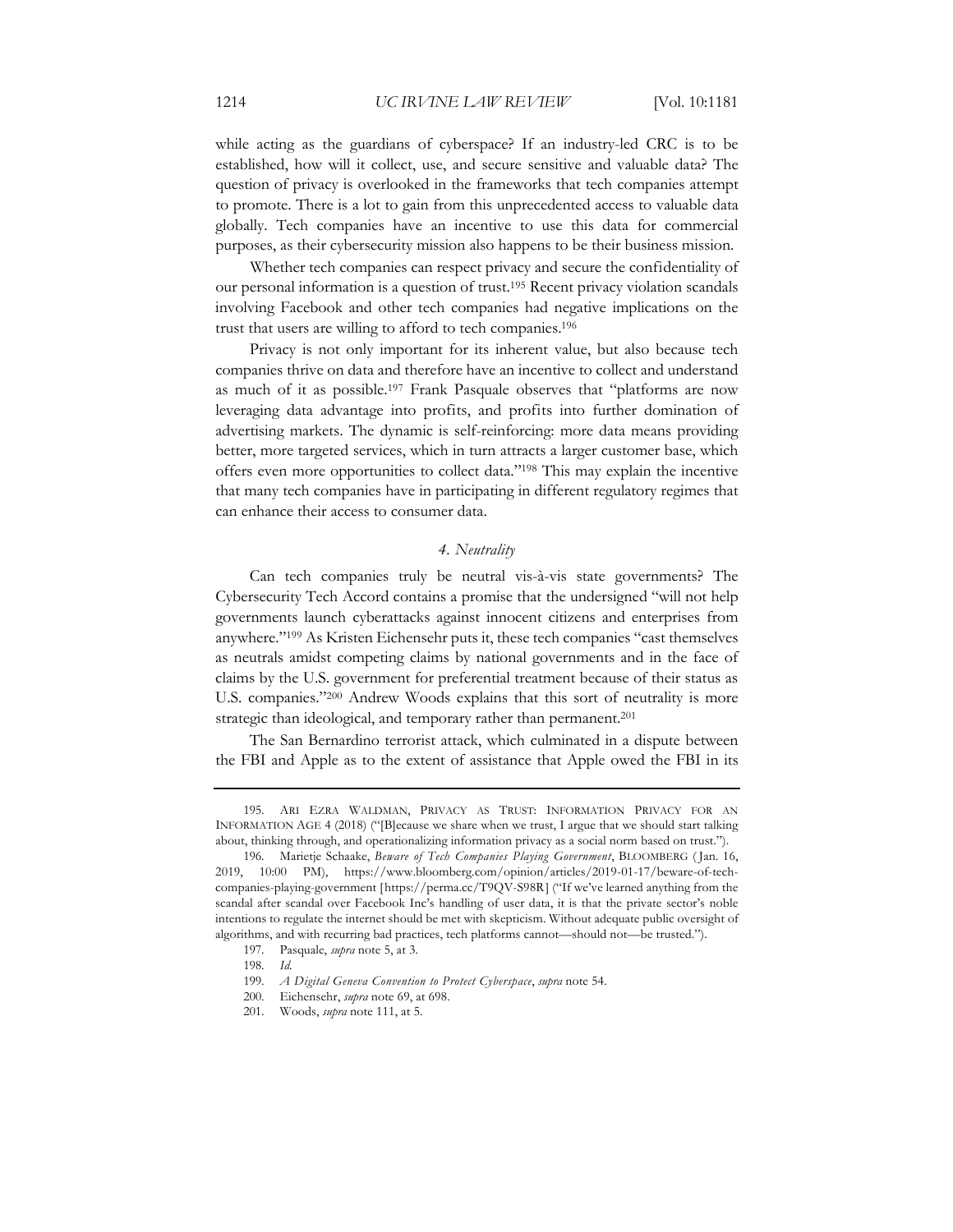investigation, illustrates the need for neutrality. Apple may have many reasons why it cannot or would not help the FBI, but one of them should be that Apple will not give U.S. authorities preferential treatment over any competing demands from other state governments.202

The question remains whether this neutrality is aspirational or practical in reality. U.S.-based companies are still subject to U.S. laws and regulations. Tech companies who operate in other foreign markets are similarly subjected to local laws and regulations applicable to their activity.203 It is therefore unclear whether this neutrality can be achieved, and if so, at what price to law enforcement and other state interests.

#### *5. Parity*

The last concern is that of parity, looking to the power dynamics between states and tech companies. Kristen Eichensehr asks whether tech companies are becoming on par with countries and says that, if this were the case, it would be "potentially revolutionary."204 Eichensehr then reviews the qualities that we tend to associate with Westphalian sovereigns and concludes that, despite similarities to states, companies have not achieved perfect parity.205 This conclusion is largely based on the fact that tech companies lack territory,<sup>206</sup> coercive power,<sup>207</sup> recognition,208 and are still "subordinate to public authorities and legal regimes within the states in which they operate."<sup>209</sup> Similarly, Andrew Woods argues that tech companies pose no challenge to state sovereignty at all.210 According to Woods, states can assert their sovereignty whenever tech companies push too far.<sup>211</sup> These views miss the bigger picture, and I respectfully disagree.

It is misguided to compare what tech companies are doing nowadays to the concept of Westphalian sovereignty, which dates back to the 1648 Peace of Westphalia. No one back then anticipated that private corporations would one day become so powerful that their power would not even fall within the ideas of sovereignty conceived at Westphalia. It is true that tech companies lack the characteristics Eichensehr lays out, but it does not necessarily follow that they are not on par with states.

<sup>202.</sup> *See* Eichensehr, *supra* note 69, at 698.

<sup>203.</sup> *Id.* at 699.

<sup>204.</sup> *Id.* at 685.

<sup>205.</sup> *Id.* at 694.

<sup>206.</sup> Montevideo Convention on Rights and Duties of States art. 1, Dec. 26, 1933, 165 L.N.T.S. 19 ("The state as a person of international law should possess the following qualifications: a) a permanent population; b) a defined territory; c) government; and d) capacity to enter into relations with the other states.").

<sup>207.</sup> *See* Eichensehr, *supra* note 69, at 684.

<sup>208.</sup> *Id.* at 695.

<sup>209.</sup> *Id.*

<sup>210.</sup> Woods, *supra* note 111.

<sup>211.</sup> *Id.* at 6.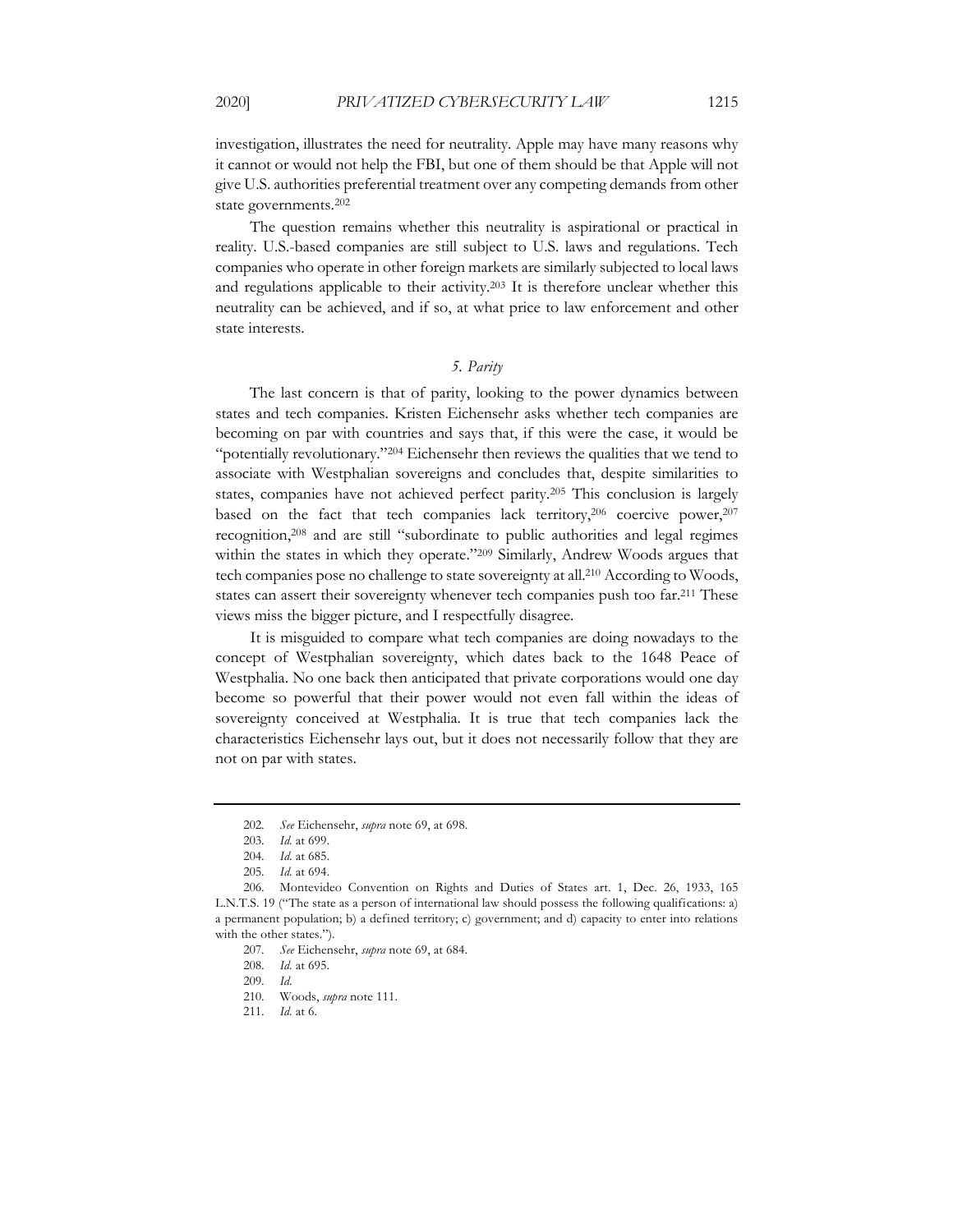However, despite tech companies' power, they are not on an equal footing with states because we should use different metrics of sovereignty for *states* and *tech companies*. It is unlikely that tech companies will ever have independent territories like states, but they will become increasingly powerful despite their aterritorial nature. These tech companies own cyberspace "territories," market shares, and industry monopolies, which may be even more significant than physical territory in the cybersecurity context. And while it is true that tech companies do not have a monopoly on the use of force, they do often act in monopolistic ways in cyberspace which states would not be able to. Finally, tech companies are indeed subject to the laws and regulation in markets where they operate, but the ability of these markets to reshape how tech companies operate *globally* is somewhat limited. Yes, nation *Y* can pass legislation to restrict the user data that platform *X* can collect and use. But nation *Y* cannot pass legislation that will change platform *X*'s business and policy strategy throughout the entire world.<sup>212</sup> This is a collective action problem of sorts.

The question of parity, therefore, is not whether tech companies are states or whether they have territory. Rather, it is about tech companies becoming powerful in their own unique way, which challenges the notions of power and coercion that we typically associate with states. Tech companies do not have territories, armies, or recognition as sovereign states, but their emerging power represents a new type of sovereignty—digital rather than Westphalian. As Frank Pasquale has observed, the tech companies' increase in power represents a "shift from territorial to functional sovereignty."213

#### *B. The Future of Privatized Tech Legislation*

Privatized cybersecurity law represents a single instance of tech companies assuming a role in regulating global cybersecurity. However, this is part of a broader phenomenon that has implications for future platform-sponsored initiatives to create law on tech-related matters.

The phenomenon of privatized cybersecurity law may herald a broader phenomenon of privatized legislation, where tech companies engage in the creation of norms and rules that would benefit their private interests. That does not necessarily mean that Internet users or other consumers would suffer, but it signals that lax government control of these initiatives will jeopardize the public law values discussed *infra*.

This increase in privatization is reflected in Amazon and Microsoft's recent move to promote facial recognition legislation that "protects individual civil rights and ensures that governments are transparent in their use of facial recognition

<sup>212.</sup> Sarah Marsh, *'Right to Be Forgotten' on Google Only Applies in EU, Court Rule*, GUARDIAN (Sept. 24, 2019), https://www.theguardian.com/technology/2019/sep/24/victory-for-google-inlandmark-right-to-be-forgotten-case [https://perma.cc/RN4E-VXXK] (explaining when the European Court of Justice held that while the right to be forgotten is part of data protection law in the EU, it will only apply within the territory of the EU).

<sup>213.</sup> Pasquale, *supra* note 5, at 2.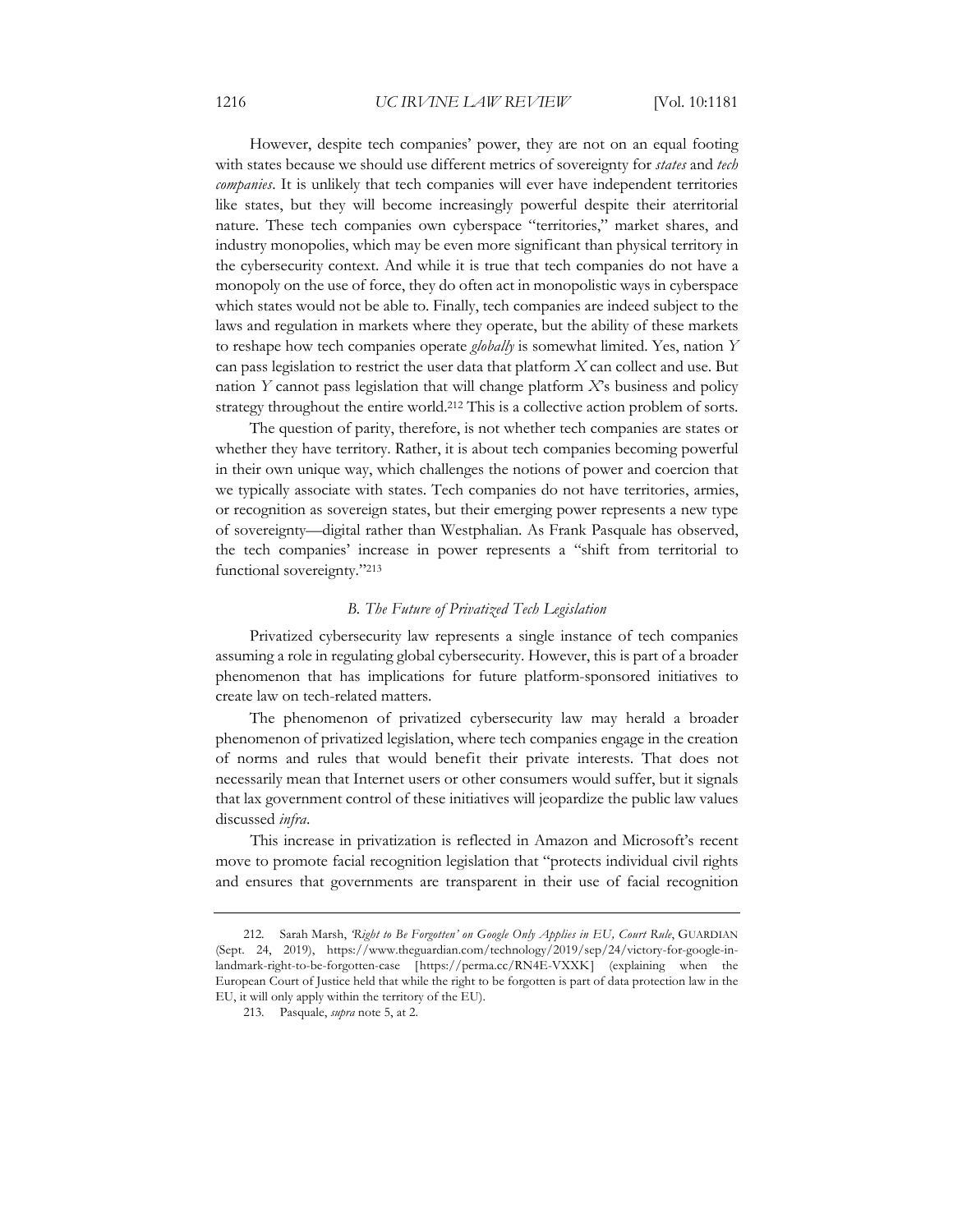technology."214 This does not necessarily suggest that tech companies will become any more involved in shaping technology regulation than they have been in the past, but rather that they will reframe their methodology. Instead of lobbying for a certain agenda with legislators and regulators, tech companies will now independently offer "norms," "principles," and "guidelines" for technologies that they themselves develop. This will further blur the lines between government-sponsored legislation and platform-created norms, which will frustrate challenges to or public oversight of these norms.

In addition, the privatization of tech law, which is currently the creation of mostly U.S.-based tech companies, will further exacerbate the current distrust among governments who seek to leverage their cyber offense. These governments may feel as if these corporate initiatives are hegemonic, under-representative, and therefore illegitimate.215 These privatized laws could potentially be seen as U.S.-sponsored norms that seek to imperialize global norms without going through the proper international lawmaking processes.

#### **CONCLUSION**

This Article demonstrates the tech industry's growing involvement in creating and promoting international norms and rules for global cybersecurity. While the case studies in this Article focus on cybersecurity, this involvement is extending into other areas of technology regulation, such as facial recognition, data privacy, and more.

The tech industry is therefore assuming the informal role of global cybersecurity legislator. This privatization of cybersecurity law is one example out of many, reflecting the broader governmentalization of the private tech industry. Other stakeholders ought to be responsive to this phenomenon in order to avoid abuse by tech companies. As Yafit Lev-Aretz and I observed a few years ago, "if it talks like a government and acts like a government, it must be a tech giant."216

Tech companies are now using the normative vacuum left by states to step in and promote their own vision of global cybersecurity norms. This involves not only the promulgation of norms, but also the creation of institutions such as a Cyber Red Cross. As this Article demonstrated, this privatization of cybersecurity law has created some opportunities but also raised considerable issues that state governments, civil society actors, and Internet users need to be cognizant of. While

<sup>214.</sup> Tom Simonite, *Amazon Joins Microsoft's Call for Rules on Facial Recognition*, WIRED (Feb. 7, 2019, 6:47 PM), https://www.wired.com/story/amazon-joins-microsofts-call-rules-facialrecognition/ [https://perma.cc/Q5PK-HLKQ].

<sup>215.</sup> *See* Hollis & Waxman, *supra* note 177, at 156 (explaining how the Proliferation Security Initiative, which the authors consider a plausible model for global cybersecurity, was often perceived as hegemonic and under-representative).

<sup>216.</sup> Ido Kilovaty & Yafit Lev-Aretz, *If It Talks like a Government and Acts like a Government, It Must Be a Tech Giant*, TECHCRUNCH (Mar. 31, 2017, 1:00 PM), https://techcrunch.com/2017/03/31/if-it-talks-like-a-government-and-acts-like-a-government-itmust-be-a-tech-giant/ [https://perma.cc/5PT2-QW4E].